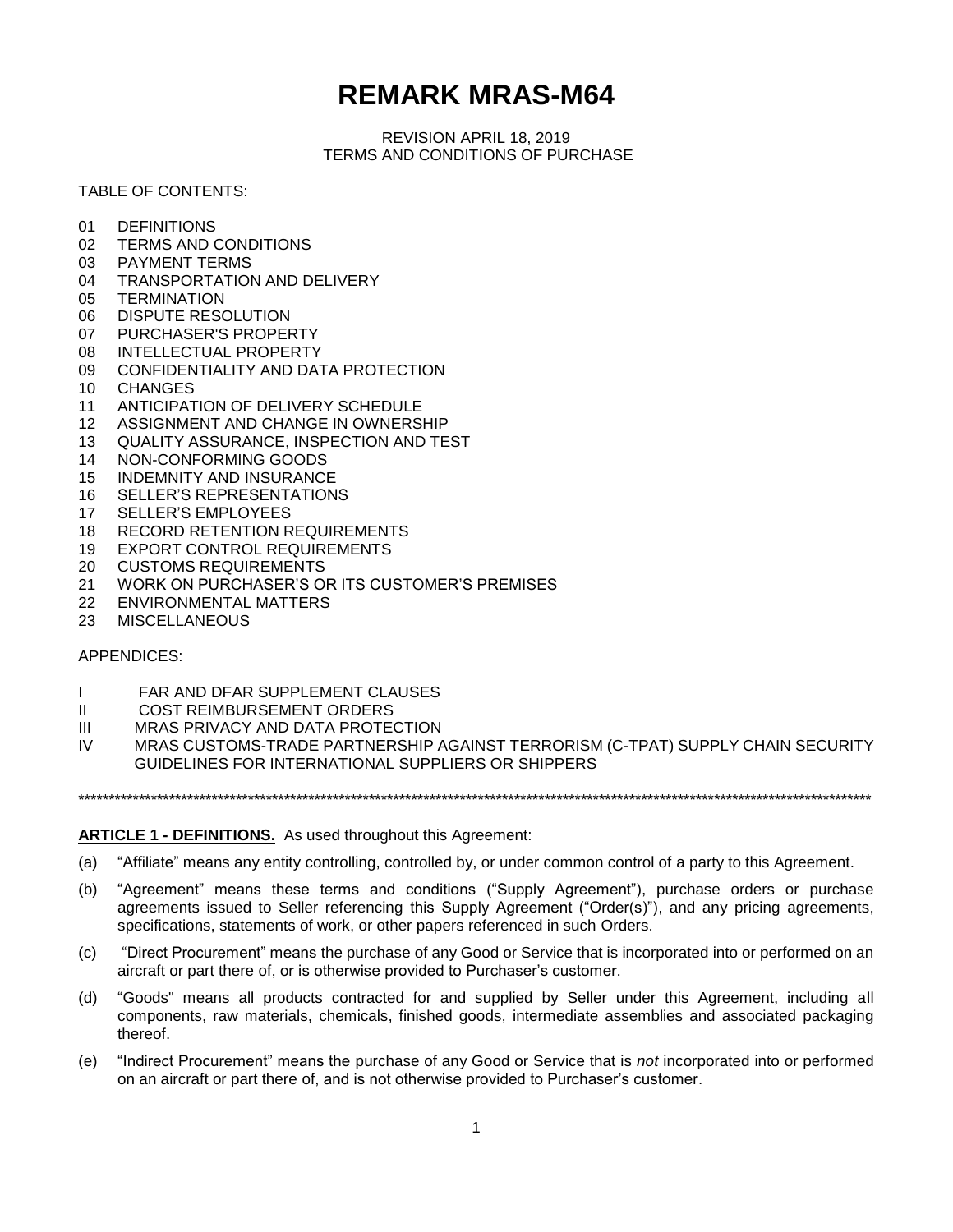- (f) "Intellectual Property" means data, notes, reports, specifications, designs, drawings, computer software including source code and object code, methods, processes, techniques, know-how, ideas, inventions, and discoveries.
- (g) "Intellectual Property Rights" means patents, patent applications, trade secrets, copyrights, trademarks, maskworks, database rights, industrial property rights, and other similar rights.
- (h) "Prime Contract" means a contract defined by a government contract number printed on Orders issued pursuant to this Agreement.
- (i) "Proprietary Information" means with respect to either party, all information and data, identified either orally or in writing as "Proprietary", "Confidential", or a similar designation, whether technical or non-technical, in any medium, furnished or made available directly or indirectly by one party to the other party.
- (j) "Purchaser" means the party contracting with Seller for Goods and/or Services and identified as the purchasing entity on the Order.
- (k) "Seller" means the party contracting with Purchaser to perform the work hereunder.
- (l) "Services" means those services contracted for and supplied by Seller under this Agreement and as may further be described in Orders, statements of work, specifications, or other papers included in this Agreement.

**ARTICLE 2 - TERMS AND CONDITIONS.** Either Seller's written acknowledgement or Seller's full or partial performance, whichever occurs first, will constitute acceptance of the Orders or any amendment thereto. Any acceptance of this Supply Agreement by Seller is limited to acceptance of the express terms of the offer set forth in this Supply Agreement. Any proposal for additional or different terms and conditions (whether included in Seller's quote, acknowledgement, or any other document) is rejected unless accepted in writing by the Purchaser.

# **ARTICLE 3 - PAYMENT TERMS.**

- (a) Standard Terms. Purchaser shall initiate payment for approved invoices on the 90<sup>th</sup> day following the Payment Start Date (the "Net Date"). Seller agrees to accept the invoice amount discounted by two and one-half percent (2.5%) in exchange for Purchaser's initiation of payment on the fifteenth (15th) day following the Payment Start Date (2.5% 15 net 90). The Payment Start Date shall be the later of (a) the date performance is requested by Purchaser (e.g., in a part schedules report (Goods) or statement of work (Services)), (b) the material received date, as identified in Purchaser's computer system, or (c) the invoice approval date (which shall not be earlier than the date of complete performance). If the early payment discount date or the Net Date, as applicable, falls on a weekend or a holiday, Purchaser will initiate payment to Seller on the next business day.
- (b) Invoicing. Settlement and invoicing must be paperless and in a format acceptable to Purchaser. Options acceptable to Purchaser may include Web Invoicing, Evaluated Receipt Settlement and Electronic Data Interchange. Seller must provide banking information to establish electronic funds transfer for U.S. suppliers and wire transfer for non-U.S. suppliers.

Seller shall invoice Purchaser not later than ninety (90) days after delivery of the Goods and/or completion of the Services ("Due Date"), unless otherwise specified in the applicable Purchase Order. Purchaser shall deem any invoice invalid that is received more than ninety (90) days after the Due Date, unless specific terms to the contrary are acknowledged by Purchaser in writing.

- (c) Taxes. All sums payable under this Agreement shall be exclusive of VAT or other sales tax, which shall (if applicable) be payable by the Purchaser under a separate assessment and transaction.
- (d) Set-off. Purchaser shall be entitled to set off any amount owing from Seller to Purchaser or to any of Purchaser's Affiliated companies against any amount payable under this Agreement.

## **ARTICLE 4 - TRANSPORTATION AND DELIVERY.**

- (a) Unless otherwise stipulated on the face of the Order, the applicable shipping and delivery Incoterms will be FCA (named place) Incoterms 2010. In any event, title to Goods shall pass to Purchaser upon delivery. Purchaser insures all Goods for which it accepts risk of loss while such Goods are in transit. Therefore, Seller shall not declare any insurance value on such Goods shipped via Purchaser's carrier.
- (b) Seller shall release rail or truck shipments at the lowest released valuation permitted in the governing tariff or classification. Purchaser will pay no charges for unauthorized transportation. Any unauthorized shipment, which results in excess transportation charges, must be fully prepaid by the Seller. If Seller does not comply with the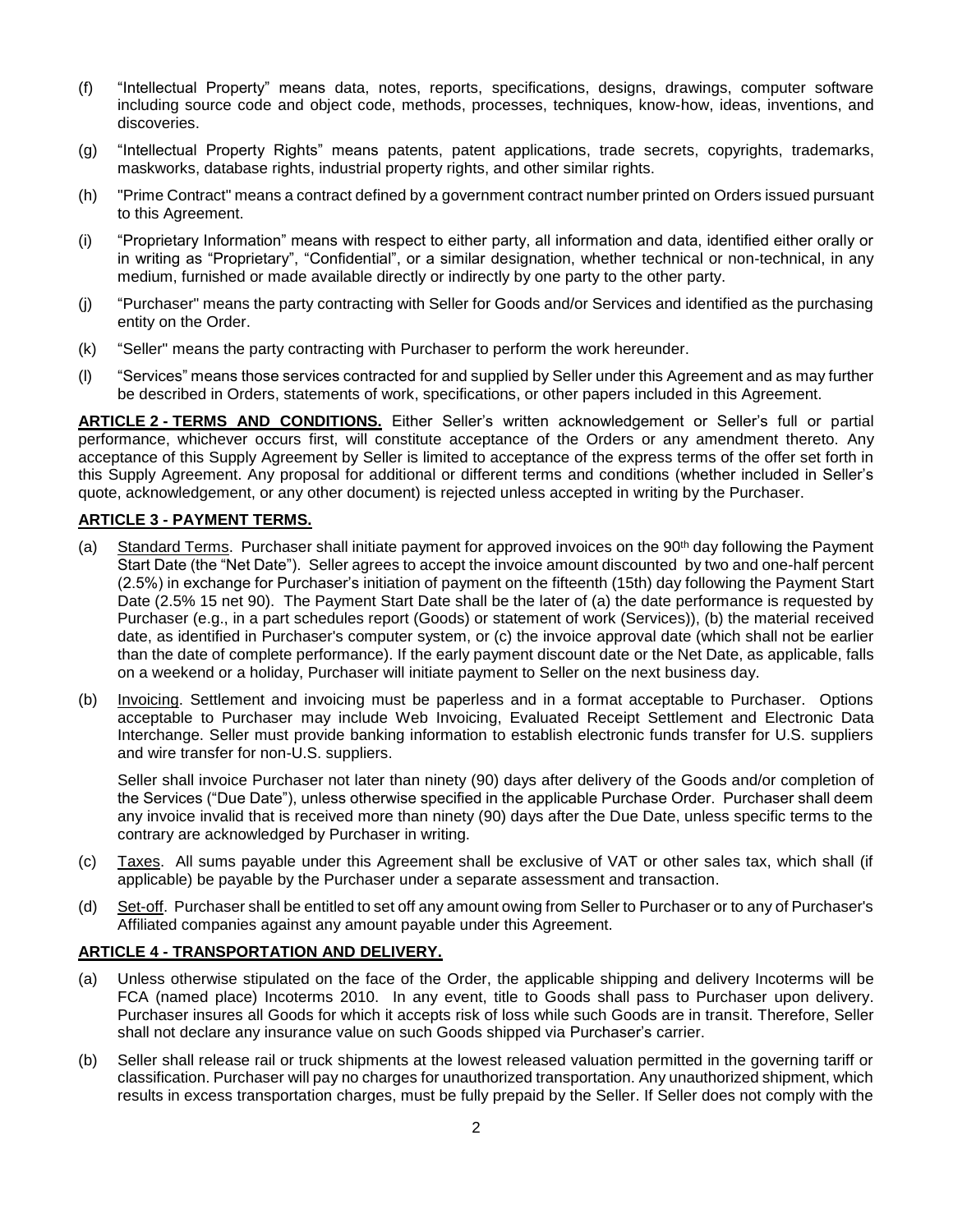stated delivery schedule, Purchaser shall require delivery by the fastest way. The charges resulting from this mode of transportation must be fully prepaid and the Seller must absorb the full cost of the shipment.

- (c) Seller's non-U.S. locations involved with the manufacture, warehousing, shipment, or delivery to U.S. agree to (1) review and use commercial reasonable efforts to comply with "Customs-Trade Partnership Against Terrorism (C-TPAT) Supply Chain Security Guidelines for International Suppliers/Shippers" develop and implement security procedures ("Security Plan") consistent with appropriate C-TPAT, AEO, or similar program criteria, and (3) provide, upon Purchaser's request, (i) a copy of the Security Plan; (ii) the current contact information of a supply chain security company point of contact; (iii) the certification number if Seller is certified by a supply chain security program (e.g., C-TPAT Status Verification Interface or SVI); (iv) any changes to its certification status; and (v) the completion of a supply chain security questionnaire (if not certified by a supply chain security program
- (d) Seller agrees to contact Purchaser upon knowledge of any known or suspected security breach affecting the Goods (contraband, smuggling, threatening or suspicious activities detected, tampered container, trailer, lock or seal including a seal broken during a customs inspection).
- (e) Upon Purchaser's request, all shipment containers for Goods shall be labeled in accordance with Purchaser's Bar Code Shipping Label Instructions. Seller shall designate an individual responsible for compliance with said instructions and shall act as the Seller's contact for issues concerning bar code labels. If Seller uses Purchaser's supplier collaboration portal, Seller shall not print bar code shipping labels more than twenty-four hours prior to transit of Goods to Purchaser.
- (f) Seller agrees to use Purchaser's defined supplier collaboration portal, and agrees to meet the requirements set forth in that system. For the avoidance of doubt, lead times for all Goods and Services shall be those established at the time an Order is initially placed, whether by (i) such lead time being input into Purchaser's supplier collaboration portal and having such lead time approved by Purchaser or (ii) otherwise in an agreed writing. Any changes to the established lead time, and the date that such change will take effect, must be mutually agreed. Should Purchaser request Seller to deliver Goods in a time period less than the established lead time, Seller shall use commercially reasonable efforts to meet such delivery requirements and the remedies set forth in Article 4(g)(ii) and (iii) below shall not apply.
- (g) Delivery Delays.
	- i) For all deliveries made pursuant to this Agreement, the Parties agree and acknowledge that time is of the essence. In the event Seller for any reason anticipates any difficulty in complying with the required delivery date or any of the other requirements of this Agreement, Seller shall promptly notify Purchaser in writing, and upon request, provide Purchaser adequate assurance of performance.
	- ii) Any delay that is attributable to Seller will result in Purchaser, at its sole discretion, to assess: i) liquidated damages to cover Purchaser's internal costs, at one half of one percent (.5%) of the total ship set price for each calendar day that Seller's delivery is delayed up to a maximum of thirty percent (30%) of the total ship set price of the Goods and ii) any damages Purchaser owes its customer as a result of Seller's failure to timely deliver conforming Goods/Services ((i) and (ii) together, "Delivery Damages"). The Parties agree that such Delivery Damages, if assessed, are a reasonable pre-estimate of the damages Purchaser will suffer because of delay based on circumstances existing at the time the Order was established; and are to be assessed as liquidated damages for such delay and not as a penalty.
	- iii) Further, if Seller is more than thirty (30) days delinquent in delivery, then Purchaser may (1) reduce the market share percentages (if applicable) for the specific delayed Goods until such time as Seller is no longer delinquent and/or (2) consider the delay a material default of this Agreement exclusive of delays resulting from force majeure and delays directly caused by the Purchaser, giving rise to termination rights as set forth in Article 5 of this Agreement. Purchaser's remedies are cumulative and Purchaser shall be entitled to pursue any and all remedies available at law or equity.

## **ARTICLE 5 -TERMINATION.**

(a) Delay and Default. In the event Seller for any reason anticipates any difficulty in complying with the required delivery date or any of the other requirements of this Agreement, Seller shall promptly notify Purchaser in writing, and upon request, provide Purchaser adequate assurance of performance pursuant to Article 23. (n). In the event of a delivery delay, non-delivery or any other default by Seller in meeting its obligations under this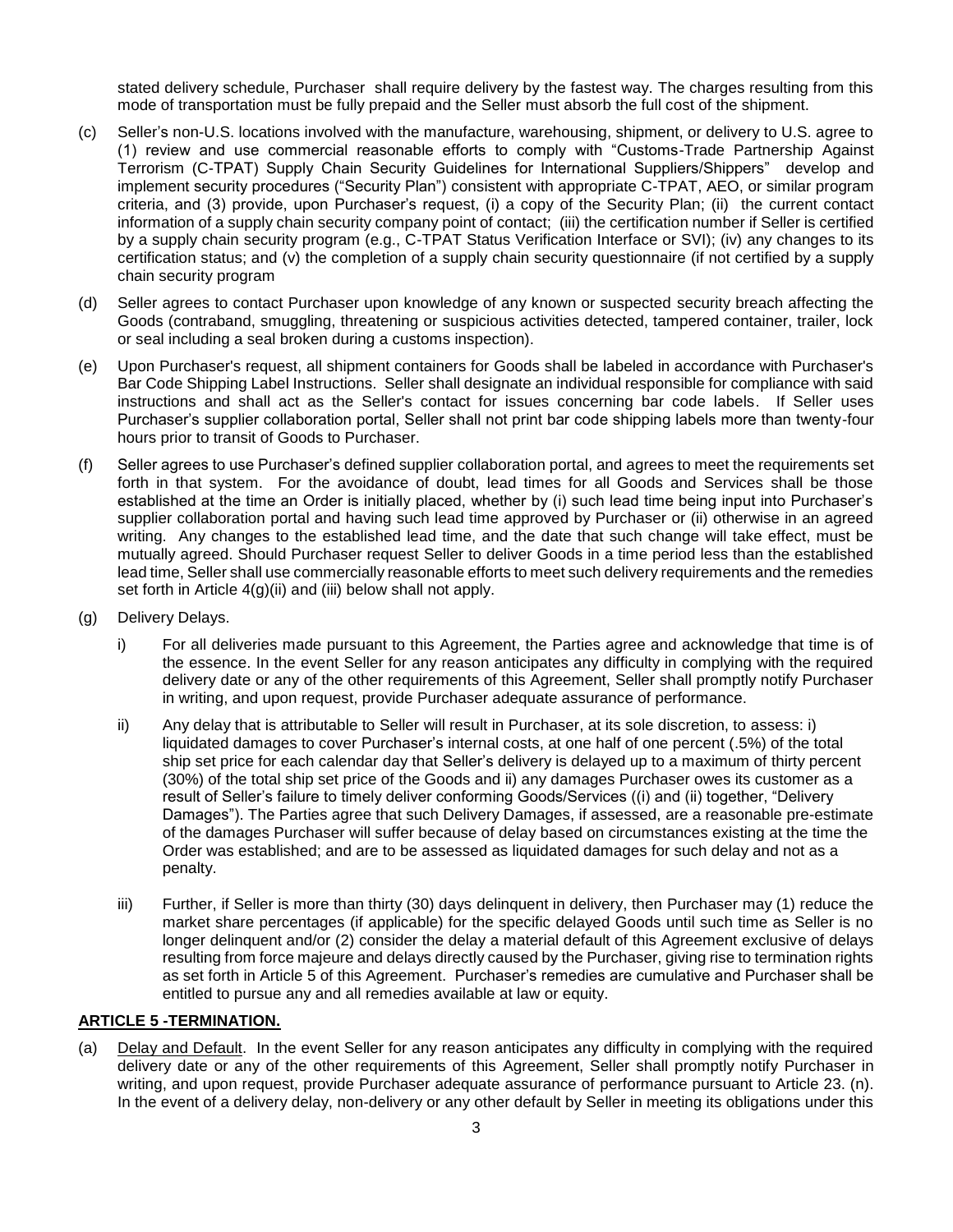Agreement, Purchaser may terminate all or any part of this Agreement without further compensation to Seller, and Purchaser's rights will be (i) for Goods, as specified in the New York Uniform Commercial Code (or if Seller is located outside the U.S., Article 45 of the United Nations Convention on Contracts for the International Sale of Goods); (ii) for Services, Purchaser may procure, upon such terms and from any source or service provider as it shall deem appropriate, supplies or services similar to those terminated. In each case, Seller shall continue performance of such Agreement to the extent not terminated and shall be liable to Purchaser for any excess costs for Purchaser's procurement of such similar supplies or services. If Purchaser has made any progress payments under this Agreement, Seller shall refund to Purchaser any such payments immediately upon termination.

(b) Termination for Convenience. Purchaser may terminate all or any part of this Agreement for convenience at any time after notice specifying the extent of termination and the effective date. After receipt of notice of termination, unless otherwise directed by Purchaser, Seller shall immediately: (1) stop work as directed in the notice; (2) place no further subcontracts or orders for materials, services, or facilities, except as necessary to complete the continued portion of the Agreement; and (3) terminate all subcontracts to the extent they relate to work terminated. Seller shall submit a final termination settlement to Purchaser in the form prescribed by Purchaser within ninety (90) days from the effective date of the termination. In no event shall Purchaser be liable for lost or anticipated profits, or unabsorbed indirect costs or overhead, or for any sum in excess of the total Agreement price. In the event that Purchaser wrongfully terminates this Agreement under paragraph (a), in whole or in part, such termination becomes a termination for convenience under this paragraph (b).

## **ARTICLE 6 - DISPUTE RESOLUTION.**

- (a) Arbitration. If a dispute arises under or relating to this Agreement in any way, the parties will endeavor to resolve the dispute amicably, including by designating senior managers who will meet and use commercially reasonable efforts to resolve any such dispute. If the parties' senior managers do not resolve the dispute within sixty (60) days of first written request, either party may request that the dispute be settled and finally determined by binding arbitration. The arbitration will be conducted in accordance with the then-current Commercial Arbitration Rules of the American Arbitration Association by one or more arbitrators appointed in accordance with the applicable rules. The seat of the arbitration shall be New York, New York, and any hearings shall take place at a mutually agreed location or as the arbitrator(s) order. The arbitrator(s) will have no authority to award punitive damages, attorney's fees and related costs or any other damages not measured by the prevailing party's actual damages, and may not, in any event, make any ruling, finding or award that does not conform to the terms and conditions of the Agreement and applicable law. The award of the arbitrator(s) will be final, binding and not appealable to the greatest extent the law permits, and judgment may be entered thereon in any court of competent jurisdiction. All statements made or materials produced in connection with this dispute resolution process and arbitration are confidential and will not be disclosed to any third party except as required by law or subpoena. Except as specified in paragraph (c) below, the parties intend that the dispute resolution process set forth in this Article will be their exclusive remedy for any dispute arising under or relating to this Agreement or its subject matter. Any claim against Purchaser shall be barred unless Seller has requested that it be resolved by arbitration in accordance with this Article within one year of the dispute, which shall be the effective date of termination if the dispute is related to termination.
- (b) If Seller is located outside of the United States, the terms set forth in paragraph (a) above apply, except the seat of the arbitration shall be London, England, and disputes shall be conducted in accordance with the rules of the International Chamber of Commerce.
- (c) Exception. Either party may at any time, without inconsistency with paragraph (a) above, seek from a court of competent jurisdiction any equitable, interim, or provisional relief to avoid irreparable harm or injury. Paragraph (a) above will not apply to and will not bar litigation regarding claims related to a party's Proprietary Information or Intellectual Property , nor will paragraph (a) above be construed to modify or displace the ability of the parties to effectuate any termination contemplated by this Agreement.

# **ARTICLE 7 - PURCHASER'S PROPERTY.**

(a) Property includes equipment, materials, bailed materials, samples, parts, tooling, tooling drawings, and software ("Property"). Purchaser's Property includes Property furnished to Seller by Purchaser or on behalf of Purchaser or paid for by Purchaser ("Purchaser's Property"). Purchaser's Property is the property of Purchaser.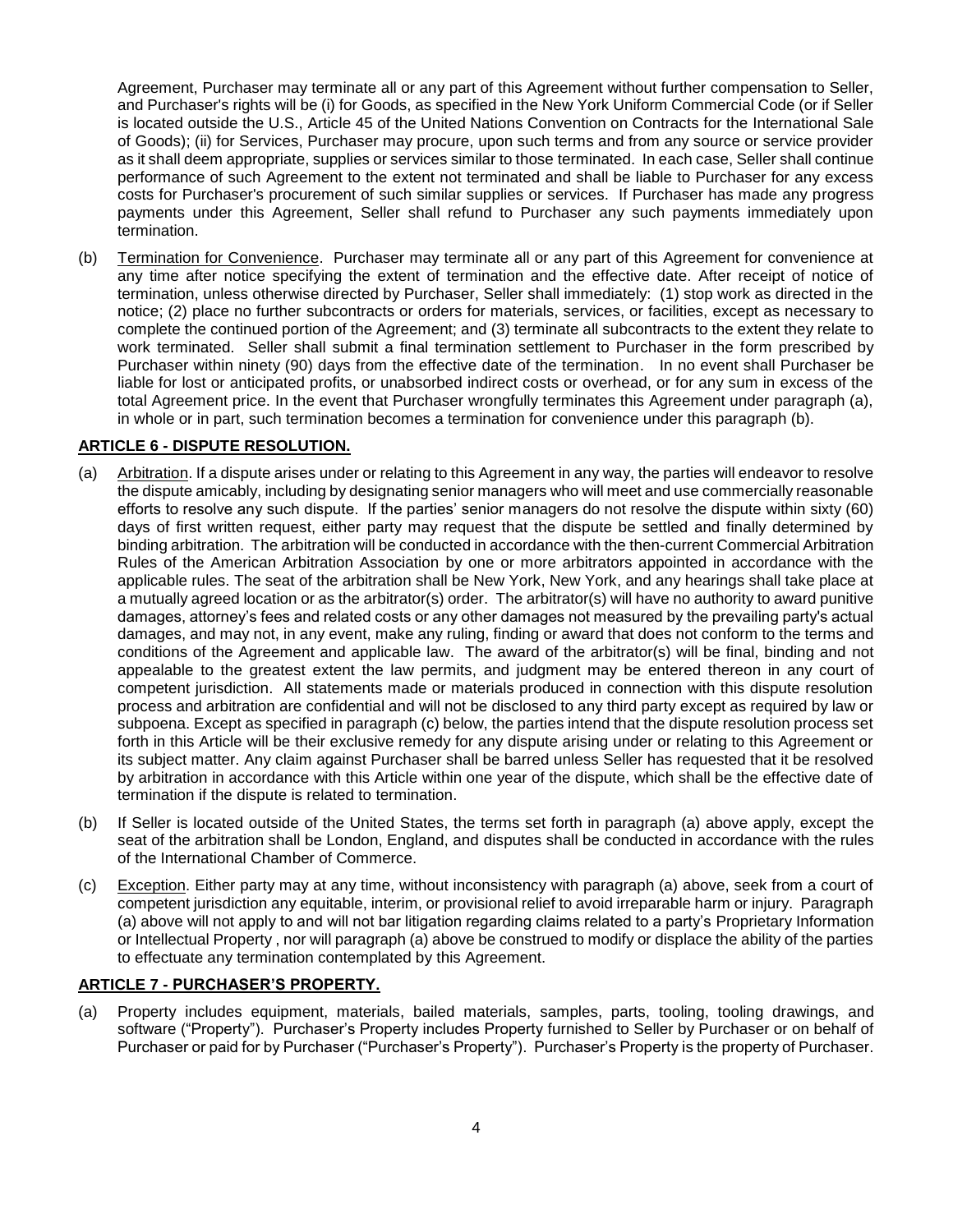- (b) Seller may use Purchaser's Property for the sole purpose of performing its obligations under this Agreement. Nothing in this Article or elsewhere in this Agreement shall be interpreted as being an implied license or a license by estoppel to Intellectual Property Rights in Purchaser's Property.
- (c) Seller shall: plainly mark or otherwise adequately identify Purchaser's Property as being the property of Purchaser, where practical; safely store Purchaser's Property apart from other Property; hold Purchaser's Property at Seller's risk and insured for replacement cost with loss payable to Purchaser while in Seller's custody or control; maintain Purchaser's Property; and upon Purchaser's written request, remove and deliver Purchaser's Property to Purchaser in the same condition as originally received by Seller, except for reasonable wear and tear.
- (d) Seller shall not analyze, have analyzed, or cause to be analyzed Purchaser's Property to determine its chemical composition, physical properties, or for reverse engineering.
- (e) Seller may not use, disclose to others or reproduce Purchaser's Property for any other purpose, including, but not limited to, (1) the design, manufacture, or repair of parts, or to obtain FAA or any other governmental approval to do so; or (2) to provide any part by sale or otherwise, to any person or entity other than Purchaser.
- (f) If Seller, without Purchaser's prior written approval, designs or manufactures for sale to any person or entity other than Purchaser or Purchaser's Affiliate any hardware that is substantially similar to or can replace or repair any Purchaser designed product or system or any part for MRAS, or obtains FAA or other governmental approval for such hardware or repair, Seller shall be required to establish by clear and convincing evidence in any adjudication involving Purchaser's Property that neither Seller nor any of its employees, sub-contractors or agents used, directly or indirectly any of Purchaser's Property in such design or manufacture or in obtaining FAA or other governmental approval.
- (g) Government Contracts. If Property under this Agreement is furnished or paid for under a government subcontract (as defined in Appendix 1, below) that includes ownership of Property by the government, the government shall retain ownership of such Property. Seller hereby grants to Purchaser an irrevocable, fully paid up, perpetual license to use such Property.

# **ARTICLE 8 - INTELLECTUAL PROPERTY.**

- (a) Background Intellectual Property
	- i) Intellectual Property developed or acquired by either party before or outside the scope of this Agreement is considered Background Intellectual Property ("Background Intellectual Property").
	- ii) Nothing in this Agreement shall entitle a party to ownership rights in any Background Intellectual Property of the other party.
	- iii) Seller grants to Purchaser a non-exclusive, perpetual, irrevocable, fully paid-up, worldwide license to use, copy, and make derivative works of Seller's Background Intellectual Property and to disclose Seller's Background Intellectual Property to Purchaser's customers, partners, Affiliates, and contractors in connection with the sale, test, qualification, adaptation, modification, servicing, or repair of Goods and/or Services, including where such Goods and/or Services are incorporated into a higher tier assembly. The license granted herein shall supersede any restrictions stated in any Proprietary Information Agreement and shall take precedence over any restrictive or proprietary markings contained on the face of any Goods and/or Services documentation and/or data deliverables pursuant to an Order. To the extent Purchaser discloses Seller Proprietary Information under this paragraph, such disclosure will be subject to the confidentiality terms consistent with those set forth in Article 9(c).
- (b) Foreground Intellectual Property
	- i) Intellectual Property developed by Seller when performing its obligations under this Agreement is considered Foreground Intellectual Property ("Foreground Intellectual Property").
	- ii) Purchaser shall own all Foreground Intellectual Property along with any Intellectual Property Rights thereto. As required under the terms of an Order or at Purchaser's request, Seller shall deliver all such Foreground Intellectual Property to Purchaser.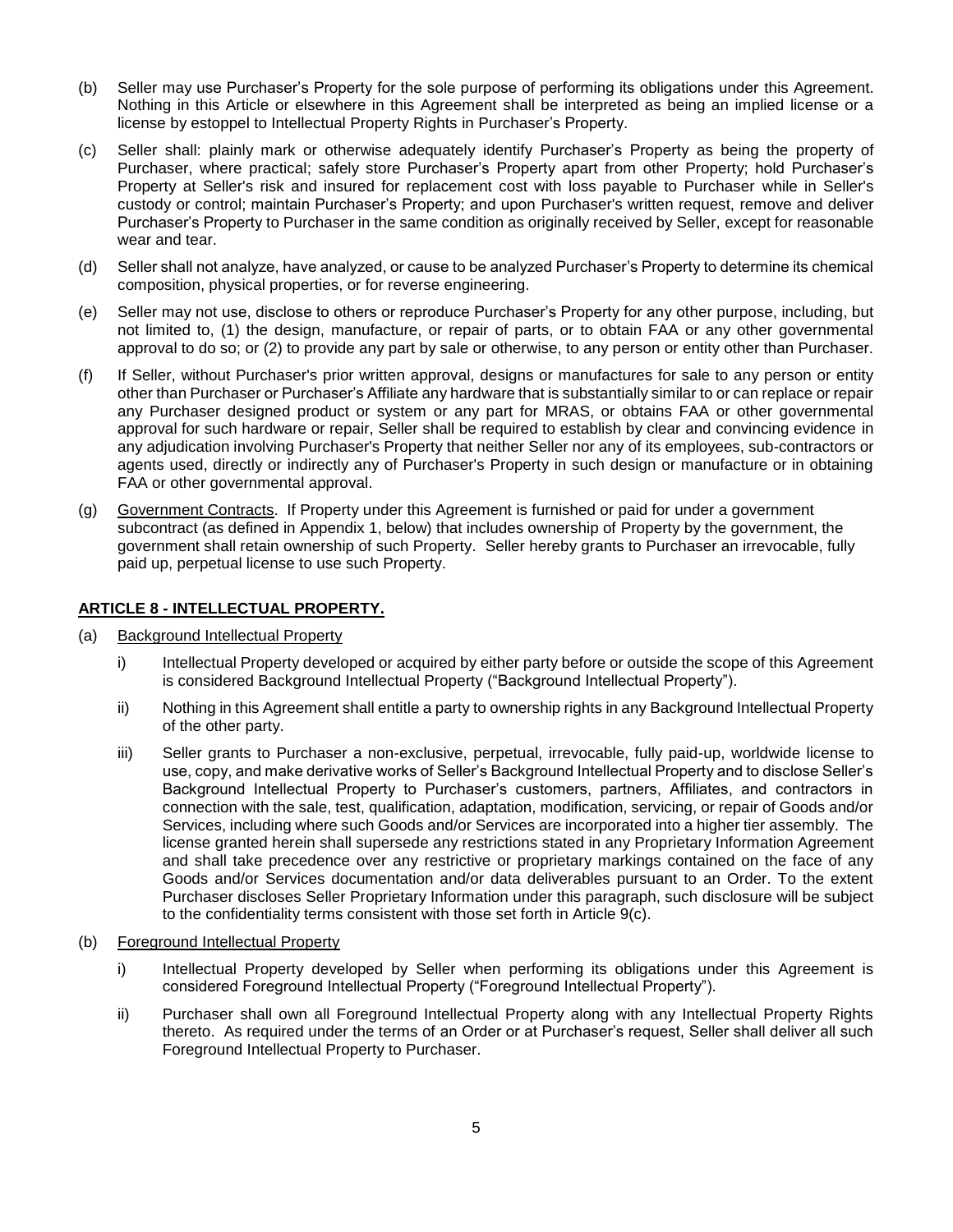- iii) Seller hereby assigns and agrees to assign all rights in Foreground Intellectual Property to Purchaser. In addition, Seller, will provide reasonable, timely assistance to Purchaser (at Purchaser's expense) to enable Purchaser to secure Intellectual Property Rights in Foreground Intellectual Property.
- iv) When an Order includes line items for Goods and/or Services or an adaption or improvement to existing Goods and/or Services, Intellectual Property relating to such line items shall be considered Foreground Intellectual Property unless Seller establishes by documented evidence that such Intellectual Property was developed wholly outside of the scope of this Agreement, and without use of Purchaser's funds, Purchaser's Property, and Purchaser's Background Intellectual Property.
- v) All Foreground Intellectual Property that is considered "Work Made for Hire" as defined in in Section 101 of the United States Copyright Act, 17 U.S.C. § 101, and used in 17 U.S.C. § 201 (or relevant EU legislation and the UK Copyright, Design and Patents Act 1988, c. 48, as amended), shall be deemed a "work made for hire" under this Agreement, with all right, title and interest in such Foreground Intellectual Property vesting with Purchaser.
- vi) Seller will procure from its employees and subcontractors at Seller's sole expense (including any compensation due Seller's employees), all Intellectual Property Rights in Foreground Intellectual Property. Further, Seller will secure from Seller's employees and subcontractors the execution of all patent applications, assignments, and other instruments necessary for procuring Intellectual Property Rights and vesting title in Foreground Intellectual Property for Purchaser.
- (c) Government Contracts. If the Goods or Services under this Agreement are being delivered pursuant to a government subcontract (as defined in Appendix 1, below) that includes retention of ownership of Foreground Intellectual Property by the Seller, provision (b) above shall not apply, and Seller shall retain ownership of such Foreground Intellectual Property ("Seller's Foreground Intellectual Property"). Seller hereby grants to Purchaser a perpetual, irrevocable, fully paid up, worldwide license to use, copy, and make derivative works of Seller's Foreground Intellectual Property, with the right to sublicense, and to disclose Seller's Foreground Intellectual Property to Purchaser's customers, partners, Affiliates, and contractors in connection with the sale, test, qualification, adaptation, modification, servicing, or repair of Goods and/or Services, including where such Goods and/or Services are incorporated into a higher tier assembly. Purchaser, Purchaser's customers, suppliers, partners, Affiliates, regulators, auditors, and inspectors shall not use Seller's Foreground Intellectual Property for the purposes of manufacturing the Goods and/or Services or procuring the Goods and/or Services from sources other than Seller, without Seller's written approval. The license granted in this Article 8(c) shall supersede use restrictions stated in any Proprietary Information Agreement, provided that to the extent Seller's Foreground Intellectual Property is considered Seller's Proprietary Information, such Seller's Foreground Intellectual Property will be subject to the confidentiality terms of Article 9.
- (d) Patent Markings. If Purchaser notifies Seller that Goods ordered under this Agreement are patented, Seller agrees to mark such Goods with any patent numbers or other markings designated by Purchaser, including updates to such numbers or markings.
- (e) Intellectual Property Representations and Warranties. Seller represents and warrants:
	- i) It is not the proprietor of any Intellectual Property Rights that would impair or restrict the freedom of Purchaser, Purchaser's Affiliates, and their respective vendors and customers to make use of the Goods and/or Services;
	- ii) Goods and/or Services shall not infringe any Intellectual Property Rights of any third party;
	- iii) Seller will not assert any Intellectual Property Rights against Purchaser, Purchaser's Affiliates, and their respective vendors and customers based on their use of the Goods and/or Services or their use, copying, and making derivative works of Seller's Background Intellectual Property; and
	- iv) Seller will obtain the same warranties and commitment contained in this article running in favor of Purchaser, Purchaser's Affiliates, and their respective vendors and customers from each of Seller's subcontractors.

## **ARTICLE 9 - CONFIDENTIALITY AND DATA PROTECTION.**

(a) Each party's Proprietary Information shall remain the property of that party except as expressly provided otherwise by the other provisions of this Agreement.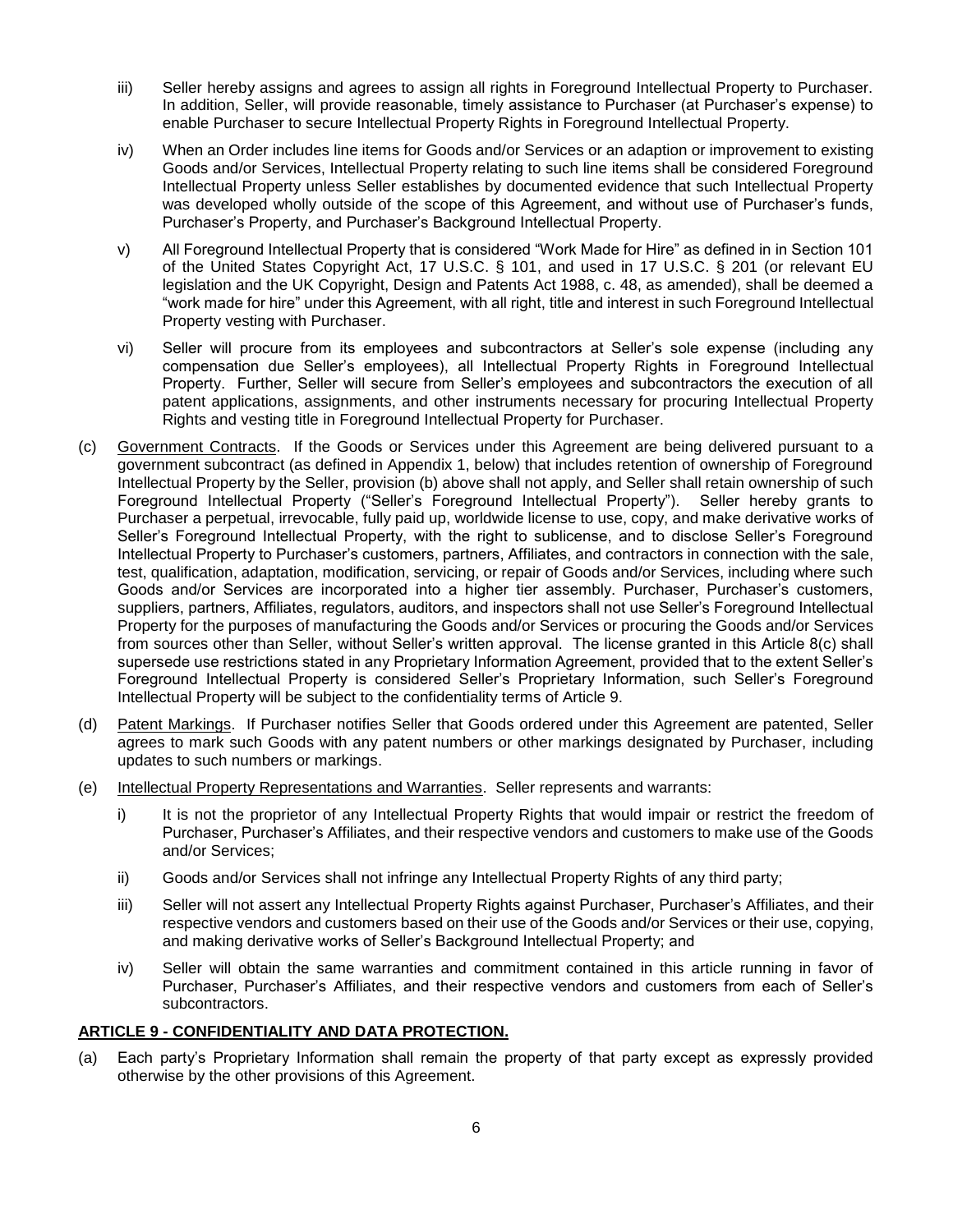- (b) All Purchaser's Property, Purchaser's Background Intellectual Property, Foreground Intellectual Property, and Orders shall be deemed Purchaser's Proprietary Information.
- (c) Seller shall not disclose Purchaser's Proprietary Information to any third party or use Purchaser's Proprietary Information for the benefit of any third party without Purchaser's consent. Seller shall protect Purchaser's Proprietary Information against unauthorized use or disclosure using at least those measures that it takes to protect its own Proprietary Information of a similar nature, but no less than reasonable care. Seller will permit access to Purchaser's Proprietary Information to only Seller's personnel who have a need to know for the purpose of performing Seller's obligations under this Agreement. In the event that Seller is required by applicable law or regulation to disclose Purchaser's Proprietary Information, Seller shall provide Purchaser with prompt notice thereof and a reasonable opportunity to comment or undertake protective measures prior to such disclosure. Seller may disclose only the information that is required by such law or regulation to be disclosed without liability under this Agreement.
- (d) Notwithstanding the restrictions in this Article, Seller may disclose Purchaser's tooling and tooling drawings to Seller's sub-contractors for the sole purpose of assisting Seller in performing its obligations under this Agreement, provided that Seller's sub-contractors agree in writing to obligations of confidentiality at least as restrictive as those set forth in this Agreement for Purchaser's benefit.
- (e) Seller shall be liable to Purchaser for any unauthorized use or disclosure by Seller's ppersonnel or any third party to which Seller discloses Purchaser's Proprietary Information.
- (f) Seller shall comply with the "MRAS Privacy and Data Protection Appendix (applicable to contracts/POs , which is incorporated into this Agreement.

## **ARTICLE 10 -CHANGES.**

- (a) Purchaser reserves the right at any time to make changes within the general scope of this Agreement. Such changes may include: (1) drawings, designs or specifications; (2) technical clarifications; (3) artwork; (4) quantity; (5) method of shipment or packing; (6) quality; (7) place or time of delivery; or (8) amount of Purchaser's furnished property.
	- i) If any change causes a significant impact on the cost of, or the time required for, performance of any work under this Agreement, an equitable adjustment shall be made in the price or delivery schedule, or both as applicable, in writing. Any Seller claim for adjustment under this article shall be deemed waived unless asserted in writing within twenty (20) days after receipt by Seller of the notice to make the change and may only include reasonable, direct costs that will necessarily be incurred as a direct result of the change.
	- ii) Seller shall not proceed to implement any change for which Seller will seek an equitable adjustment until Purchaser provides for such change in writing.
	- iii) Nothing in this section, including any disagreement with Purchaser as to the equitable adjustment to be made, shall excuse Seller from proceeding with the change provided that Purchaser pays Seller all undisputed amounts pursuant to this Agreement.
- (b) Seller shall notify Purchaser in writing in advance of any and all: (1) changes to the Goods and/or Services, their specifications and/or composition; (2) process changes; (3) plant and/or equipment/tooling changes or moves; (4) transfer of any work hereunder to another site; and/or (5) sub-supplier changes, to permit Purchaser to identify any quality, regulatory or other reporting requirements that may arise from such change, including, but not limited to, FAR, DFARs, and FAA requirements, and no such change shall occur until Purchaser has had the opportunity to conduct such audits, surveys and/or testing necessary to determine the impact of such change on the Goods and/or Services and has approved such change in writing.
	- i) Seller shall be responsible for obtaining, completing and submitting proper documentation regarding any and all changes, including complying with any written change procedures issued by Purchaser.
	- ii) For Goods that require Purchaser's source approval, Seller agrees to provide a minimum advance notice of 180-days to Purchaser of any changes to significant processes, including, but not limited to physical relocation of any manufacturing or quality operations. Within fourteen (14) days of such notice, Seller will generate a Critical Process Control plan, which is subject to Purchaser's review and approval.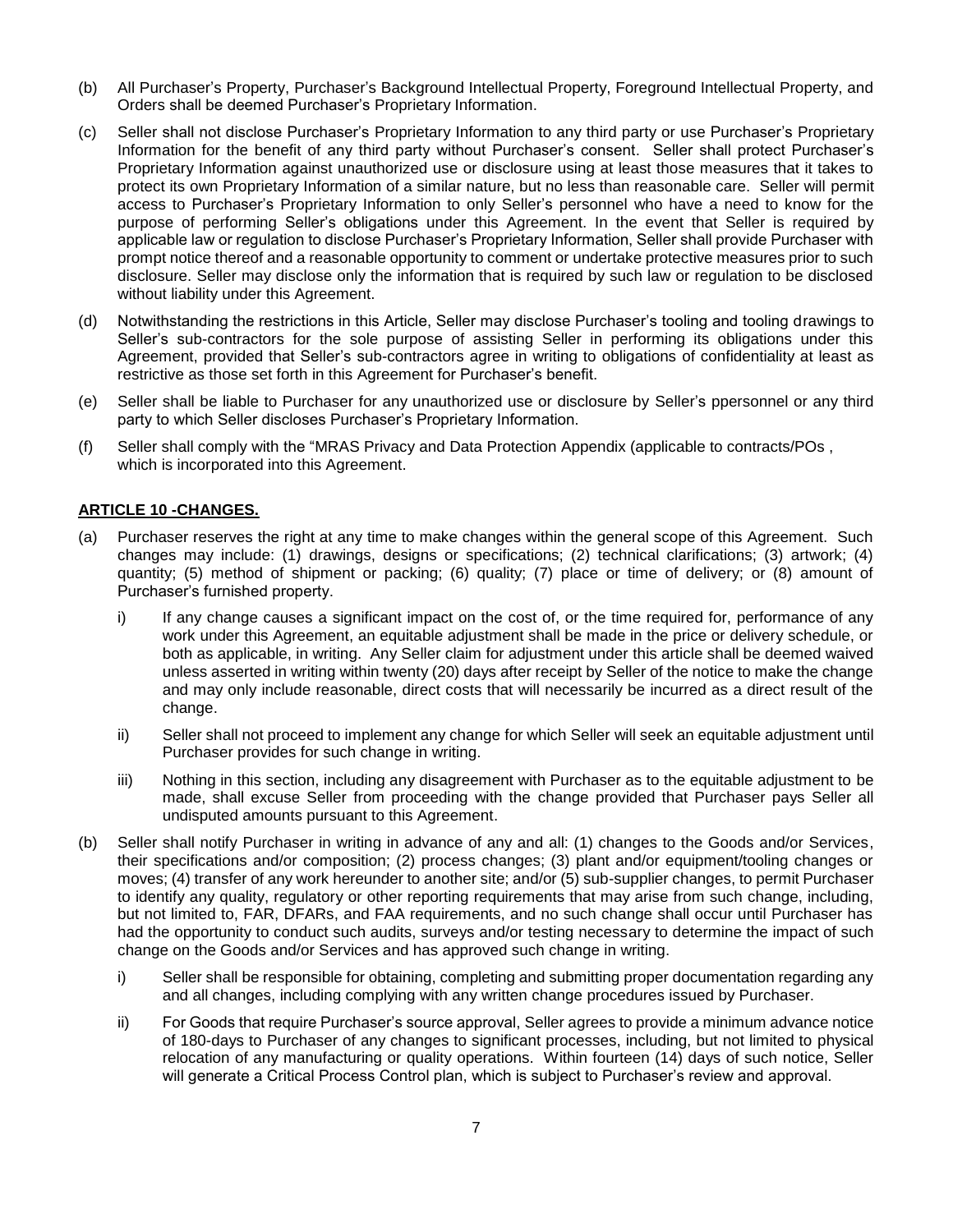**ARTICLE 11 - ANTICIPATION OF DELIVERY SCHEDULE.** It is Seller's responsibility to comply with its scheduled lead times, but not to anticipate Purchaser's requirements. Any material commitments or production arrangements made by Seller in excess of the amount or in advance of the time necessary to meet schedules that are within lead time shall be at Seller's sole risk and expense. Goods shipped to Purchaser in advance of Purchaser's requirements may be returned to Seller at Seller's expense.

## **ARTICLE 12 - ASSIGNMENT AND CHANGE IN OWNERSHIP.**

- (a) Assignment. Any assignment or attempt to assign or subcontract Seller's obligations under this Agreement without the advance written consent of Purchaser shall be null and void and shall give Purchaser the right to terminate this Agreement for default.
- (b) Change in Ownership. If a third party submits a solicited or unsolicited offer (whether or not binding or part of a process lead by Seller) to Seller that would result in a Change of Ownership or Control of Seller, as defined below, Seller shall give notice of such offer, including the identity of the offeror, to Purchaser as early as commercially practical following Seller's receipt of the offer. Before Seller accepts the offer or enters into definitive documentation with respect to a Change of Ownership or Control, it shall give Purchaser an opportunity, within a reasonable time, to advise Seller of its impact on performance of this Agreement. If the Change in Ownership or Control occurs, Purchaser has the right at its discretion to terminate this Agreement. In the event of such termination, Seller agrees to render full cooperation to Purchaser in order to minimize disruption to the Purchaser's program. Pending termination or in lieu of termination, Purchaser may require Seller to provide adequate assurance of performance, including, but not limited to the institution of special controls regarding the protection of Purchaser's Property, Purchaser's Background and Foreground Intellectual Property, and Proprietary Information.

For purposes of this sub-paragraph (b), the terms "Change in Ownership or Control" shall mean any of the following in each case, either directly or indirectly: (1) the sale of equity shares controlling 20% or more of the voting rights in Seller or Seller's ultimate parent, (2) the sale, lease, transfer or other disposition of substantially all of the assets of Seller or Seller's ultimate parent, (3) a merger, reorganization, consolidation, share exchange, recapitalization, business combination, liquidation or dissolution or similar transaction involving Seller or Seller's ultimate parent, (4) a tender offer or exchange offer for any of the outstanding shares of capital stock of Seller or Seller's ultimate parent, (5) a sale by Seller of the assets relating to the product Seller produces or will produce for Purchaser, or (6) any public disclosure of a proposal or plan or intention to do any of the foregoing.

# **ARTICLE 13 - QUALITY ASSURANCE, INSPECTION AND TEST.**

- (a) Seller shall be responsible for the specific quality, performance, productivity provisions, and documentation requirements, if any, set forth in this Agreement. In addition, Seller shall be responsible for imposing the applicable quality assurance requirements on its subcontractors. Purchaser and Purchaser's customer, shall each have the right, at no charge to Purchaser or Purchaser's customer, to access the sites where the work under this Agreement is performed and to receive Seller data, in order to (1) conduct quality audits, (2) perform or witness inspections or tests of the Goods or Services furnished hereunder at Seller's facility (or elsewhere), (3) assess conformance with Purchaser's specifications, (4) assess part performance, (5) assess conformance with Seller's covenants under this Agreement and (6) optimize follow on processes and production. In accordance with 14 CFR 145.223 and 14 CFR 21.140, any Seller that accepts parts, which are regulated by the Federal Aviation Administration (FAA), or those regulated by EASA, DAOS or other regulator, must provide facility access to that regulator for surveillance of these parts.
- (b) The Seller agrees to use only experienced, trained and qualified employees in the performance of its obligations under this Agreement and all Services performed must be of first class quality and workmanship.
- (c) Notwithstanding Purchaser's right to audit in paragraph (a) above, all Goods and Services supplied under this Agreement shall be received subject to Purchaser's right of inspection, count, testing, acceptance and/or rejection per the technical specifications. Payment for Goods and/or Services delivered hereunder shall not constitute acceptance thereof, and all payments against documents shall be made with a reservation of rights by Purchaser for defects in Goods and/or Services, including, without limitation, defects apparent on the face thereof. The making of, or failure to make, any inspection or acceptance of the Goods or Services shall in no way impair Purchaser's right to reject nonconforming Goods or Services or to avail Purchaser of any other remedies to which it may be entitled.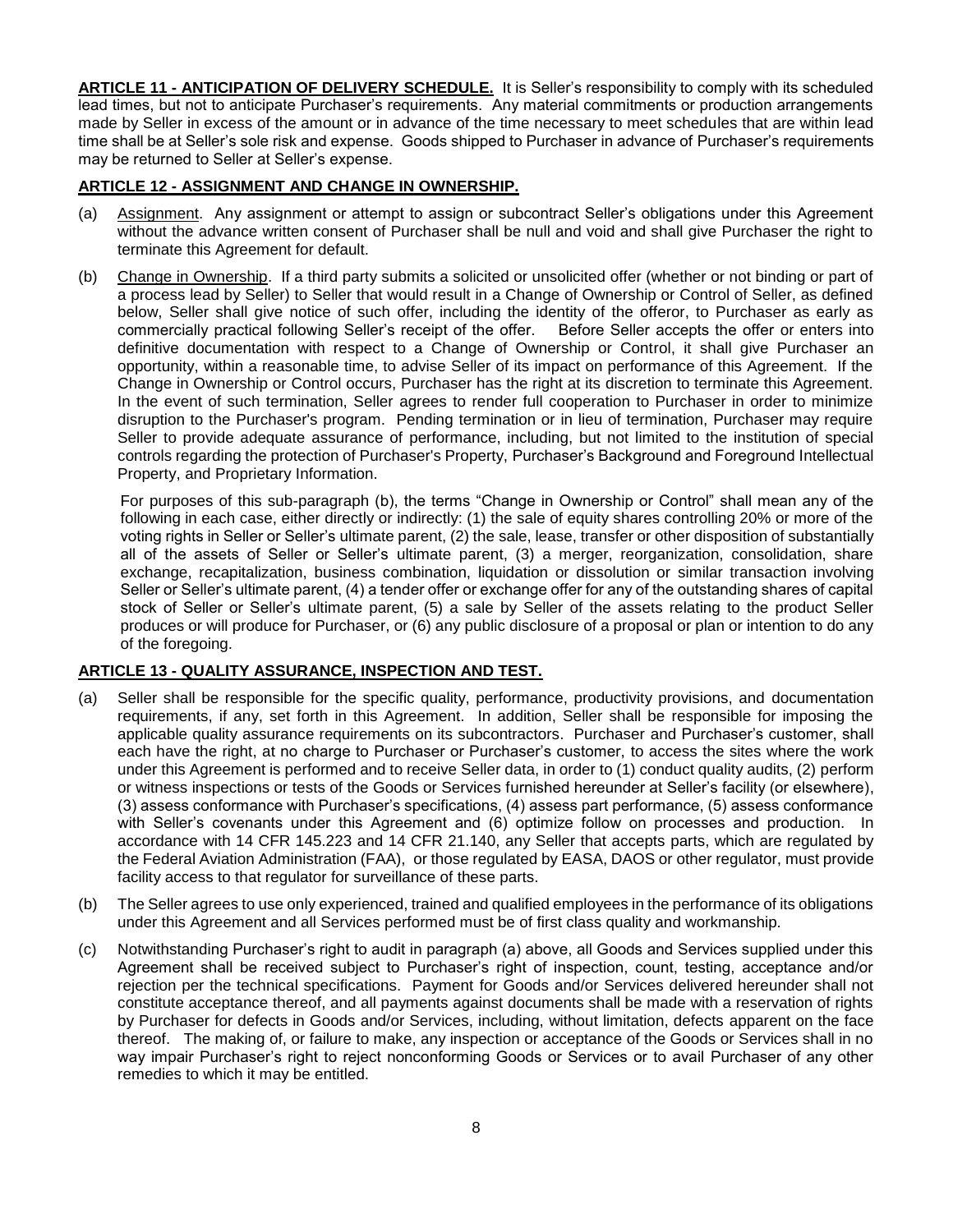- (d) Seller certifies that it shall provide and maintain quality control, inspection, and process control systems in accordance with the most current specification revision located on Purchaser's document management system for supplier quality product requirements, as applicable (S-1000, S-1001, S-1002, MRAS-1005, MRAS-1007) and other quality requirements as specified). For clarity, MRAS approval of Seller's process, quality and control processes does not release Seller from its responsibility to fulfill Purchaser's specifications and maintain such quality and process control systems. Seller will maintain Objective Evidence of its conformance with this paragraph. Objective Evidence means any statement of fact pertaining to the quality of a product or service based on observations, measurements or tests that can be fully verified. Evidence must be expressed in terms of specific quality requirements or characteristics. These characteristics are identified in drawings, specifications, and other documents that describe the item, process, or procedure.
- (e) For Direct Procurements of Goods built to Purchaser's drawings, Seller shall have Adobe PDF reader version 11 or later with JavaScript enabled and Siemens PLM software (NX9).
- (f) Counterfeit Goods. For purposes of this Article, Goods consist of those parts deliverable under this Agreement that are the lowest level of separately identifiable items (e.g., articles, components, goods and assemblies). "Counterfeit Goods" means Goods that have been misrepresented as having been designed and/or produced under an approved system or other acceptable method. Counterfeit Goods include, but are not limited to: (i) Goods that are an illegal or unauthorized copy or substitute of an Original Equipment Manufacturer (OEM) item; (ii) Goods that do not contain the proper internal or external materials or components or are not manufactured in accordance with the OEM design; (iii) Goods that are used, refurbished, or reclaimed but that Seller represents as being new; (iv) Goods that have not successfully passed all OEM required testing, verification, screening, and quality control but that Seller represents as having met those requirements; (v) Goods with a label or other marking intended, or reasonably likely, to mislead a reasonable person into believing a non-OEM Good is a genuine Good when it is not, and (vi) Goods that are an unauthorized copy or substitute that have been identified, marked, and/or altered by a source other than the item's legally authorized source and has been misrepresented to be an authorized item of the legally authorized source.
	- i) Seller warrants and certifies that Goods delivered pursuant to this Agreement, unless otherwise specifically stated on the face of the Order, shall (i) be new, (ii) be and only contain materials obtained from the OEM or an authorized OEM reseller or distributor, (iii) not be or contain any Counterfeit Goods, and (iv) contain only authentic, unaltered OEM labels and other markings. Seller shall provide to Purchaser the OEM's certificate of conformance for any Goods acquired from an authorized OEM reseller or distributor. Goods shall not be acquired from independent distributors or brokers unless specifically authorized in writing by Purchaser.
	- ii) Seller shall maintain a method of item traceability that ensures tracking of the supply chain back to the manufacturer of all Electrical, Electronic, and Electromechanical (EEE) parts included in assemblies and subassemblies being delivered per this Agreement. This traceability method shall clearly identify the name and location of all of the supply chain intermediaries from the manufacturer to the direct source of the product for Seller, and shall include the manufacturer's batch identification for the item(s) such as date codes, lot codes, serializations, or other batch identifications. When requested by Purchaser, Seller shall provide OEM documentation that authenticates traceability of the affected items to the applicable OEM.
	- iii) Seller shall immediately notify Purchaser and the GIDEP system if it knows or suspects that it has provided Counterfeit Goods.
	- iv) In the event Goods delivered under this Agreement constitute Counterfeit Goods, Seller shall at its expense promptly replace such Goods with genuine Goods conforming to the requirements of this Agreement. Notwithstanding any other provision of this Agreement, Seller shall be liable for all costs relating to the removal or replacement of Counterfeit Goods, including without limitation Purchaser's or Purchaser's customer's costs of removing such Counterfeit Goods, reinserting genuine Goods, and any testing necessitated by the reinstallation of any Goods after Counterfeit Goods have been exchanged. Purchaser reserves the right to turn over suspected Counterfeit Goods to US Governmental authorities (Office of Inspector General, Defense Criminal Investigative Service, Federal Bureau of investigation, etc.) for investigation and reserves the right to withhold payment for the suspect items pending the results of the investigation. The remedies available under this Article are in addition to any other remedies Purchaser may have available to it in law or in equity, or in any other provisions in this Agreement.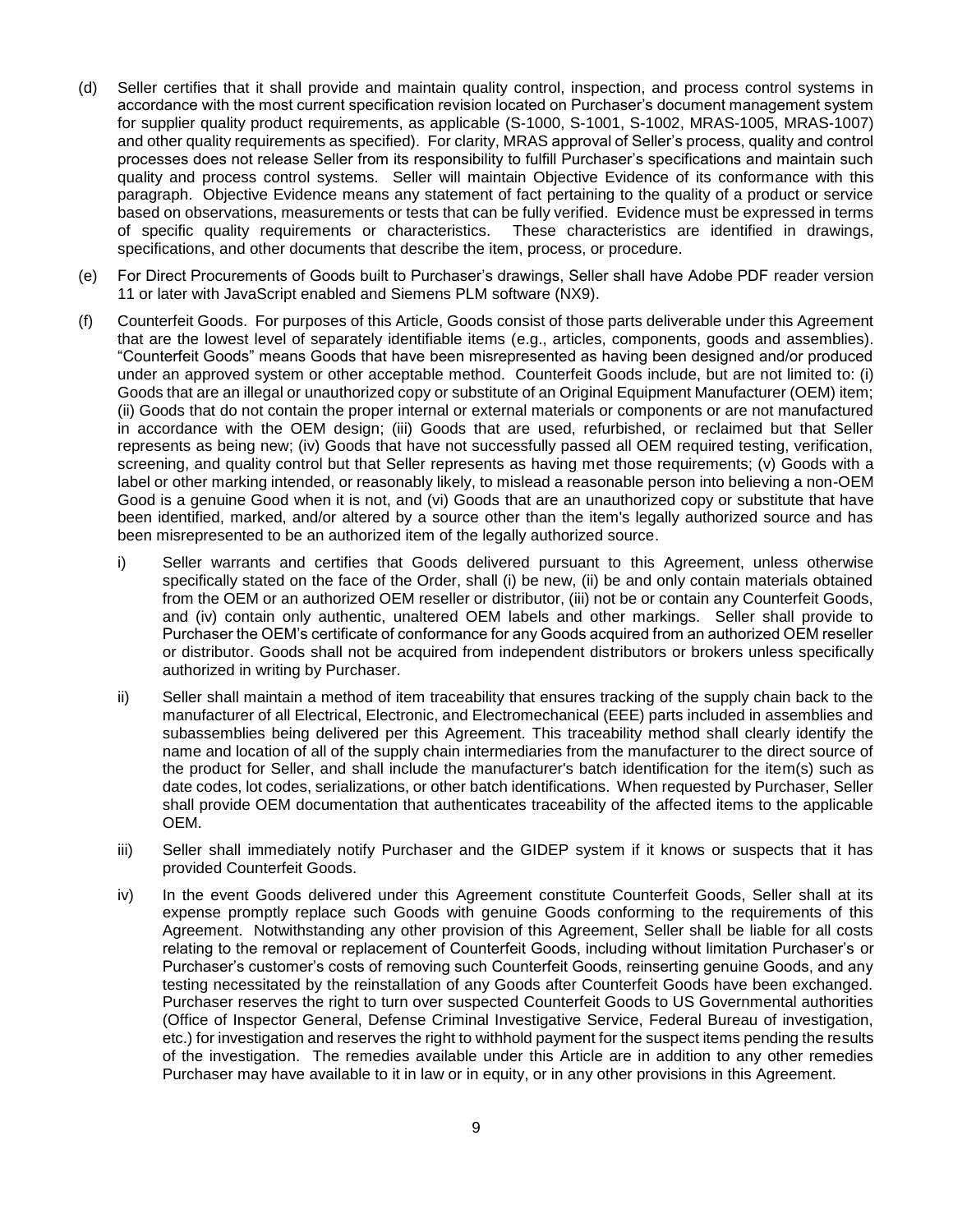- v) This paragraph (f) applies in addition to any other quality provision, specification, or statement of work included in this Agreement addressing the authenticity of Goods and Services. To the extent such provisions conflict with this paragraph (f), this paragraph prevails.
- vi) Seller shall flow the requirements of this paragraph 13(f) to its subcontractors and suppliers at any tier for the performance of this contract.

## **ARTICLE 14 - NON-CONFORMING GOODS.**

- (a) Seller agrees that, notwithstanding the provisions of any warranties, expressed or otherwise, negotiated with respect to Goods purchased from Seller by Purchaser or Purchaser's customer, Seller shall reimburse Purchaser for labor and material cost, including overhead and general and administrative expense reasonably incurred by Purchaser in connection with:
	- i) Failure of Goods or Services to conform to the requirements of this Agreement or defective material, workmanship or design; or
	- ii) Any removal of Goods at Seller's request; or
	- iii) Any removal of Goods required due to any previously required changes to said Goods that Seller has failed to incorporate.
- (b) Purchaser may charge Seller a fixed amount for each nonconforming good as a "Quality Administrative Cost" at the discretion of the Purchaser, for any nonconforming product submitted to the Purchaser, where the Quality Administration Cost is not to exceed 50% of the part cost, or \$3000 USD (Three Thousand Dollars), whichever is lower. The Purchaser reserves the rights to seek reimbursement for any and all costs associated with a Notice of Quality Escape that results in any impact to the airframer or airline customer(s). The Quality Administration Cost may be charged to Seller as a debit memo issued to Seller's account. For the avoidance of doubt, the Parties agree that the Quality Administration Cost is only intended to compensate Purchaser for its administrative costs for disposition of the Supplier MRB.
- (c) Remedies in this Section are not exclusive and shall not be in lieu of any other remedy available at law, in equity or under this Agreement.

#### **ARTICLE 15 - INDEMNITY AND INSURANCE.**

- (a) General Indemnification. Seller shall defend, indemnify, and hold harmless the Purchaser, its directors, officers, employees, agents, representatives, successors and assigns (each an "Indemnified Party"), whether acting in the course of their employment or otherwise, from and against any and all loss, cost, expense, damage, claim, demand or liability (including reasonable attorney and professional fees and costs) arising from Seller's negligence, willful misconduct or breach of Agreement. An Indemnified Party shall have the right to participate in the selection of counsel and Seller shall not enter into any settlement agreement that contains any admission of liability on the part of Purchaser and/or any other Indemnified Party.
- (b) Intellectual Property Indemnification. Seller shall indemnify, defend, and hold harmless an Indemnified Party, from and against any and all loss, cost, expense, damage, claim, demand or liability (including reasonable attorney and professional fees and costs) arising out of any claim that the manufacture, use, sale, or furnishing of Goods and/or Services constitutes infringement of any Intellectual Property Rights, or for a breach of any of the representations and warranties contained in Article 8, above. If an injunction should issue, Seller shall
	- i) Procure for Purchaser and Purchaser's subsidiaries and Affiliates, and their respective vendors and customers, the rights to continue using said Goods and/or Services; or
	- ii) At the election and with written approval of Purchaser, (x) modify the Goods and/or Services in a manner acceptable to Purchaser so they become non-infringing; (y) remove and replace the Goods with noninfringing Goods; or (z) remove the Goods and/or discontinue the Services, refund the purchase price and reimburse Purchaser for all damages and costs associated with obtaining and installing a noninfringing alternative.
- (c) Insurance. Seller shall obtain and keep in force for the benefit of the Seller and Purchaser the following insurance to be issued by insurance carriers with a minimum A.M. Best's rating of A-: VII, or S&P A, or better and licensed to provide insurance in the jurisdiction in which work is to be performed, with minimum limits as set forth below: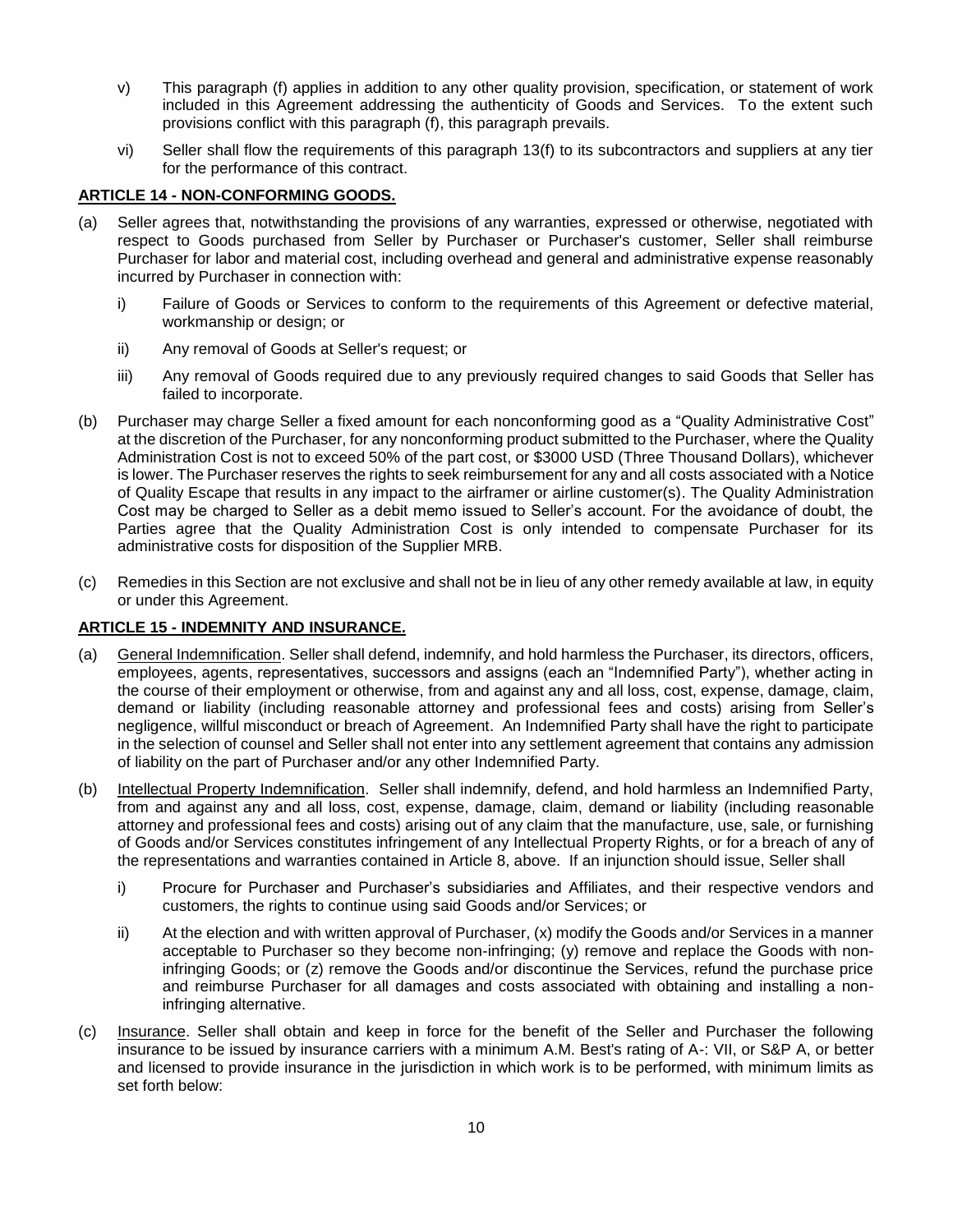- i) Comprehensive General Liability \$5,000,000 combined single limit per occurrence;
- ii) Aviation Products Liability \$5,000,000 minimum per occurrence (Aviation Direct Procurements only);
- iii) Comprehensive Automobile Liability Bodily injury/property damage covering all vehicles used in connection with the Goods in the amount of \$1,000,000 combined single limit each occurrence;
- iv) Statutory Workers' Compensation and or Employer's Liability as required by state or country law.
- (d) Seller shall provide Purchaser with a certificate of insurance evidencing that the required minimum coverage is in effect and that Purchaser is named as an additional insured, provide a waiver of subrogation clause in favor of the Purchaser, and provide that all coverage provided by the Seller shall be primary. Such insurance shall not exclude the actions of any subcontractor that Seller may utilize under this Agreement. The insurance provided by Seller hereunder shall have no effect on any obligations imposed upon Seller under this Agreement.

## **ARTICLE 16 - SELLER'S REPRESENTATIONS.**

- (a) Compliance with Laws. Seller represents and warrants that it shall perform all activities required under this Agreement in compliance with all applicable international, national, state and local laws.
- (b) Release of Information. Seller shall not release any information concerning this Agreement or its business relationship with Purchaser, to any third party, except as required by applicable law, rule, injunction or administrative order, without Purchaser's prior written consent. Seller shall not use Purchaser's name, photographs, logo, trademark, or other identifying characteristics or that of any of its subsidiaries or Affiliates without Purchaser's prior written approval.
- (c) International Electrotechnical Commission ("IEC") Standards. If the Goods contain software, Seller represents and warrants that it will adopt policies and establish systems to comply with IEC [62443-4-1](tel:62443-4-1) on or before it is adopted as an international standard and will provide data regarding Seller's compliance to Purchaser upon request. If the Services involve Industrial Automation Control Systems (as defined by the IEC), Seller represents and warrants that it has adopted policies and systems to comply with IEC [62443-2-4](tel:62443-2-4) and will provide data regarding Seller's compliance to Purchaser upon request.

## **ARTICLE 17 -SELLER'S EMPLOYEES**

- (a) Seller's personnel performing services under this Agreement shall remain employees of Seller subject to its right of direction, control and discipline and by virtue of this Agreement, shall neither become employees of Purchaser nor be entitled to any rights, benefits or privileges of Purchaser employees. As appropriate, Purchaser shall give direction as to the ultimate objective of the project to the Seller. The Seller shall ensure that its personnel adhere to the terms and policies in this Agreement and that they have the requisite knowledge, training and ability to perform work under this Agreement competently and in accordance with applicable laws and regulations.
- (b) Seller's employees are not authorized to enter into any agreements or to make any commitments financial or otherwise on behalf of Purchaser. Specifically, no employee of Seller shall make contact with any government official regarding the continuation, renewal, amendment or modification of a Prime Contract.

# **ARTICLE 18 - RECORD RETENTION REQUIREMENTS.**

- (a) Record Retention. For U.S. Government subcontracts, Seller shall maintain complete and accurate records in connection with its performance under this Agreement for seven (7) years after completion of performance under this Agreement, including but not limited to, Orders, memoranda of negotiations showing the principal elements of price negotiations, and records substantiating charges for labor or services, including proper time clock cards, time vouchers, or other similar records. For quality documents, Seller will maintain such records according to the applicable supplier quality specification or other quality requirements as specified), or seven (7) years, whichever is longer.
- (b) Classified Information. Upon completion of work by Seller under this Agreement, Seller shall return to Purchaser any classified information furnished by Purchaser, including all reproductions thereof, and Seller shall surrender classified information or materials developed by Seller in connection with this Agreement, unless the information has been destroyed, or the retention of the information is authorized in writing, by Purchaser or the government.

# **ARTICLE 19 - EXPORT CONTROL REQUIREMENTS.**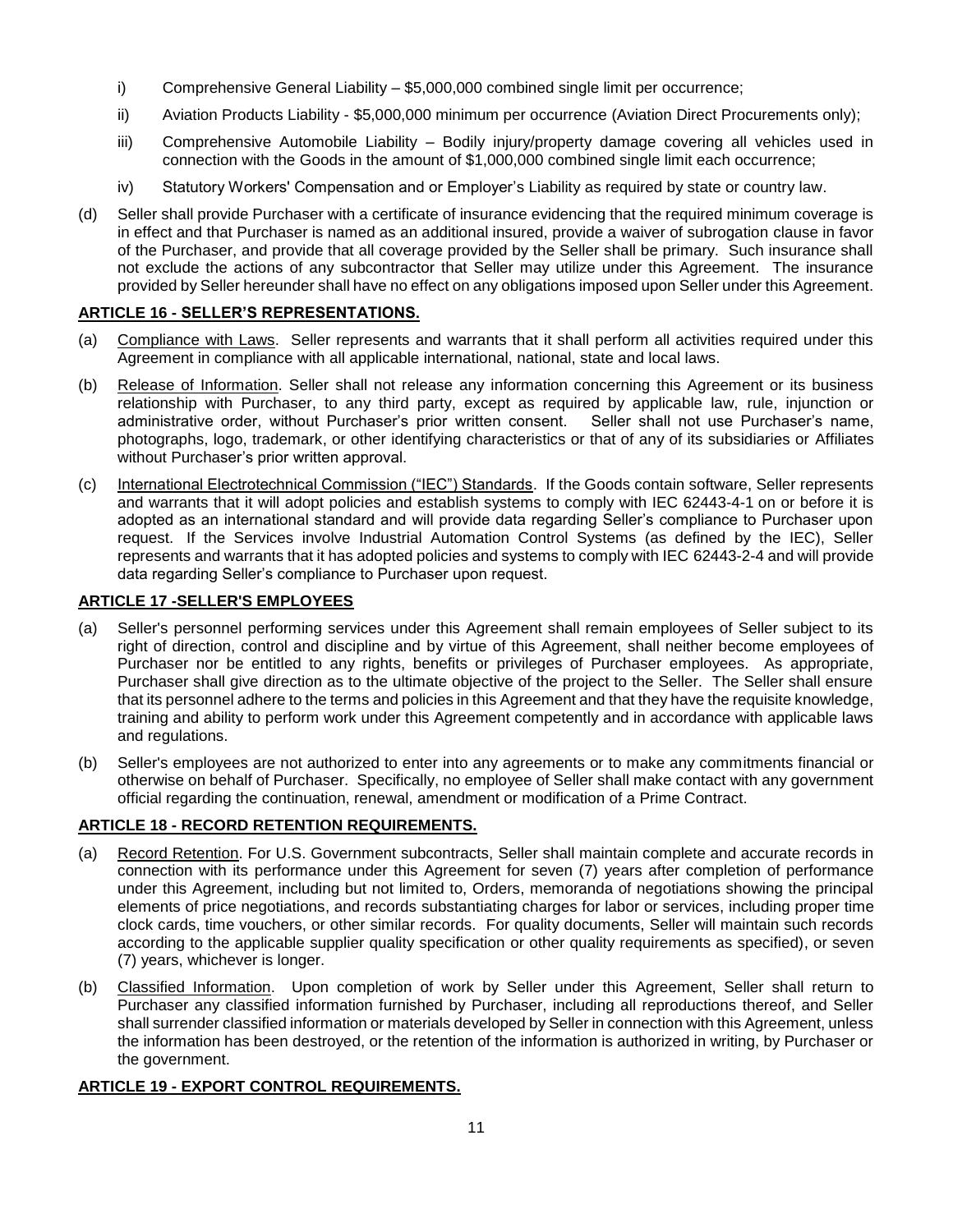For Non-U.S. Sellers or Sellers intending to Conduct Work Outside of the U.S., the following clauses apply:

- (a) Compliance with Export Laws. Seller agrees to comply with all applicable government export control laws and regulations, including but not limited to the International Traffic in Arms Regulations ("ITAR," 22 CFR Part 120- 130) and the Export Administration Regulations ("EAR," 15 CFR Parts 730-774).
- (b) Export Licenses. Seller agrees to obtain the required export licenses, unless otherwise agreed to by Purchaser.
- (c) For items subject to the ITAR ONLY: In the event the Goods or Services are subject to the U.S. Department of State (as defined in Sections 120.6 and 120.9 of the ITAR), Seller agrees to maintain a valid and current Directorate of Defense Trade Controls ("DDTC") registration and agrees to provide confirmation of such registration if requested by Purchaser.
	- i) With respect to such defense articles and/or defense services, Seller represents and warrants that it has not and will not pay or offer to pay for the solicitation or promotion or otherwise to secure the conclusion of a sale of defense articles or defense services to or for the use of the armed forces of an international organization or non-U.S. Country any fees, commissions or political contributions as described under Part 130 of the ITAR without prior notice to Purchaser.
	- ii) In such event, Seller shall provide to the Purchaser, not later than 20 days after such an event, full disclosure of all information necessary for the Purchaser to comply fully with Sections 130.9 and 130.10 of the ITAR.).
- (d) Prohibited Goods and Services. The U.S. prohibits the importation of Goods or the purchase of Services from certain countries, entities, or individuals. Therefore, no Goods or Services from prohibited countries, entities, or individuals may be used directly or indirectly in the activities covered by this Agreement. The list of prohibited countries can change from time to time and it is Seller's responsibility to ensure compliance with such list at all times (located inter alia, <http://www.treas.gov/ofac>, [http://www.bis.doc.gov](http://www.bis.doc.gov/) and [http://pmddtc.state.gov](http://pmddtc.state.gov/).

## **ARTICLE 20 - CUSTOMS REQUIREMENTS.**

For Non-U.S. Sellers or Sellers intending to Conduct Work Outside of the U.S., the following clauses apply:

- (a) Importer of Record.
	- i) Seller must show proper notification on all shipping waybills. In addition, shipping cartons and documentation must meet all U.S. customs country of origin marking and invoicing requirements. Seller will be responsible for any fines or liabilities resulting from insufficient, improper or negligent invoicing or marking of shipments.
	- ii) For ocean shipments ONLY, Seller accepts and shall implement sufficient procedures to enable Purchaser to comply with U.S. Customs and Border Protection's (CBP) Importer Security Filing (ISF) requirements Seller shall provide the following required data elements: (1) Seller or Seller's ultimate owner's registered name and address, (2) Manufacturer's name and address, (3) Purchaser's name and address, (4) Ship-to name and address of final destination, (5) Container stuffing location name and address, (6) Consolidator or stuffer name and address, (7) Importer of Record's name and U.S. Internal Revenue Service (IRS) or tax identification number, (8) Consignee name(s) and U.S. IRS or tax identification number, (9) Country of origin – the country where goods are manufactured or produced, and (10) Six-digit harmonized tariff code; such information shall be provided to the designated Purchaser ISF agent within 72 hours prior to the shipping vessel sailing. Seller or its agents shall communicate ISF requirements, including the ISF pre-alert form (by electronic mail) to Purchaser's ISF agent at least 72 hours prior to the shipping vessel sailing. Seller or its agents shall not load container onto vessel prior to receipt of ISF acceptance from Purchaser's ISF agent.
	- iii) In addition to any other rights and remedies Purchaser may have in law or in equity, Purchaser may deduct from the price of Goods any penalties, fines or assessments that U.S. Customs and Border Protection imposes on Purchaser for late or inaccurate or incomplete ISF filings caused by Seller noncompliance. Additional deductions may be taken for late deliveries, demurrage or expenses incurred due to Seller's failure to comply with ISF requirements
- (b) Anti-Dumping. Seller warrants that all sales made hereunder are or will be made at not less than fair value under the U.S. Anti-Dumping law (19 U.S.C. sec 1673 et. seq.), and Seller will indemnify, defend and hold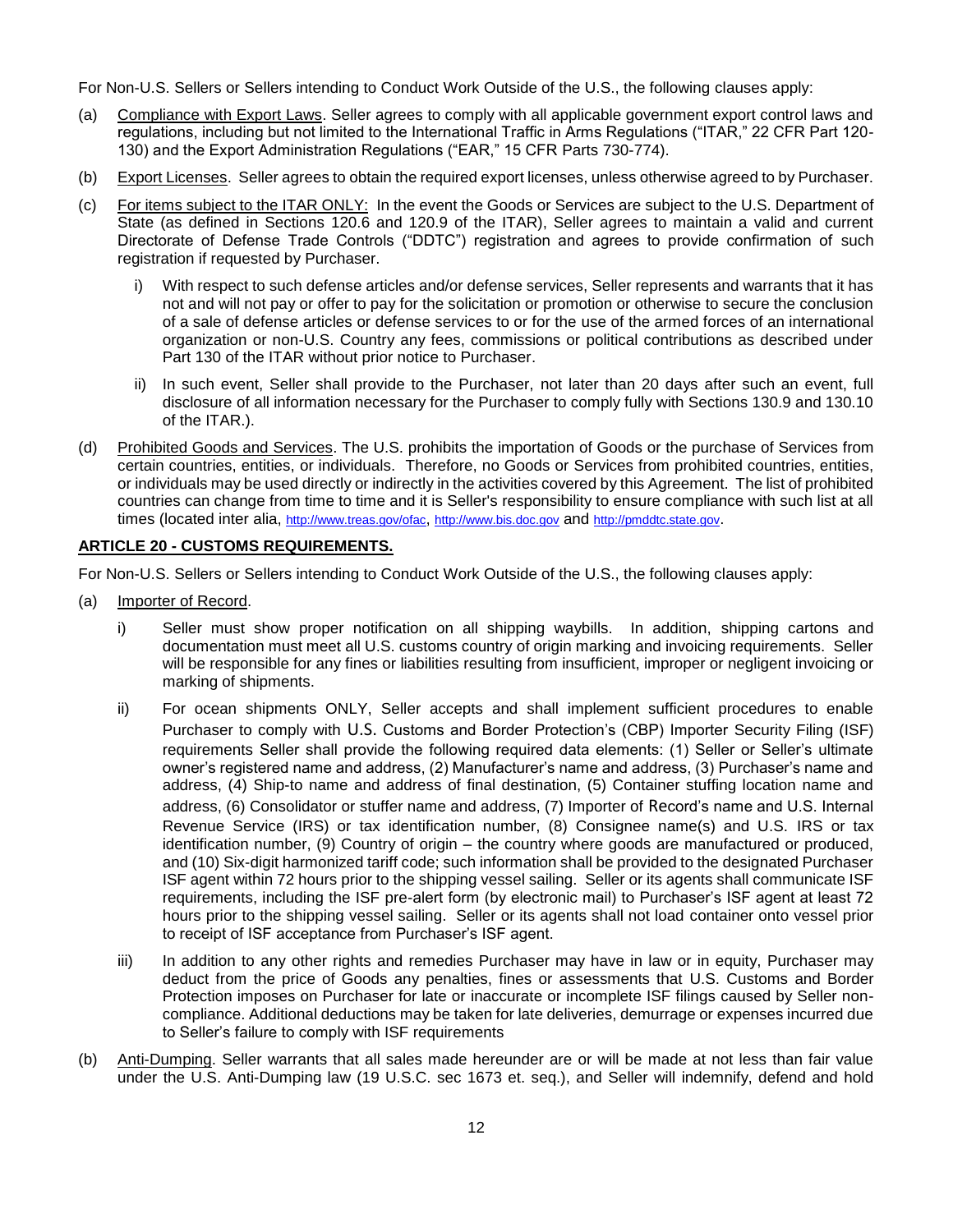Purchaser harmless from and against any costs or expenses (including but not limited to any anti-dumping duties which may be imposed) arising out of or in connection with any breach of this warranty.

**ARTICLE 21 - WORK ON PURCHASER'S OR ITS CUSTOMER'S PREMISES.** If Seller's work under this Agreement involves operations by Seller on the premises of Purchaser or Purchaser's customer or access to Purchaser's systems or its computers, then:

- (a) Seller shall comply with all of Purchaser's safety and security procedures and shall take all necessary precautions to prevent the occurrence of any injury to person or property during the progress of such work.
- (b) Seller represents and warrants that all of its employees who will perform work under this Agreement on Purchaser's or its customer's premises have been tested and are free from illegal drugs. The term "illegal drugs" does not include the use of a controlled substance pursuant to a valid prescription. The prescription medication must not prevent the employee from performing competent and safe work.

OR to be used in circumstances where Seller does not have the right to conduct routine drug testing:

- (b) Seller represents and warrants that it will use reasonable endeavors to ensure that all of its employees who will perform work under this Agreement on Purchaser's or its customer's premises are free from illegal drugs. In the event that Seller has reason to suspect that any employee performing work under this Agreement on Purchaser's or its customer's premises is using illegal drugs, Seller agrees to take immediate steps to remove such employee from Purchaser's or its customer's premises and ensure that the employee does not continue to perform work under this Agreement. The term "illegal drugs" does not include the use of a controlled substance pursuant to a valid prescription. The prescription medication must not prevent the employee from performing competent and safe work.
- (c) As permitted by applicable law, Seller represents and warrants that it will conduct a criminal convictions records investigation of its employees through the use of an approved third-party background check vendor before they are assigned to work on any Order that requires that employee to enter Purchaser's or its customer's premises. Where Seller is located in the UK, such investigation shall, at a minimum, take the form of a Criminal Record Check (CRC) and be in accordance with the UK Rehabilitation of Offenders Act (1974) and Seller shall provide Purchaser with a copy of the CRC completed prior to assigning any employee to work on any Order that requires that employee to enter Purchaser's or its customer's premises requesting unescorted visitor access.
- (d) Seller shall include this provision in any subcontract placed pursuant to this Agreement where the subcontractor will perform work on Purchaser's or its customer's premises.
- (e) As permitted by applicable law, Purchaser reserves the right to deny any of Seller's employees, agents or subcontractors access to its or its customer's premises and/or systems for any reason in Purchaser's sole discretion, including but not limited to such individual being a former employee of Purchaser who received layoff benefits or Special Early Retirement Option (SERO) benefits from Purchaser within the prior three years or whose last performance rating as an employee of Purchaser was less than satisfactory.

# **ARTICLE 22 - ENVIRONMENTAL MATTERS.**

- (a) Seller covenants that the Goods (1) comply with all laws governing the management, handling, shipping, import, export, notification, registration or authorization of chemical substances such as the Montreal Protocol, the Stockholm Convention on Persistent Organic Pollutants, the US the Toxic Substances Control Act , the European Union's Restrictions on Hazardous Substances and REACH legislation and other comparable chemical regulations (collectively "Chemicals Legislation"); and (2) can be used as contemplated by Purchaser in full compliance with the Chemicals Legislation.
- (b) Unless Purchaser has expressly agreed otherwise in writing, Seller covenants that the Goods do not contain (1) any chemicals that are restricted or otherwise banned under Chemicals Legislation and/or (2) contain lead, mercury, cadmium, hexavalent chromium, polybrominated biphenyls (PBB), polybrominated diphenyl ethers (PBDE), arsenic, asbestos, benzene, polychlorinated biphenyls, carbon tetrachloride, beryllium or radioactive materials. Seller shall notify Purchaser in writing of the presence of any engineered nanoscale material contained in the Goods or used in Seller's operations. Upon request Seller shall provide, subject to reasonable protection of Seller's confidential business information, the chemical composition of the Goods and any other relevant information regarding the Goods, including without limitation, test data and safe use and hazard information.
- (c) Unless specifically defined as a requirement by Purchaser's engineering drawings or specifications, the use of cadmium plating or nickel cadmium plating is strictly prohibited in the manufacture of Goods. The use of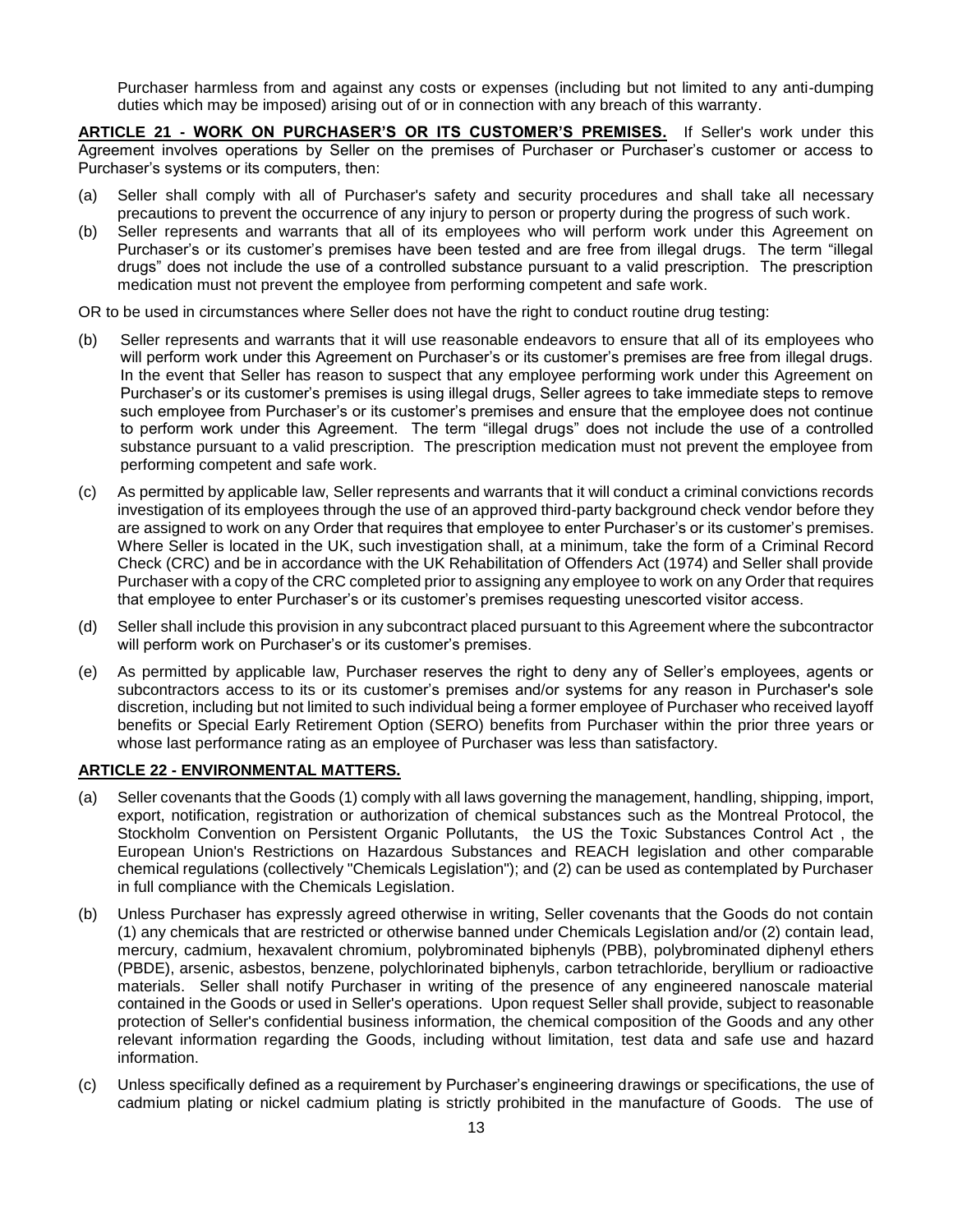cadmium plating or nickel cadmium plating is strictly prohibited on all tooling, fixtures, and test equipment that is used for manufacturing, assembly, test, or material handling of the Goods unless Seller has notified Purchaser in advance and has obtained its prior written consent to such use.

- (d) If Seller is located outside of the U.S. and is shipping Goods into the U.S., regardless of which party is the importer of record, Seller agrees to comply with the import restrictions contained in section 13 of the Toxic Substance Control Act (TSCA) 15 U.S.C. 2601 et seq., provide the appropriate TSCA Certification required under 19 CFR 12.121, and be responsible for any fines or liabilities resulting from breaches of this provision.
- (e) Seller covenants that it has included requirements substantially similar to the covenants in this Agreement in all sub-contracts it enters into related to the fulfillment of this Agreement.
- (f) When Seller ships Goods to Purchaser, Seller shall provide with the Goods, in the language(s) of the location(s) where the goods are delivered to Purchaser or Purchaser's designee: (1) safe use instructions; (2) hazard communication, safe transport and labelling information; (3) compliance and certification documentation; and (4) for chemical substance and mixtures, safety data sheets (MSDS/SDS). For each such material, identification shall reference the stock or part number of the delivered Goods.

#### **ARTICLE 23 - MISCELLANEOUS.**

- (a) English Language. Except as the parties may otherwise agree, this Agreement, Orders, data, notices, shipping invoices, correspondence and all other writings shall be in the English language. In the event of any inconsistency between any terms of this Agreement and any translation thereof into another language, the English language meaning shall control.
- (b) Governing Law. All disputes between the Parties shall be governed by the laws of the state of New York, notwithstanding its conflict of laws rules. The application of the United Nations Convention on the International Sale of Goods is hereby excluded.
- (c) Waiver. Any failure or delay in the exercise of rights or remedies under this Agreement will not operate to waive or impair such rights or remedies. Any waiver given will not be construed to require future or further waivers.
- (d) Modifications. No waiver, alteration or modification of any of the provisions of this Agreement shall be binding upon either party unless in a subsequent writing signed by the duly authorized representative of the party intended to be bound thereby.
- (e) Severability. If any portion of this Agreement is determined to be contrary to any controlling law, rule or regulation, such portion will be revised or deleted from this Agreement, but the balance of this Agreement will remain in full force and effect.
- (f) Reports. Upon request, Seller shall provide progress reports pertaining to the status of the work being performed under this Agreement. Such reports shall be in a form acceptable to Purchaser.
- (g) Business Continuity Plan. Upon request, Seller shall provide written business continuity plans and/or crisis management protocol, to Purchaser (or a third party identified by Purchaser).
- (h) Financial Records. Upon request, Seller will provide financial records, such as income statements, balance sheets, and cash flow statements, to Purchaser (or a third party identified by Purchaser) to enable Purchaser to evaluate the financial health of Seller. If Seller purchases MRAS-directed raw material, Seller agrees that the supplier of such raw material may provide Purchaser information regarding Seller's accounts.
- (i) Labor Disputes. The Seller shall notify Purchaser of all impending or existing labor complaints, troubles, disputes or controversies that may affect Seller's ability to perform its obligations under this Agreement. Purchaser shall have no liability or bargaining obligations under any collective bargaining agreement between Seller and its employees. Seller agrees to give Purchaser prompt notice of any union organization with respect to its employees.
- (j) Security Interest. If items are bailed to Seller or progress payments made, Seller grants Purchaser a security interest in equipment, machinery, contract rights, inventory, goods, merchandise and raw materials, whether now existing or hereafter arising, and any replacements, improvements, substitutions, attachments, accessories and accessions thereto or thereon provided by Purchaser or purchased by Seller with progress payments or advances made by Purchaser and to be used by Seller in manufacturing products ordered by Purchaser under this Agreement. Seller agrees to execute and deliver all documents requested by Purchaser to protect and maintain Purchaser's security interest.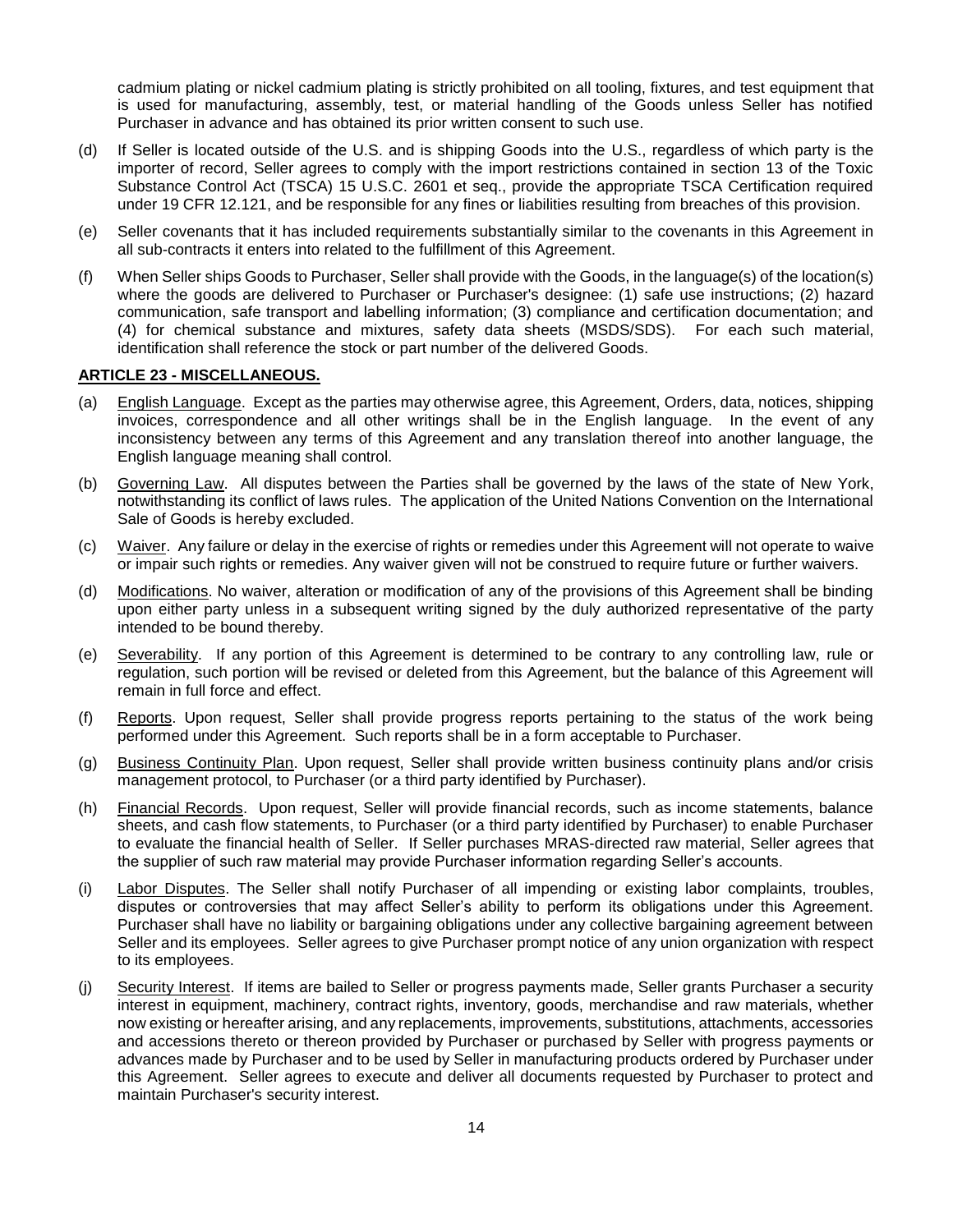- (k) Offset Requirements. All offset or countertrade credit value resulting from this Agreement shall accrue solely to the benefit of Purchaser. Seller agrees to cooperate with Purchaser in the fulfillment of any foreign offset/countertrade obligations. Purchaser considers its future and current offset/countertrade obligations as a factor in all Purchaser transactions.
- (l) Audit Rights. Purchaser shall have the right to audit all pertinent books and records and systems of Seller, receive answers to reasonable information requests to Seller, and to make reasonable inspections of Seller's facilities to verify compliance with this Agreement. In the event of non-compliance, Purchaser may take appropriate actions, up to and including termination pursuant to Article 5(a).
- (m) Survival. All rights, duties and obligations which by nature should apply beyond the term of the Agreement will remain in force after the complete performance of the Agreement.
- (n) Assurance of Performance. If Purchaser determines, at any time, that it is not sufficiently assured of Seller's full, timely and continuing performance under an Order, Purchaser may request, by notice to Seller, written assurance (hereafter an "Assurance of Performance") with respect to any specific matters affecting Seller's performance hereunder, that Seller is capable of and will perform all of its respective obligations under any Order as specified herein. Each Assurance of Performance shall be delivered by Seller to Purchaser in writing, as promptly as possible, but in any event no later than ten (10) calendar days following Purchaser's request and each Assurance of Performance shall be accompanied by any information as Purchaser may reasonably request. Except for payment of Good's, Purchaser may suspend all or any part of Purchaser's performance hereunder until Purchaser receives an Assurance of Performance from Seller acceptable to Purchaser.
- (o) Acceptance of this Order by Seller is in part based on Purchaser's reliance on Seller's ability, expertise and understanding of the intended use of the Goods and Services provided hereunder. Seller agrees that Purchaser and it's ccustomers's may rely on Seller as an expert with respect to the Goods, and Seller will not deny any responsibility or obligation hereunder on the basis that Purchaser or its ccustomers's provided suggestions or assistance or approval of the work involved in designing, developing, producing or supporting the Goods, including but not limited to Purchaser's review, approval, acceptance of specifications, test data or the Goods.

## \*\*\*\*\*\*\*\*\*\*\*\*\*\*\*\*\*\*\*\*\*\*\*\*\*\*\*\*\*\*\*\*\*\*\*\*\*\*\*\*\*\*\*\*\*\*\*\*\*\*\*\*\*\*\*\*\*\*\*\*\*\*\*\*\*\*\*\*\*\*\*\*\*\*\*\*\*\*\*\*\*\*\*\*\*\*\*\*\*\*\*\*\*\*\*\*\*\*\*\*\*\* APPENDIX I: THE FOLLOWING PROVISIONS ARE APPLICABLE TO ALL U.S. GOVERNMENT SUBCONTRACTS

- 01. If deliveries of Goods including data under this Agreement are to be made directly to the U.S. Government, Seller agrees to prepare and distribute the DOD form 250, "Material Inspection and Receiving Report", as set forth in part 53 of DFARS. Seller shall include a similar provision in any subcontract issued under this Agreement if the subcontractor will be making deliveries directly to the U.S. Government.
- 02. **Seller shall abide by the requirements of 41 CFR 60-1.4, 60-300.5(a) and 60-741.5(a). These regulations prohibit discrimination against qualified individuals based on their status as protected veterans or individuals with disabilities, and prohibit discrimination against all individuals based on their race, color, religion, sex, sexual orientation, gender identity or national origin. Additionally, these regulations prohibit employers from discharging, or otherwise discriminating against, employees or applicants who inquire about, discuss, or disclose their compensation or the compensation of other employees or applicants. Moreover, these regulations require that Seller take affirmative action to employ and advance in employment individuals without regard to race, color, religion, sex, sexual orientation, gender identity, national origin, disability or veteran status.**
- 03. Seller shall include in each lower-tier subcontract the appropriate flowdown clauses as required by the FAR and DFARS.
- 04. Whenever necessary to make the context of the clauses applicable to this Order, the terms "Government", "Contracting Officer", and similar terms shall mean Purchaser, the term "Contractor" and similar terms shall mean Seller, and the term "Contract" shall mean this Order. However, the terms "Government" and "Contracting Officer" do not change (1) when modifying "Property" (e.g. "Government Property"), (2) in the patent clauses incorporated herein, (3) when a right, act, authorization or obligation can only be granted or performed by the Government or Contracting Officer, (4) when title to property is to be transferred directly to the Government, (5) when access to proprietary financial information or other proprietary data is required, except as otherwise provided herein, and (6) where specifically modified herein.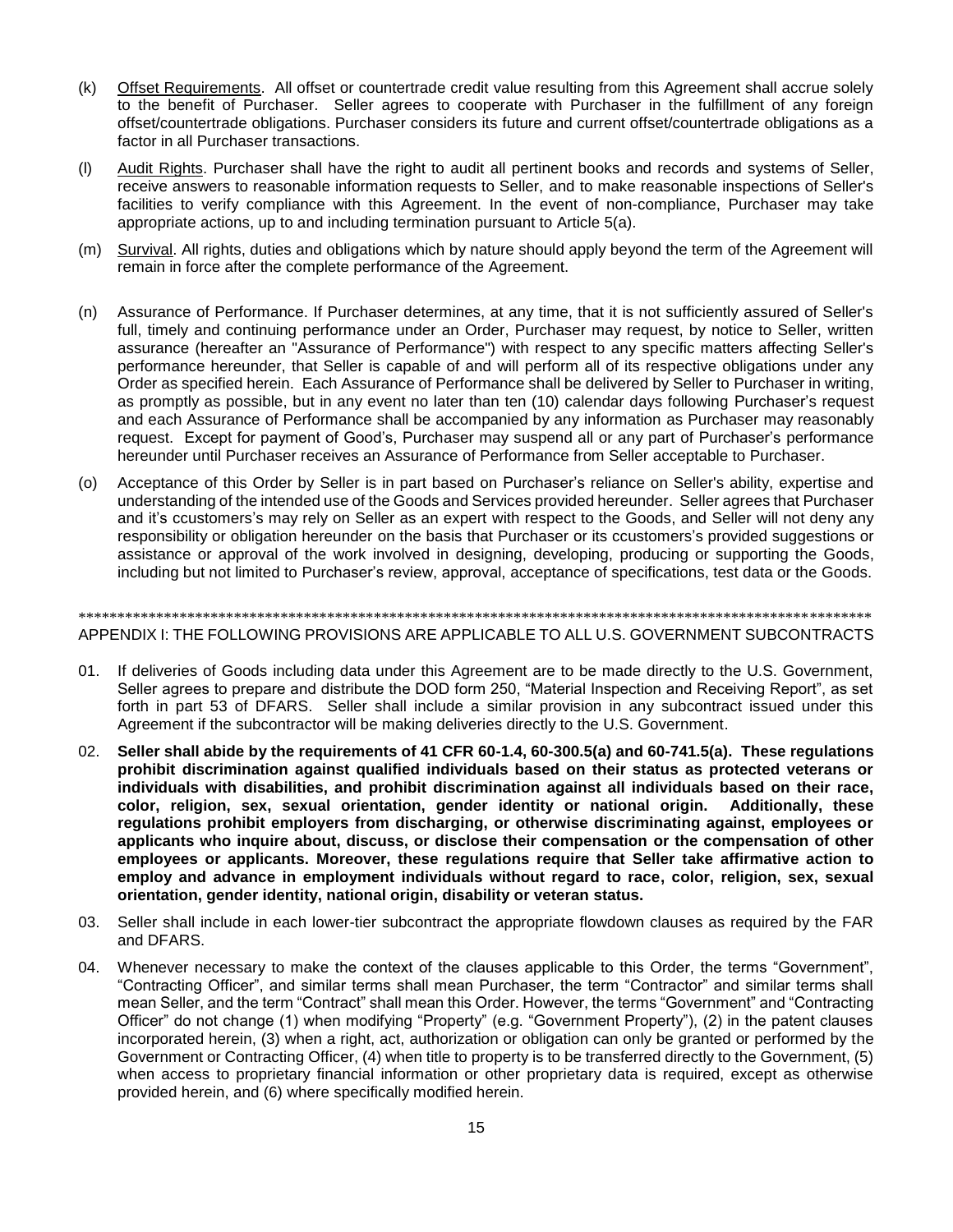05. The information in parentheses below is provided for informational purposes and to assist in determining applicability, and does not relieve any party from their contractual duties when the provision or clause applies pursuant to the requirements of each individual provision or clause. The full text of a clause may be accessed electronically at [http://farsite.hill.af.mil](http://farsite.hill.af.mil/) or<http://www.acq.osd.mil/dpap/>

## **FEDERAL ACQUISITION REGULATION (FAR) CLAUSES**

| 52.202-1               | <b>DEFINITIONS</b>                                                                                                                                                                                                                                                                                 |
|------------------------|----------------------------------------------------------------------------------------------------------------------------------------------------------------------------------------------------------------------------------------------------------------------------------------------------|
| 52.203-3               | GRATUITIES (Applies when the Order exceeds the Simplified Acquisition Threshold ("SAT"))                                                                                                                                                                                                           |
| 52.203-5               | COVENANT AGAINST CONTINGENT FEES (Applies when the Order exceeds the SAT)                                                                                                                                                                                                                          |
| 52.203-6               | RESTRICTIONS ON SUBCONTRACTOR SALES TO THE GOVERNMENT (Applies when the Order<br>exceeds the SAT)                                                                                                                                                                                                  |
| 52.203-7               | ANTI-KICKBACK PROCEDURES (Applies when the Order exceeds the SAT; Note: Paragraph (c)(1) is<br>excluded; In paragraph (c)(4) replace "The contracting officer may" with "To the extent the Contracting<br>Officer has made an offset and directed Purchaser to withhold an amount, Purchaser may") |
| 52.203-10              | PRICE OR FEE ADJUSTMENT FOR ILLEGAL OR IMPROPER ACTIVITY (Applies when the Order exceeds<br>the SAT)                                                                                                                                                                                               |
| $52.203 - 121$         | LIMITATION ON PAYMENTS TO INFLUENCE CERTAIN FEDERAL TRANSACTIONS (Applies when the<br>Order exceeds \$150,000)                                                                                                                                                                                     |
| 52.203-131             | CONTRACTOR CODE OF BUSINESS ETHICS AND CONDUCT (Applies when the Order exceeds<br>\$5,000,000 and the period of performance exceeds 120 days)                                                                                                                                                      |
| 52.203-14 <sup>2</sup> | DISPLAY OF HOTLINE POSTER(S) (Applies when the Order exceeds \$5,500,000)                                                                                                                                                                                                                          |
| 52.203-17              | Contractor Employee Whistleblower Rights and Requirement To Inform Employees of Whistleblower Rights.                                                                                                                                                                                              |
| 52.203-19              | PROHIBITION ON REQUIRING CERTAIN INTERNAL CONFIDENTIALITY AGREEMENTS OR<br><b>STATEMENTS</b>                                                                                                                                                                                                       |
| 52.204-2               | SECURITY REQUIREMENTS (Applies when the Order involves access to classified information)                                                                                                                                                                                                           |
| 52.204-9               | PERSONAL IDENTITY VERIFICATION OF CONTRACTOR PERSONNEL (Applies when Seller's<br>employees are required to have routine physical access to a Federally-controlled facility and/or routine<br>access to a Federally-controlled information system)                                                  |
| 52.204-10              | REPORTING EXECUTIVE COMPENSATION AND FIRST TIER SUBCONTRACT AWARDS (Note: Seller<br>agrees to timely provide information requested by Purchaser pursuant to this clause, and acknowledges that<br>such information will be made publicly available)                                                |
| $52.204 - 211$         | BASIC SAFEGUARDING OF CONTRACTOR INFORMATION SYSTEMS                                                                                                                                                                                                                                               |
| 52.209-6               | PROTECTING THE GOVERNMENT'S INTEREST WHEN SUBCONTRACTING WITH CONTRACTORS<br>DEBARRED, SUSPENDED, OR PROPOSED FOR DEBARMENT (Applies when the Order exceeds<br>\$30,000                                                                                                                            |
| 52.211-5               | <b>MATERIAL REQUIREMENTS</b>                                                                                                                                                                                                                                                                       |
| 52.211-15              | DEFENSE PRIORITY AND ALLOCATION REQUIREMENTS (Applies when the Order is rated, see Remark<br>218)                                                                                                                                                                                                  |
| $52.212 - 41$          | CONTRACT TERMS AND CONDITIONS - COMMERCIAL ITEMS (Applies when Purchaser has notified<br>Seller in writing that the Goods or Services are a commercial item as defined in 2.101; Note: only paragraph<br>(I) applies)                                                                              |
| 52.215-2               | AUDIT AND RECORDS-NEGOTIATION (Applies when the Order exceeds the SAT)                                                                                                                                                                                                                             |
| 52.215-10              | PRICE REDUCTION FOR DEFECTIVE CERTIFIED COST OR PRICING DATA (Applies when certified cost<br>or pricing data is required)                                                                                                                                                                          |
| 52.215-12              | SUBCONTRACTOR CERTIFIED COST OR PRICING DATA (Applies when certified cost or pricing data is<br>required)                                                                                                                                                                                          |
| 52.215-13              | SUBCONTRACTOR CERTIFIED COST OR PRICING DATA - MODIFICATIONS (Applies when certified<br>cost or pricing data is required)                                                                                                                                                                          |
| 52.215-14              | INTEGRITY OF UNIT PRICES (Applies when the Order exceeds the SAT)                                                                                                                                                                                                                                  |
| 52.215-15              | PENSION ADJUSTMENTS AND ASSET REVERSIONS (Applies when certified cost or pricing data is<br>required)                                                                                                                                                                                              |
| 52-215-18              | REVERSION OR ADJUSTMENT OF PLANS FOR POSTRETIREMENT BENEFITS (PRB) OTHER THAN<br>PENSIONS (Applies when certified cost or pricing data is required)                                                                                                                                                |
| 52.215-19              | NOTIFICATION OF OWNERSHIP CHANGES (Applies when certified cost or pricing data is required)                                                                                                                                                                                                        |
| 52.215-20              | REQUIREMENTS FOR CERTIFIED COST OR PRICING DATA AND DATA OTHER THAN CERTIFIED<br><b>COST OR PRICING DATA</b>                                                                                                                                                                                       |
| 52.215-21              | REQUIREMENTS FOR CERTIFIED COST OR PRICING DATA AND DATA OTHER THAN CERTIFIED<br>COST OR PRICING DATA-MODIFICATIONS                                                                                                                                                                                |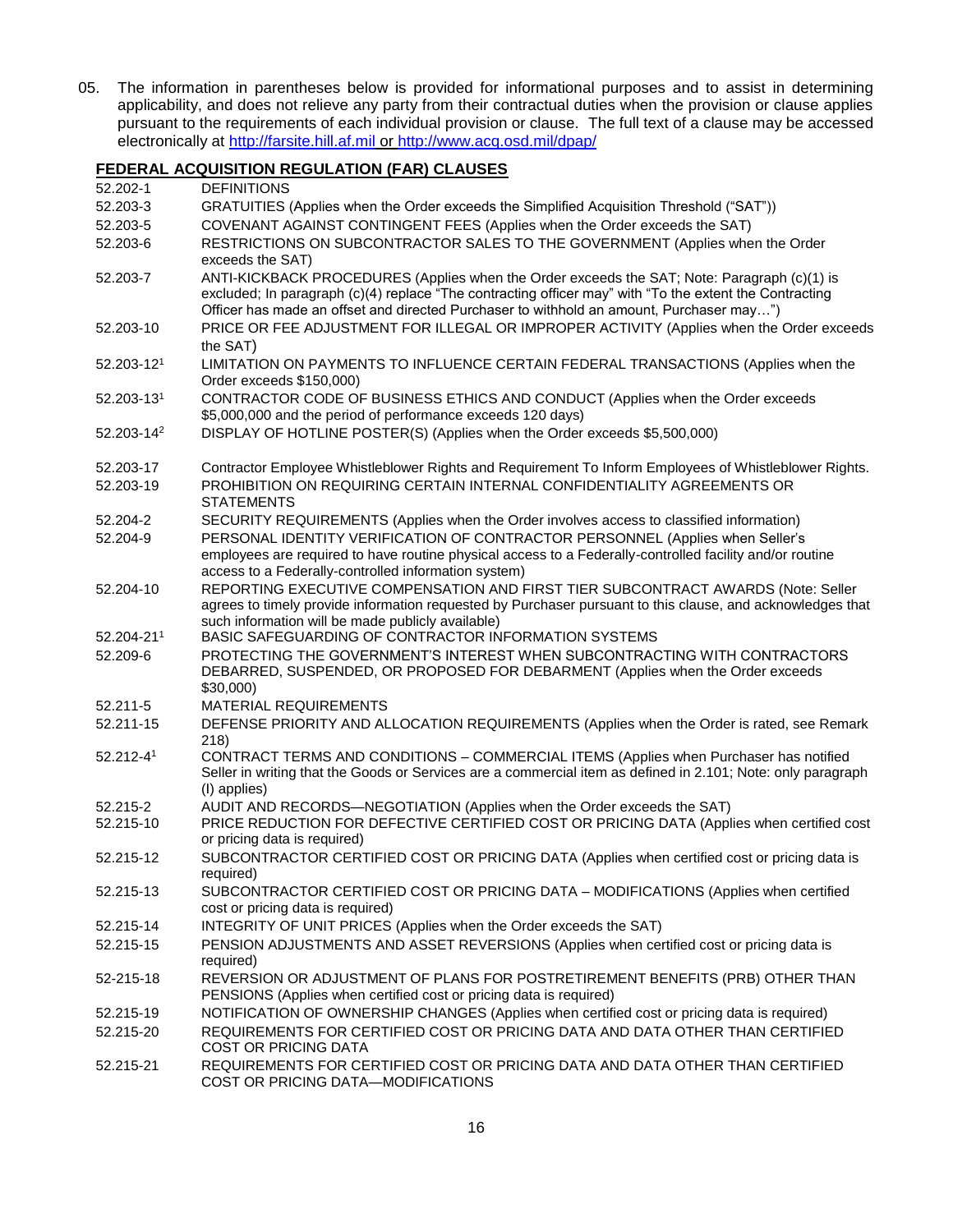| 52.215-22                  | LIMITATIONS ON PASS-THROUGH CHARGES - IDENTIFICATION OF SUBCONTRACT EFFORT                                                                                                                                                                                                                                                                                                                                                                        |
|----------------------------|---------------------------------------------------------------------------------------------------------------------------------------------------------------------------------------------------------------------------------------------------------------------------------------------------------------------------------------------------------------------------------------------------------------------------------------------------|
|                            | (Applies when certified cost or pricing data is required)                                                                                                                                                                                                                                                                                                                                                                                         |
| 52.215-23                  | LIMITATIONS ON PASS-THROUGH CHARGES (Applies when certified cost or pricing data is required)                                                                                                                                                                                                                                                                                                                                                     |
| 52.219-8182                | UTILIZATION OF SMALL BUSINESS CONCERNS (Applies when the Order exceeds the SAT)                                                                                                                                                                                                                                                                                                                                                                   |
| 52.219-92                  | SMALL BUSINESS CONTRACTING PLAN (Applies when the Order exceeds \$700,000)                                                                                                                                                                                                                                                                                                                                                                        |
| 52.222-42<br>52.222-171    | CONTRACT WORK HOURS AND SAFETY STANDARDS ACT - OVERTIME COMPENSATION (Applies<br>when the Order exceeds \$150,000 and may require or involve the employment of laborers or mechanics)<br>NONDISPLACEMENT OF QUALIFIED WORKERS (Applies when the Order exceeds the SAT and is (1) a<br>service contract, as defined in 22.001, (2) that succeeds a contract for performance of the same or similar                                                 |
|                            | work at the same location, and (3) is not exempted by 22.1203-2 or waived in accordance with 22.1203-3)                                                                                                                                                                                                                                                                                                                                           |
| 52.222-19                  | CHILD LABOR - COOPERATION WITH AUTHORITIES AND REMEDIES                                                                                                                                                                                                                                                                                                                                                                                           |
| 52.222-202                 | WALSH-HEALEY PUBLIC CONTRACTS ACT (Applies when the Order exceeds \$15,000)                                                                                                                                                                                                                                                                                                                                                                       |
| 52.222-21                  | PROHIBITION OF SEGREGATED FACILITIES (Applies when 52.222-26 is applicable)                                                                                                                                                                                                                                                                                                                                                                       |
| 52.222-26182               | EQUAL OPPORTUNITY (Applies when the Order exceeds \$15,000 unless an exemption applies)                                                                                                                                                                                                                                                                                                                                                           |
| 52.222-35182               | EQUAL OPPORTUNITY FOR VETERANS (Applies when the Order exceeds \$150,000)                                                                                                                                                                                                                                                                                                                                                                         |
| 52.222-361&2               | AFFIRMATIVE ACTION FOR WORKERS WITH DISABILITIES (Applies when the Order exceeds \$15,000)                                                                                                                                                                                                                                                                                                                                                        |
| 52.222-371<br>52.222-40182 | EMPLOYMENT REPORTS ON VETERANS (Applies when the Order exceeds \$150,000)<br>NOTIFICATION OF EMPLOYEE RIGHTS UNDER THE NATIONAL LABOR RELATIONS ACT (Applies<br>when the Order exceeds \$10,000)                                                                                                                                                                                                                                                  |
| 52.222-411&2               | SERVICE CONTRACT LABOR STANDARDS (For each Order subject to the SCLS, Purchaser shall include<br>a remark signifying SCLS applicability. Seller shall submit any required wage classifications to the<br>Purchaser for submission to the Contracting Officer and shall not commence performance until receipt of the<br>final wage determination from Purchaser)                                                                                  |
| 52.222-501                 | COMBATTING TRAFFICKING IN PERSONS (Paragraph (h) Compliance Plan, applies to any portion of the<br>contract that: (i) is for supplies, other than commercially available off-the-shelf items, acquired outside the<br>United States, or services to be performed outside the United States; and (ii) has an estimated value that<br>exceeds \$500,000. The Seller shall also report the information required in paragraph (d)(1-2) to Purchaser.) |
| 52.222-541&2               | EMPLOYMENT ELIGIBILITY VERIFICATION (Applies when the Order is for Services)                                                                                                                                                                                                                                                                                                                                                                      |
| 52.222-551&2               | MINIMUM WAGES UNDER EXECUTIVE ORDER 13658 (Applies when 52.222-41 is applicable; Seller shall                                                                                                                                                                                                                                                                                                                                                     |
| 52.222-561                 | indemnify Purchaser in the event Purchaser is held liable under paragraph (j))<br>CERTIFICATION REGARDING TRAFFICKING IN PERSONS COMPLIANCE PLAN (Applies if it is possible<br>that at least \$500,000 of the value of the contract may be performed outside the United States and the<br>acquisition is not entirely for commercially available off-the-shelf items)                                                                             |
| 52.222-62                  | PAID SICK LEAVE UNDER EXECUTIVE ORDER 13706                                                                                                                                                                                                                                                                                                                                                                                                       |
| 52.223-3                   | HAZARDOUS MATERIAL IDENTIFICATION AND MATERIAL SAFETY DATA (Applies when Seller is<br>delivering hazardous materials)                                                                                                                                                                                                                                                                                                                             |
| 52.223-15                  | ENERGY EFFICIENCY IN ENERGY-CONSUMING PRODUCTS (Applies when products listed in the<br>ENERGY STAR® Program or FEMP will be provided to Purchaser)                                                                                                                                                                                                                                                                                                |
| 52.223-18                  | ENCOURAGING CONTRACTOR POLICIES TO BAN TEXT MESSAGING WHILE DRIVING                                                                                                                                                                                                                                                                                                                                                                               |
| 52.224-3                   | PRIVACY TRAINING                                                                                                                                                                                                                                                                                                                                                                                                                                  |
| 52.225-1                   | <b>BUY-AMERICAN ACT-SUPPLIES</b>                                                                                                                                                                                                                                                                                                                                                                                                                  |
| 52.225-2                   | BUY AMERICAN ACT CERTIFICATE (Applies when 52.225-1 applies)                                                                                                                                                                                                                                                                                                                                                                                      |
| 52.225-5                   | <b>TRADE AGREEMENTS</b>                                                                                                                                                                                                                                                                                                                                                                                                                           |
| 52.225-8                   | DUTY-FREE ENTRY (Applies when Goods will be imported into the Customs Territory of the United States)                                                                                                                                                                                                                                                                                                                                             |
| 52.225-13                  | <b>RESTRICTIONS ON CERTAIN FOREIGN PURCHASES</b>                                                                                                                                                                                                                                                                                                                                                                                                  |
| 52.227-1                   | AUTHORIZATION AND CONSENT (Applies when the Order exceeds the SAT)                                                                                                                                                                                                                                                                                                                                                                                |
| 52.227-2                   | NOTICE AND ASSISTANCE REGARDING PATENT AND COPYRIGHT INFRINGEMENT (Applies when the                                                                                                                                                                                                                                                                                                                                                               |
|                            | Order exceeds the SAT)                                                                                                                                                                                                                                                                                                                                                                                                                            |
| 52.227-9                   | REFUND OF ROYALTIES                                                                                                                                                                                                                                                                                                                                                                                                                               |
| 52.227-10                  | FILING OF PATENT APPLICATIONS--CLASSIFIED SUBJECT MATTER (Applies when the Order covers or<br>is likely to cover classified subject matter)                                                                                                                                                                                                                                                                                                       |
| 52.227-11                  | PATENT RIGHTS-OWNERSHIP BY THE CONTRACTOR                                                                                                                                                                                                                                                                                                                                                                                                         |
| 52.227-13                  | PATENT RIGHTS-OWNERSHIP BY THE GOVERNMENT                                                                                                                                                                                                                                                                                                                                                                                                         |
| 52.228-3                   | WORKER'S COMPENSATION INSURANCE (DEFENSE BASE ACT) (Applies when the Order requires<br>performance on a U.S. military base outside the US)                                                                                                                                                                                                                                                                                                        |
| 52.228-4                   | WORKER'S COMPENSATION AND WAR-HAZARD INSURANCE OVERSEAS (Applies when the Order<br>requires performance on a U.S. military base outside the US and the Secretary of Labor waives the<br>applicability of the Defense Base Act applies)                                                                                                                                                                                                            |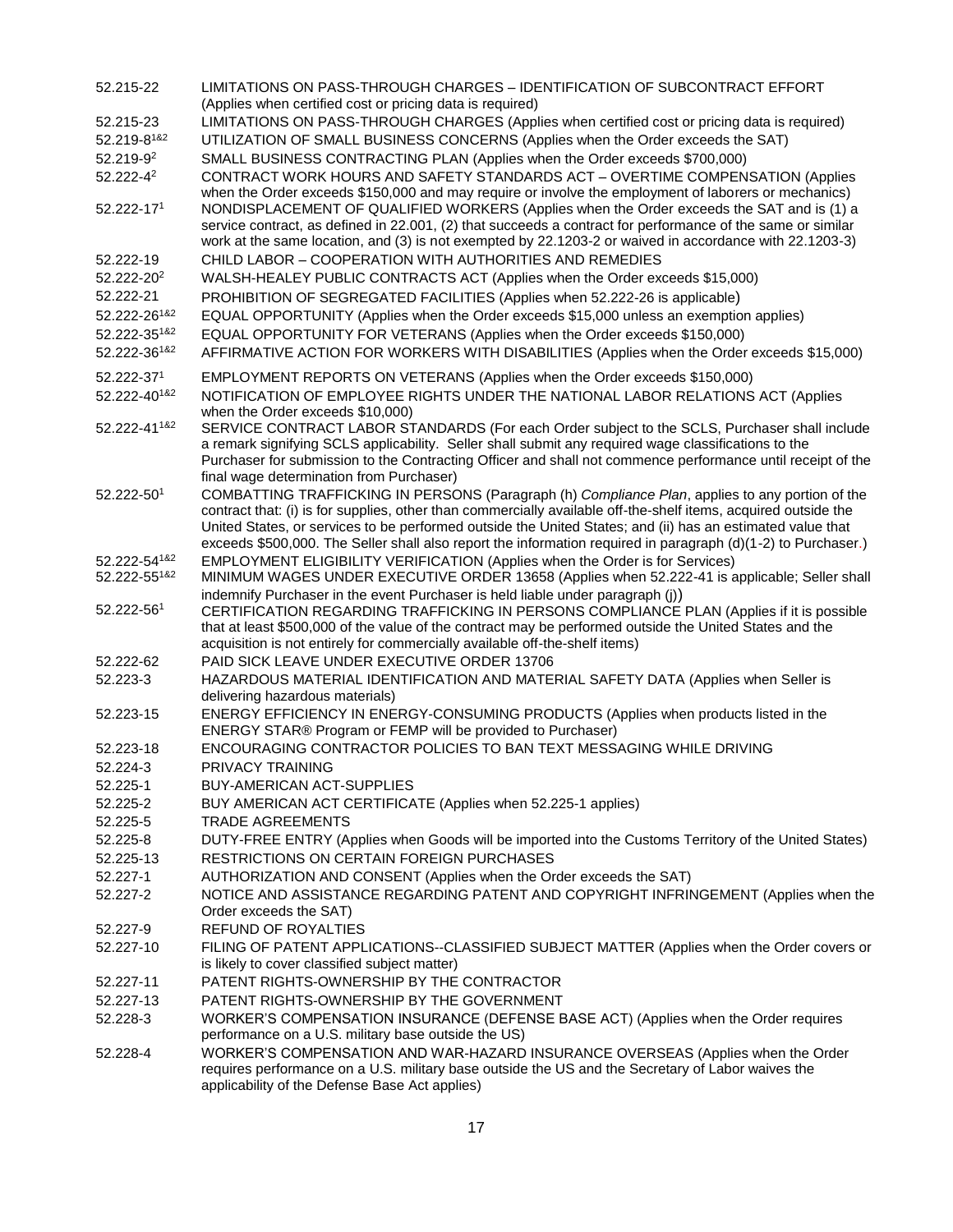| 52.228-5   | INSURANCE - WORK ON A GOVERNMENT INSTALLATION (Applies when the Order exceeds the SAT<br>and the Order will require work on a Government installation)                                                                                                          |
|------------|-----------------------------------------------------------------------------------------------------------------------------------------------------------------------------------------------------------------------------------------------------------------|
| 52.230-2   | COST ACCOUNTING STANDARDS (Applies when the Order is subject to CAS)                                                                                                                                                                                            |
| 52.230-3   | DISCLOSURE AND CONSISTENCY OF COST ACCOUNTING PRACTICES (Applies when the Order is<br>subject to CAS)                                                                                                                                                           |
| 52.230-4   | DISCLOSURE AND CONSISTENCY OF COST ACCOUNTING PRACTICES - FOREIGN CONCERNS<br>(Applies when the Order is subject to CAS and Seller is located outside of the U.S.)                                                                                              |
| 52.230-5   | COST ACCOUNTING STANDARDS - EDUCATIONAL INSTITUTIONS (Applies when the Order is subject<br>to CAS and Seller is an Educational Institution)                                                                                                                     |
| 52.230-6   | ADMINISTRATION OF COST ACCOUNTING STANDARDS (Applies when the Order is subject to CAS)                                                                                                                                                                          |
| 52.232-16  | PROGRESS PAYMENTS (Applies when the Order provides for progress payments to Seller)                                                                                                                                                                             |
| 52.232-401 | PROVIDING ACCELERATED PAYMENTS TO SMALL BUSINESS SUBCONTRACTORS (Applies when<br>Seller subcontracts with small business subcontractors and Seller receives accelerated payments from<br>Purchaser)                                                             |
| 52.234-1   | INDUSTRIAL RESOURCES DEVELOPED UNDER DEFENSE PRODUCTIONS ACT TITLE III                                                                                                                                                                                          |
| 52.242-15  | <b>STOP-WORK ORDER</b>                                                                                                                                                                                                                                          |
| 52.244-5   | <b>COMPETITION IN SUBCONTRACTING</b>                                                                                                                                                                                                                            |
| 52.244-61  | SUBCONTRACTS FOR COMMERCIAL ITEMS                                                                                                                                                                                                                               |
| 52.245-1   | GOVERNMENT PROPERTY (Note: All Government Property shall be controlled and accounted for in<br>accordance with Purchaser's Tooling Supplement, Remark E21)                                                                                                      |
| 52.245-9   | USE AND CHARGES (Note: Seller shall request authorization to use Government Property in support of<br>efforts under a contract number other than the contract number to which it is assigned, by submitting such<br>request in the form prescribed by Purchaser |
| 52.247-1   | COMMERCIAL BILL OF LADING NOTATIONS (Applies when the Order requires shipment to be made<br>directly to the US Government and Seller has been authorized to ship on a Commercial Bill of Lading)                                                                |
| 52.247-63  | PREFERENCE FOR U.S.-FLAG AIR CARRIERS (Applies when the Order involves international air<br>transportation of personnel or property)                                                                                                                            |
| 52.247-641 | PREFERENCE FOR PRIVATELY OWNED U.S.-FLAG COMMERCIAL VESSELS (Applies when Goods are<br>to be shipped by ocean vessel unless exempted under paragraph (e)(4))                                                                                                    |
| 52.248-1   | VALUE ENGINEERING (Applies when the Order exceeds \$150,000)                                                                                                                                                                                                    |
| 52.249-2   | TERMINATION FOR CONVENIENCE (Applies in lieu of the Termination for Convenience clause in the body                                                                                                                                                              |
|            | of this Agreement) (In paragraph (c) change "120 days" to "60 days," and in paragraph (e) change "90 days"<br>to "45 days")                                                                                                                                     |
| 52.249-5   | TERMINATION FOR CONVENIENCE OF THE GOVERNMENT (Applies when Seller is an educational or                                                                                                                                                                         |
|            | other non-profit institution and in lieu of the Termination for Convenience clause in the body of this<br>Agreement) (Delete paragraph (h), in paragraph (c) change "120 days" to "60 days", and in paragraph (d)<br>change "1 year" to "60 days")              |
| 52.249-8   | TERMINATION FOR DEFAULT (Applies in lieu of the Termination for Default clause in the body of this<br>Agreement) (In paragraph (a)(2) change "10 days" to "7 days")                                                                                             |

#### **IF AN ORDER IS PLACED UNDER A DEPARTMENT OF DEFENSE (DOD) CONTRACT, THE FOLLOWING DOD FAR SUPPLEMENT CLAUSES APPLY IN ADDITION TO (OR IN LIEU OF WHERE NOTED) THE FAR CLAUSES ABOVE:**

| 252.203-7001              | PROHIBITION ON PERSONS CONVICTED OF FRAUD OR OTHER DEFENSE-CONTRACT-RELATED                                                                                                                                                                                                                                                                                             |
|---------------------------|-------------------------------------------------------------------------------------------------------------------------------------------------------------------------------------------------------------------------------------------------------------------------------------------------------------------------------------------------------------------------|
|                           | FELONIES (Applies when the Order exceeds the SAT)                                                                                                                                                                                                                                                                                                                       |
| 252.203-70021             | REQUIREMENT TO INFORM EMPLOYEES OF WHISTLEBLOWER RIGHTS                                                                                                                                                                                                                                                                                                                 |
| 252.203-70031             | AGENCY OFFICE OF THE INSPECTOR GENERAL (As referenced in FAR 52.203-13)                                                                                                                                                                                                                                                                                                 |
| 252.203-7004 <sup>2</sup> | DISPLAY OF HOTLINE POSTERS (Applies when the Order exceeds \$5,500,000 in lieu of FAR 52.203-14)                                                                                                                                                                                                                                                                        |
| 252.204-7000              | DISCLOSURE OF INFORMATION                                                                                                                                                                                                                                                                                                                                               |
| 252.204-7008              | COMPLIANCE WITH SAFEGUARDING COVERED DEFENSE CONTROLS                                                                                                                                                                                                                                                                                                                   |
| 252.204-70121             | SAFEGUARDING COVERED DEFENSE INFORMATION AND CYBER INCIDENT REPORTING (Applies<br>when the Seller has Covered Defense Information resident on or transiting through Seller's unclassified<br>information systems. Seller shall also send to Purchaser all required notifications to the U.S. Government)<br>DISCLOSURE OF INFORMATION TO LITIGATION SUPPORT CONTRACTORS |
| 252.204-70151             |                                                                                                                                                                                                                                                                                                                                                                         |
| 252.209-7004              | SUBCONTRACTING WITH FIRMS THAT ARE OWNED OR CONTROLLED BY THE GOVERNMENT OF A<br><b>TERRORIST COUNTRY</b>                                                                                                                                                                                                                                                               |
| 252.211-7000              | ACQUISITION STREAMLINING (Applies when the Order is a systems acquisition program, or exceeds<br>\$1,500,000)                                                                                                                                                                                                                                                           |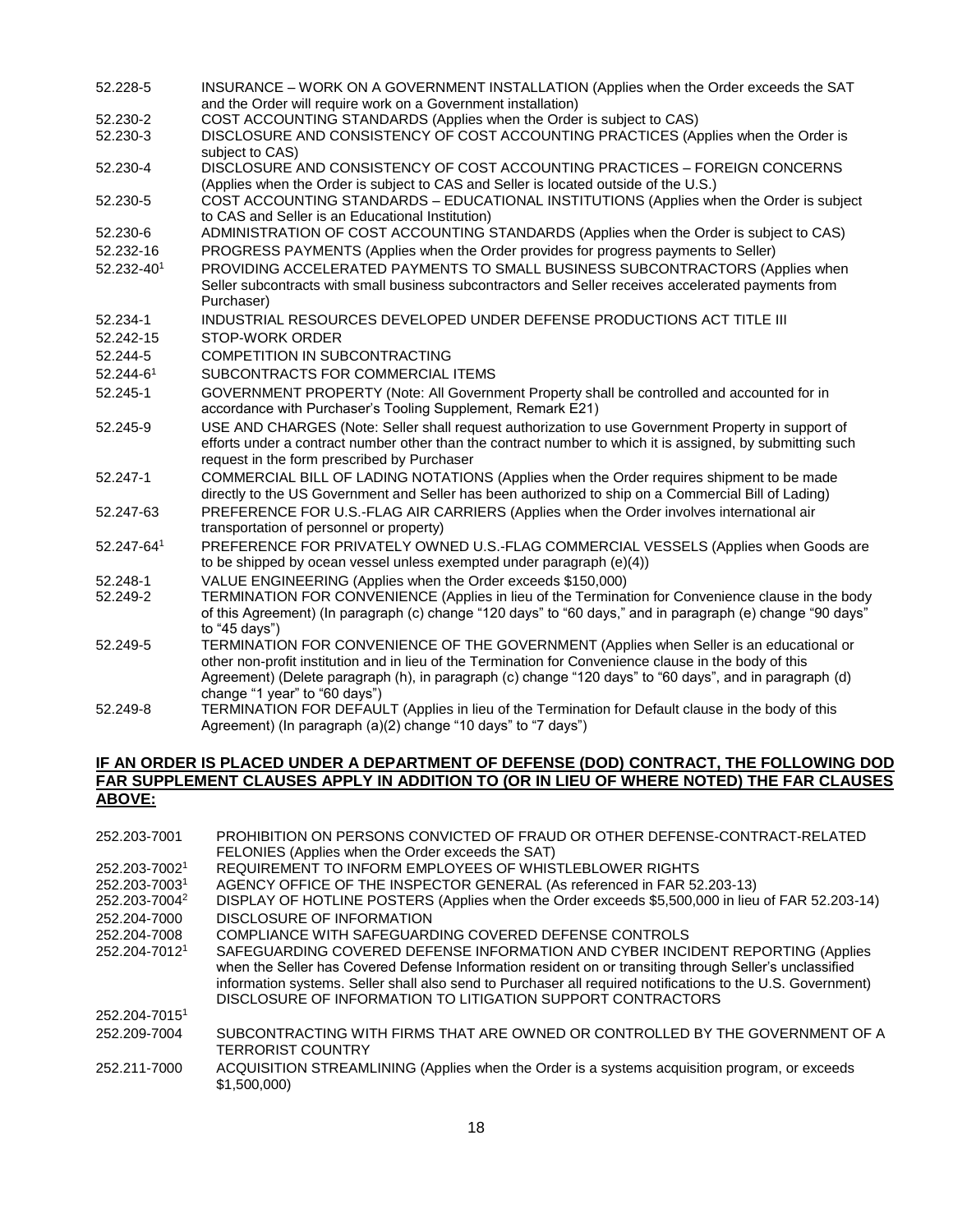| 252.211-70031                 | ITEM IDENTIFICATION AND VALUATION (Applies when the Order involves Goods for which unique item                                                                                                                                                                                       |
|-------------------------------|--------------------------------------------------------------------------------------------------------------------------------------------------------------------------------------------------------------------------------------------------------------------------------------|
|                               | identification is required in accordance with paragraph (c)(1))                                                                                                                                                                                                                      |
| 252.215-7000                  | PRICING ADJUSTMENTS                                                                                                                                                                                                                                                                  |
| 252.219-7003 <sup>2</sup>     | SMALL BUSINESS SUBCONTRACTING PLAN (DOD CONTRACTS) (Applies when FAR 52.219-9 applies)                                                                                                                                                                                               |
| 252.222-7006                  | RESTRICTIONS ON THE USE OF MANDATORY ARBITRATION AGREEMENTS                                                                                                                                                                                                                          |
| 252.222-70071                 | REPRESENTATION REGARDING COMBATTING TRAFFICKING IN PERSONS                                                                                                                                                                                                                           |
| 252.223-70081                 | PROHIBITION OF HEXAVALENT CHROMIUM (Applies when the Order is for supplies, maintenance or<br>repair services)                                                                                                                                                                       |
| 252.225-7000                  | BUY AMERICAN - BALANCE OF PAYMENTS PROGRAM CERTIFICATE (Applies in lieu of FAR 52.225-2)                                                                                                                                                                                             |
| 252.225-7001                  | BUY AMERICAN ACT AND BALANCE OF PAYMENTS PROGRAM (Applies in lieu of FAR 52.225-1)                                                                                                                                                                                                   |
| 252.225-7002                  | QUALIFYING COUNTRY SOURCES AS SUBCONTRACTORS                                                                                                                                                                                                                                         |
| 252.225.7007                  | PROHIBITION ON ACQUISITION OF UNITED STATES MUNITIONS LIST ITEMS FROM COMMUNIST<br>CHINESE MILITARY COMPANIES (Applies when the Order involves Goods covered by the U.S. Munitions<br>List)                                                                                          |
| 252.225-70091                 | RESTRICTION ON ACQUISITION OF CERTAIN ARTICLES CONTAINING SPECIALTY METALS (Applies<br>when the Goods contain specialty metals; Note: Use of exceptions not permitted without advance Seller<br>notification and prior Purchaser approval. Paragraph (d) of this clause is excluded) |
| 252.225-7013                  | DUTY-FREE ENTRY (Applies in lieu of 52.225-8)                                                                                                                                                                                                                                        |
| 252.225-7015                  | RESTRICTION ON ACQUISITION OF HAND OR MEASURING TOOLS (Applies when the Order exceeds<br>the SAT and requires delivery of hand or measuring tools)                                                                                                                                   |
| 252.225-70161                 | RESTRICTION ON ACQUISITION OF BALL AND ROLLER BEARINGS (Applies when the Order requires<br>Seller to provide a ball and roller bearing that that is not incorporated into a higher level assembly)                                                                                   |
| 252.225-7020                  | TRADE AGREEMENTS CERTIFICATE (Applies when DFARS 252.225-7021 applies)                                                                                                                                                                                                               |
| 252.225-7021                  | TRADE AGREEMENTS (Applies in lieu of FAR 52.225-5)                                                                                                                                                                                                                                   |
| 252.225-7025                  | <b>RESTRICTION ON ACQUISITION OF FORGINGS</b>                                                                                                                                                                                                                                        |
| 252.225-70281                 | EXCLUSIONARY POLICIES AND PRACTICES OF FOREIGN GOVERNMENTS                                                                                                                                                                                                                           |
| 252.225-7030                  | RESTRICTION ON ACQUISITION OF CARBON, ALLOY, AND ARMOR STEEL PLATE                                                                                                                                                                                                                   |
| 252.225-7032                  | WAIVER OF UNITED KINGDOM LEVIES - EVALUATION OF OFFERS                                                                                                                                                                                                                               |
| 252.225-7033                  | WAIVER OF UNITED KINGDOM LEVIES                                                                                                                                                                                                                                                      |
| 252.225-7035                  | BUY AMERICAN ACT- FREE TRADE AGREEMENT - BALANCE OF PAYMENTS (Applies when DFARS<br>252.225-7036 applies and in lieu of FAR 52.225-4)                                                                                                                                                |
| 252.225-7036                  | BUY AMERICAN ACT- FREE TRADE AGREEMENT - BALANCE OF PAYMENTS (Applies in lieu of FAR<br>$52.225-3)$                                                                                                                                                                                  |
| 252.225-7037                  | EVALUATION OF OFFERS FOR AIR CIRCUIT BREAKERS                                                                                                                                                                                                                                        |
| 252.225-70381<br>252.225-7048 | RESTRICTION ON ACQUISITION OF AIR CIRCUIT BREAKERS<br>EXPORT-CONTROLLED ITEMS                                                                                                                                                                                                        |
| 252.226-70011                 | UTILIZATION OF INDIAN ORGANIZATIONS, INDIAN-OWNED ECONOMIC ENTERPRISES, AND NATIVE<br>HAWAIIAN SMALL BUSINESS CONCERNS (Applies when the Order exceeds \$500,000)                                                                                                                    |
| 252.227-70131                 | RIGHTS IN TECHNICAL DATA-NONCOMMERCIAL ITEMS (Applies when technical data is specified to be<br>delivered under the Order)                                                                                                                                                           |
| 252.227-7014                  | RIGHTS IN NONCOMMERCIAL COMPUTER SOFTWARE AND NONCOMMERCIAL COMPUTER<br>SOFTWARE DOCUMENTATION (Applies when Seller is required to deliver computer software or computer                                                                                                             |
|                               | software documentation)                                                                                                                                                                                                                                                              |
| 252.227-7015                  | TECHNICAL DATA-COMMERCIAL ITEMS                                                                                                                                                                                                                                                      |
| 252.227-7016                  | RIGHTS IN BID OR PROPOSAL INFORMATION                                                                                                                                                                                                                                                |
| 252.227-7017                  | IDENTIFICATION AND ASSERTION OF USE, RELEASE, OR DISCLOSURE RESTRICTIONS                                                                                                                                                                                                             |
| 252.227-7018                  | RIGHTS IN NONCOMMERCIAL TECHNICAL DATA AND COMPUTER SOFTWARE--SMALL BUSINESS<br>INNOVATIVE RESEARCH (SBIR) PROGRAM                                                                                                                                                                   |
| 252.227-7019                  | VALIDATION OF ASSERTED RESTRICTIONS - COMPUTER SOFTWARE                                                                                                                                                                                                                              |
| 252.227-7020                  | <b>RIGHTS IN SPECIAL WORKS</b>                                                                                                                                                                                                                                                       |
| 252.227-7021                  | RIGHTS IN DATA--EXISTING WORKS                                                                                                                                                                                                                                                       |
| 252.227-7025                  | LIMITATIONS ON THE USE OR DISCLOSURE OF GOVERNMENT-FURNISHED INFORMATION MARKED<br>WITH RESTRICTIVE LEGENDS                                                                                                                                                                          |
| 252.227-7026                  | DEFERRED DELIVERY OF TECHNICAL DATA OR COMPUTER SOFTWARE                                                                                                                                                                                                                             |
| 252.227-7027                  | DEFERRED ORDERING OF TECHNICAL DATA OR COMPUTER SOFTWARE                                                                                                                                                                                                                             |
| 252.227-7028                  | TECHNICAL DATA OR COMPUTER SOFTWARE PREVIOUSLY DELIVERED TO THE GOVERNMENT                                                                                                                                                                                                           |
| 252.227-7030                  | TECHNICAL DATA—WITHHOLDING OF PAYMENT (Applies when technical data is specified to be<br>delivered under the Order)                                                                                                                                                                  |
| 252.227-7032                  | RIGHTS IN TECHNICAL DATA AND COMPUTER SOFTWARE (FOREIGN)                                                                                                                                                                                                                             |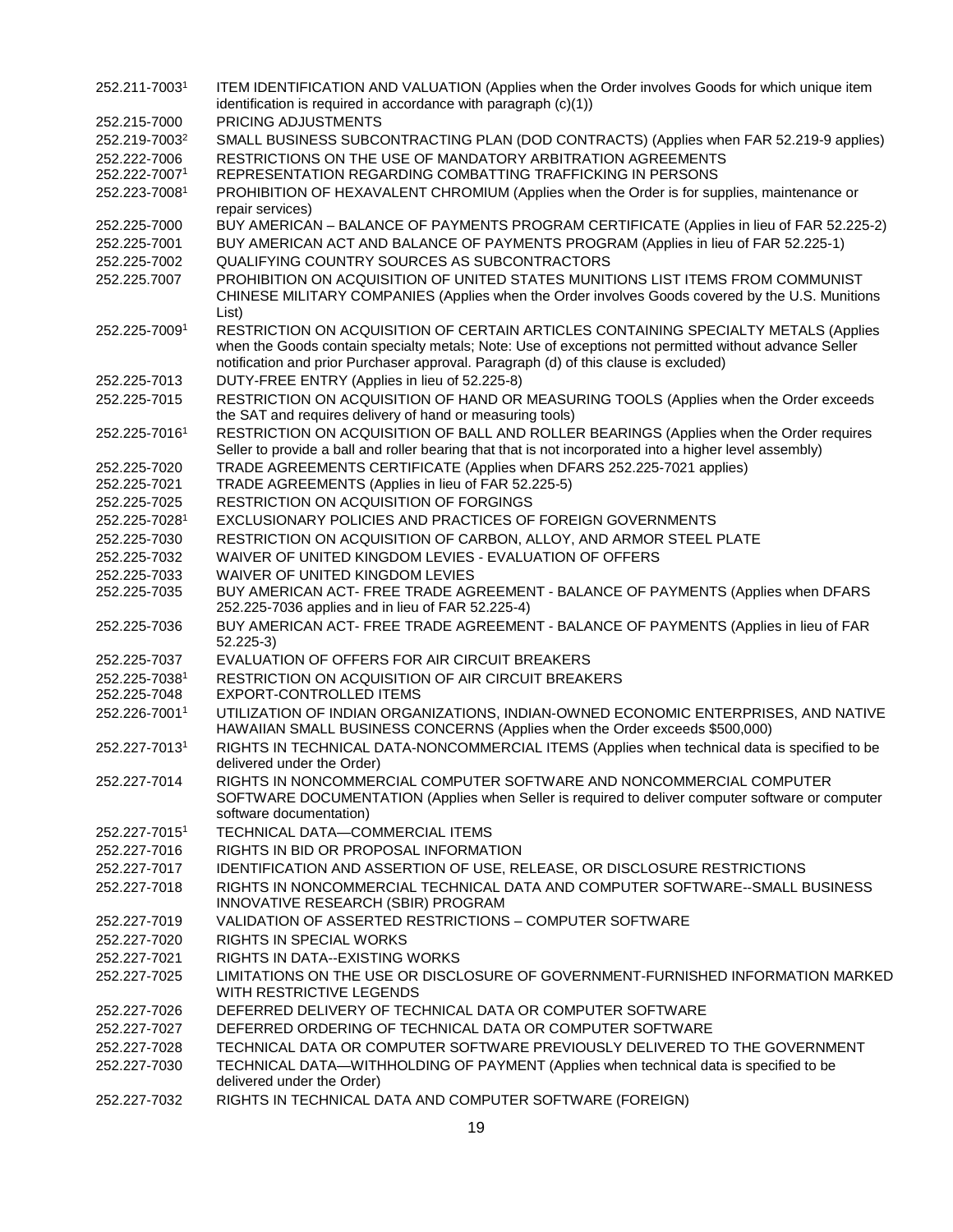- 252.227-7037<sup>1</sup> VALIDATION OF RESTRICTIVE MARKINGS ON TECHNICAL DATA (Applies when technical data is specified to be delivered under the Agreement)
- 252.227-7038 PATENT RIGHTS-OWNERSHIP BY THE CONTRACTOR (LARGE BUSINESS)
- 252.227-7039 PATENTS--REPORTING OF SUBJECT INVENTIONS
- 252.232-7004 DOD PROGRESS PAYMENT RATES
- 252.234-7002 EARNED VALUE MANAGEMENT SYSTEM (Applies in lieu of FAR 52.234-4)
- 252.235-7003 FREQUENCY AUTHORIZATION
- 252.236-7013 REQUIREMENT FOR COMPETITION OPPORTUNITY FOR AMERICAN STEEL PRODUCERS, FABRICATORS, AND MANUFACTURERS
- 252.239-7010 CLOUD COMPUTING SERVICES
- 252.239-7018<sup>1</sup> SUPPLY CHAIN RISK
- 252.243-7001 PRICING OF CONTRACT MODIFICATIONS
- 252.244-7000<sup>1</sup> SUBCONTRACTS FOR COMMERCIAL ITEMS AND COMMERCIAL COMPONENTS (DOD CONTRACTS)
- 252.246-7001 WARRANTY OF DATA (Applies when technical data is specified to be delivered under the Order)
- 252.246-7003<sup>1</sup> NOTIFICATION OF POTENTIAL SAFETY ISSUES
- 252.246-7007<sup>1</sup> 252.246-7008<sup>1</sup> CONTRACTOR COUNTERFEIT ELECTRONIC PART DETECTION AND AVOIDANCE SYSTEM SOURCES OF ELECTRONIC PARTS
- 252.247-7003<sup>1</sup> PASS THROUGH OF MOTOR CARRIER FUEL SURCHARGE ADJUSTMENT TO COST BEARER
- 252.247-7023<sup>1</sup> TRANSPORTATION OF SUPPLIES BY SEA
- 252.247-7024<sup>1</sup> NOTIFICATION OF TRANSPORTATION OF SUPPLIES BY SEA
- 252.249-7002 NOTIFICATION OF ANTICIPATED CONTRACT TERMINATION OR REDUCTION

#### **IF AN ORDER IS PLACED UNDER A NATIONAL AERONAUTICS AND SPACE ADMINISTRATION (NASA) PRIME CONTRACT, THE FOLLOWING NASA FAR SUPPLEMENT CLAUSES APPLY IN ADDITION TO THE FAR CLAUSES:**

- 1852.204-76 SECURITY REQUIREMENTS FOR UNCLASSIFIED INFORMATION TECHNOLOGY RESOURCES
- 1852.208-81 RESTRICTIONS ON PRINTING AND DUPLICATING
- 1852.217-70 PROPERTY ADMINISTRATION AND REPORTING
- 1852.219-74 USE OF RURAL AREA SMALL BUSINESSES
- 1852.219-75 SMALL BUSINESS SUBCONTRACTING REPORTING
- 1852.219-76 NASA 8 PERCENT GOAL
- 1852.223-70 SAFETY AND HEALTH
- 1852.227-11 PATENT RIGHTS-RETENTION BY THE CONTRACTOR (SHORT FORM)
- 1852.227-14 RIGHTS IN DATA GENERAL
- 1852.227-70 NEW TECHNOLOGY
- 1852.227-71 REQUESTS FOR WAIVER OF RIGHTS TO INVENTIONS
- 1852.227-72 DESIGNATION OF NEW TECHNOLOGY REPRESENTATIVE AND PATENT REPRESENTATIVE
- 1852.227-85 INVENTION REPORTING AND RIGHTS FOREIGN
- 1852.242-73 NASA CONTRACTOR FINANCIAL MANAGEMENT REPORTING
- 1852.244-70 GEOGRAPHIC PARTICIPATION IN THE AEROSPACE PROGRAM
- 1852.245-73 FINANCIAL REPORTING OF NASA PROPERTY IN THE CUSTODY OF CONTRACTORS

## **IF AN ORDER IS PLACED UNDER A DEPARTMENT OF HOMELAND SECURITY (HSAR) PRIME CONTRACT, THE FOLLOWING HSAR FAR SUPPLEMENTAL CLAUSES APPLY IN ADDITION TO THE FAR CLAUSES:**

3052.219-70 SMALL BUSINESS SUBCONTRACTING PROGRAM REPORTING

<sup>1</sup>If Purchaser has notified Seller in writing that the Goods or Services are a commercial item as defined in 2.101, then only these clauses apply.

<sup>2</sup> The clause does not apply to international suppliers when work is performed outside the United States and its possessions.

## \*\*\*\*\*\*\*\*\*\*\*\*\*\*\*\*\*\*\*\*\*\*\*\*\*\*\*\*\*\*\*\*\*\*\*\*\*\*\*\*\*\*\*\*\*\*\*\*\*\*\*\*\*\*\*\*\*\*\*\*\*\*\*\*\*\*\*\*\*\*\*\*\*\*\*\*\*\*\*\*\*\*\*\*\*\*\*\*\*\*\*\*\*\*\*\*\*\*\*\*\*\*\*\*\*\*\*\*\*\*\*\*\*\*\*\*\*\*\*\*\*\*\*\*\*\*

# APPENDIX II: SUPPLEMENTARY TERMS AND CONDITIONS FOR COST REIMBURSEMENT ORDERS

This Appendix II supplements Appendix I and applies only to cost-reimbursement purchase orders awarded under a prime or higher tier U.S. Government contract.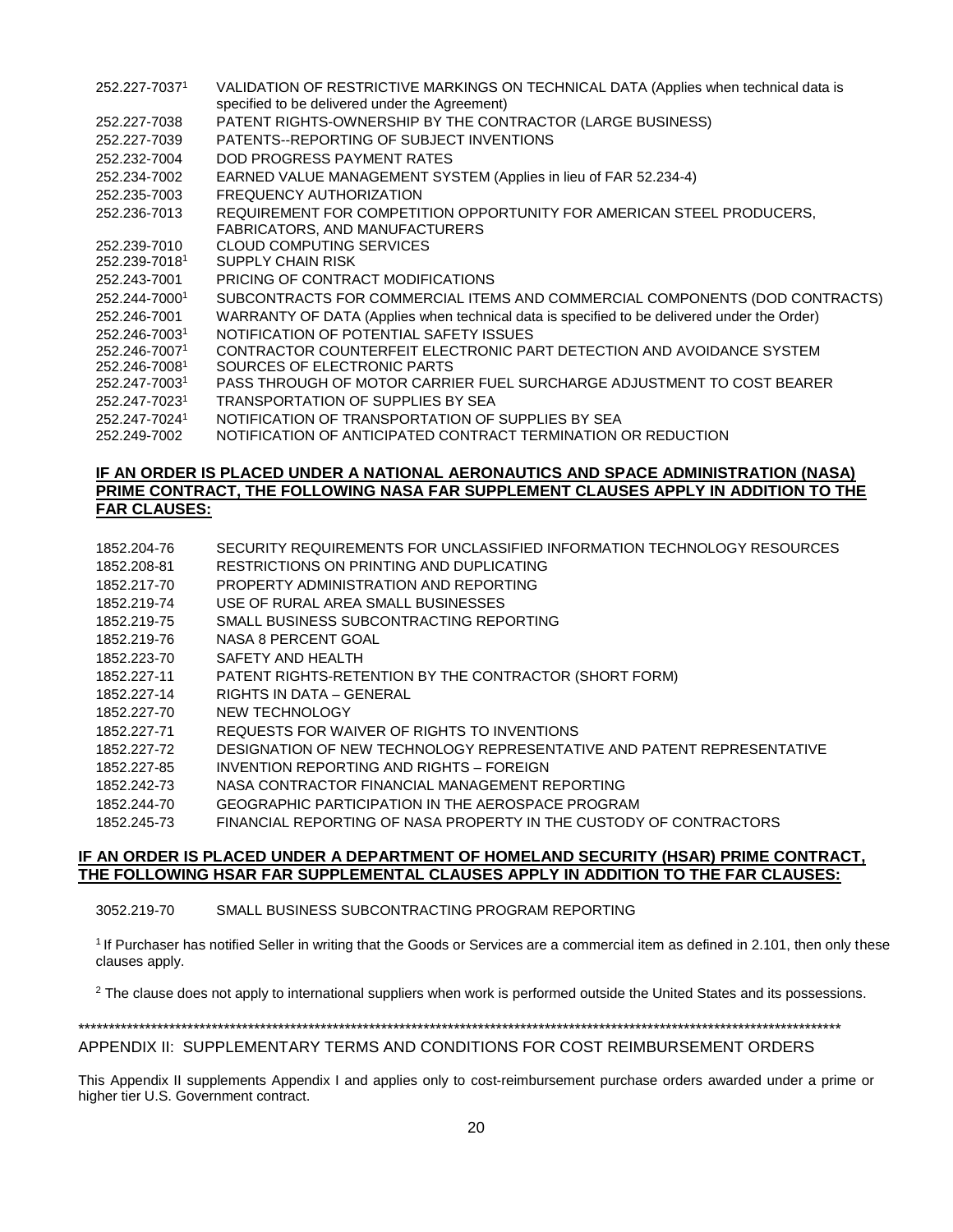THE FOLLOWING CLAUSES APPLY IN ADDITION TO THOSE SET FORTH IN APPENDIX I:

52.215-22 LIMITATIONS ON PASS-THROUGH CHARGES – IDENTIFICATION OF SUBCONTRACT EFFORT (Applies when the Order exceeds the SAT for non-DOD Orders) 52.215-23 LIMITATIONS ON PASS-THROUGH CHARGES (Applies when the Order exceeds the SAT for non-DOD Orders) 52.216-7 ALLOWABLE COST AND PAYMENT 52.216-8 FIXED FEE 52.216-10 INCENTIVE FEE 52.232-20 LIMITATION OF COST 52.242-1 NOTICE OF INTENT TO DISALLOW COSTS 52.242-15 STOP WORK ORDER (Alt 1 applies) 52.246-8 INSPECTION OF RESEARCH AND DEVELOPMENT – COST REIMBURSEMENT 52.249-14 EXCUSABLE DELAYS 52.228-7 INSURANCE-LIABILITY TO THIRD PERSONS 52.232-22 LIMITATION OF FUNDS \*\*\*\*\*\*\*\*\*\*\*\*\*\*\*\*\*\*\*\*\*\*\*\*\*\*\*\*\*\*\*\*\*\*\*\*\*\*\*\*\*\*\*\*\*\*\*\*\*\*\*\*\*\*\*\*\*\*\*\*\*\*\*\*\*\*\*\*\*\*\*\*\*\*\*\*\*\*\*\*\*\*\*\*\*\*\*\*\*\*\*\*\*\*\*\*\*\*\*\*\*\*\*\*\*\*\*\*\*\*\*\*\*\*\*\*\*\*\*\*\*\*\*\*\*\*\*\*\*\*\*

APPENDIX III: MRAS Privacy and Data Protection

This Appendix governs whenever a Supplier Processes MRAS Data, including Personal Data, Sensitive Personal Data, or MRAS Restricted Data, or has access to a MRAS Information System in connection with the relevant Contract Document (as those terms are defined below). In the event of any inconsistency or conflict between this Appendix and the Contract Document with respect to a subject covered by this Appendix, the provision requiring the higher level of protection for MRAS Data shall prevail. The requirements in this Appendix are in addition to any confidentiality obligations between MRAS and the Supplier under the Contract Document.

#### Part A: Definitions

(i) Affiliate, if not defined in the Contract Document, with respect to either party, shall mean any entity (including but not limited to, joint ventures, corporations, limited liability companies, partnerships, limited partnerships, business trusts or other entities, subsidiaries, businesses, operating divisions, units thereof) that is directly or indirectly in control of, controlled by, or under common control with such party whether now existing, or subsequently created or acquired during the Term of the Contract Document.

(ii) Contract Document, as used in this Appendix, means the relevant contract, agreement, statement of work, task order or purchase order governing the provision of services and/or deliverables by Supplier to MRAS.

(iii) Controlled Data is technical information with distribution and/or handling requirements proscribed by law or regulation, including but not limited to sensitive but unclassified government data and license required export controlled data. Controlled Data shall be subject to the same controls specified below for MRAS Restricted Data.

(iv) MRAS means the MRA Systems, LLC. Company, a MRA Systems, LLC. Company operating unit, or a MRA Systems, LLC. Company Affiliate signing the Contract Document with Supplier.

(v) MRAS Data is any MRAS or its Affiliate's Confidential Information, as defined in the Contract Document, that is Processed in connection with performance of the Contract Document. For clarity, Personal Data, Sensitive Personal Data, Controlled Data and MRAS Restricted Data are MRAS Data.

(vi) MRAS Information System(s) means any systems and/or computers managed by MRAS, which includes laptops and network devices.

(vii) MRAS Restricted Data is information that MRAS or its Affiliate identifies as 'restricted data' in the Contract Document, or at the time of disclosure that MRAS identifies as "Restricted," "Highly Confidential," or similar in connection with performance of the Contract Document. MRAS Restricted Data, includes, but is not limited to:

• Critical business information, including details of mergers, acquisitions or dispositions; financial results prior to public reporting; and security vulnerability information relating to MRAS Information Systems and/or products, and

• Critical technical information, including computer source code non-public invention disclosure and/or patent data.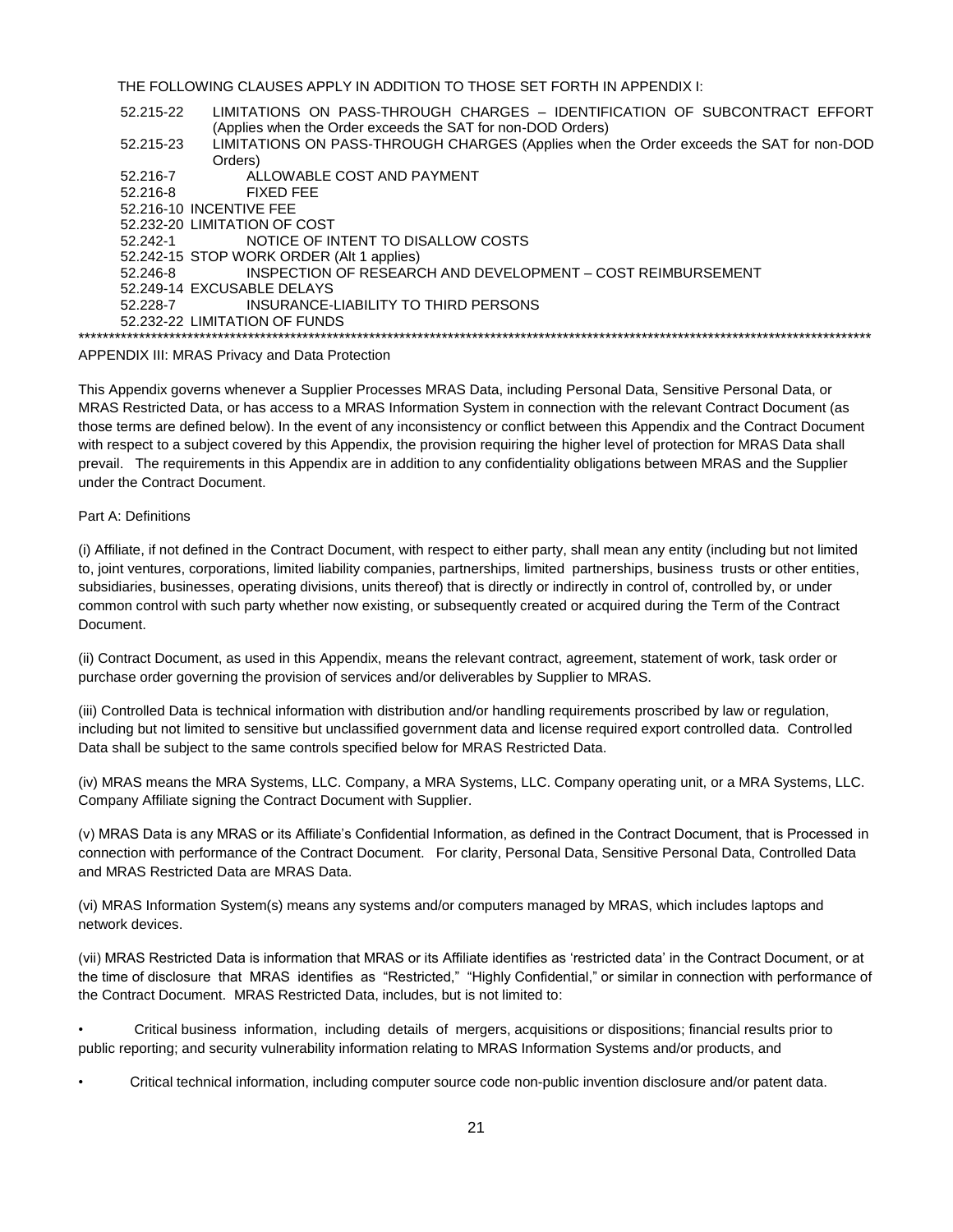(viii) Highly Privileged Accounts, or HPAs, are accounts with system level administrative or super-user access to devices, applications or databases, administration of accounts and passwords on a system, or ability to override system or application controls.

(ix) Mobile Devices means tablets and smartphones running mobile operating systems (e.g., iOS, Blackberry OS, Android, or Windows Mobile operating systems). Laptops are not considered to be Mobile Devices.

(x) Personal Data is a category of MRAS Data that includes any information that relates to an identified or identifiable natural person (Data Subject), as such relation is defined under applicable law or regulation. Legal entities are Data Subjects where required by law or regulation.

(xi) Process or Processing means to perform any operation or set of operations upon MRAS Data, whether or not by automatic means, including but not limited to, collecting, recording, organizing, storing, adapting or altering, retrieving, accessing, consulting, using, disclosing by transmission, disseminating, or otherwise making available, aligning or combining, blocking, erasing, or destroying.

(xii) Security Incident is any actual or suspected event in which MRAS Data is or may have been lost, stolen, improperly altered, improperly destroyed, used for a purpose not permitted under the Contract Document or this Appendix, or accessed by any person other than Supplier Personnel pursuant to the Contract Document or this Appendix.

(xiii) Security Notices are any written communications, notices, filings, press releases, or reports related to any Security Incident.

(xiv) Sensitive Personal Data is a category of Personal Data considered to be especially sensitive and includes medical records and other personal health information, including protected health information (PHI) subject to the U.S. Health Insurance Portability and Accountability Act of 1996 and the regulations promulgated under that Act (collectively, HIPAA), and/or any medical, demographic, visual or descriptive information that can be used to identify a particular patient/individual under HIPAA or other similar law and regulations; personal bank account and payment card information and other financial account information; customer bank account and payment card information; national identifiers; and special data categories of data under applicable data protection law (such as race, nationality, political opinions, trade union membership, home life, and sexual orientation). Sensitive Personal Data shall be subject to the same controls specified below for MRAS Restricted Data.

(xv) Supplier is the entity that is a party to the Contract Document.

(xvi) Supplier Information System(s) means any Supplier systems and/or computers used to Process MRAS Data pursuant to the Contract Document, which includes laptops and network devices.

(xvii) Supplier Personnel means Supplier's employees, as well as its permitted affiliates, suppliers, subcontractors, and agents and their respective employees.

Parts B-E and I-K apply to all Suppliers that Process any MRAS Data.

Part B: Collecting, Processing and Sharing MRAS Data

Supplier shall implement appropriate organizational, technical, and physical measures and controls to protect and ensure the security and confidentiality of MRAS Data to prevent accidental, unauthorized or unlawful destruction, alteration, unauthorized disclosure or access, modification or loss of MRAS Data; misuse of MRAS Data; and unlawful Processing of MRAS Data. Supplier is responsible for compliance with all terms of the Contract Document and this Appendix by Supplier Personnel and for following MRAS or the applicable MRAS Affiliate's instructions concerning the Processing of MRAS Data.

Organizational security controls shall include the following at a minimum:

1.Supplier and Supplier Personnel shall Process MRAS Data, and access and use MRAS Information Systems, only on a need-to- know basis and only to the extent necessary to perform services under the Contract Document or as otherwise instructed by MRAS or the applicable MRAS Affiliate in writing.

2.Prior to providing access to any MRAS Data to any Supplier Personnel, Supplier must obligate them to comply with the level of security required in the Contract Document and this Appendix and verify such compliance through an appropriate due diligence process. Unless otherwise agreed upon in the Contract Document, Supplier must obtain MRAS's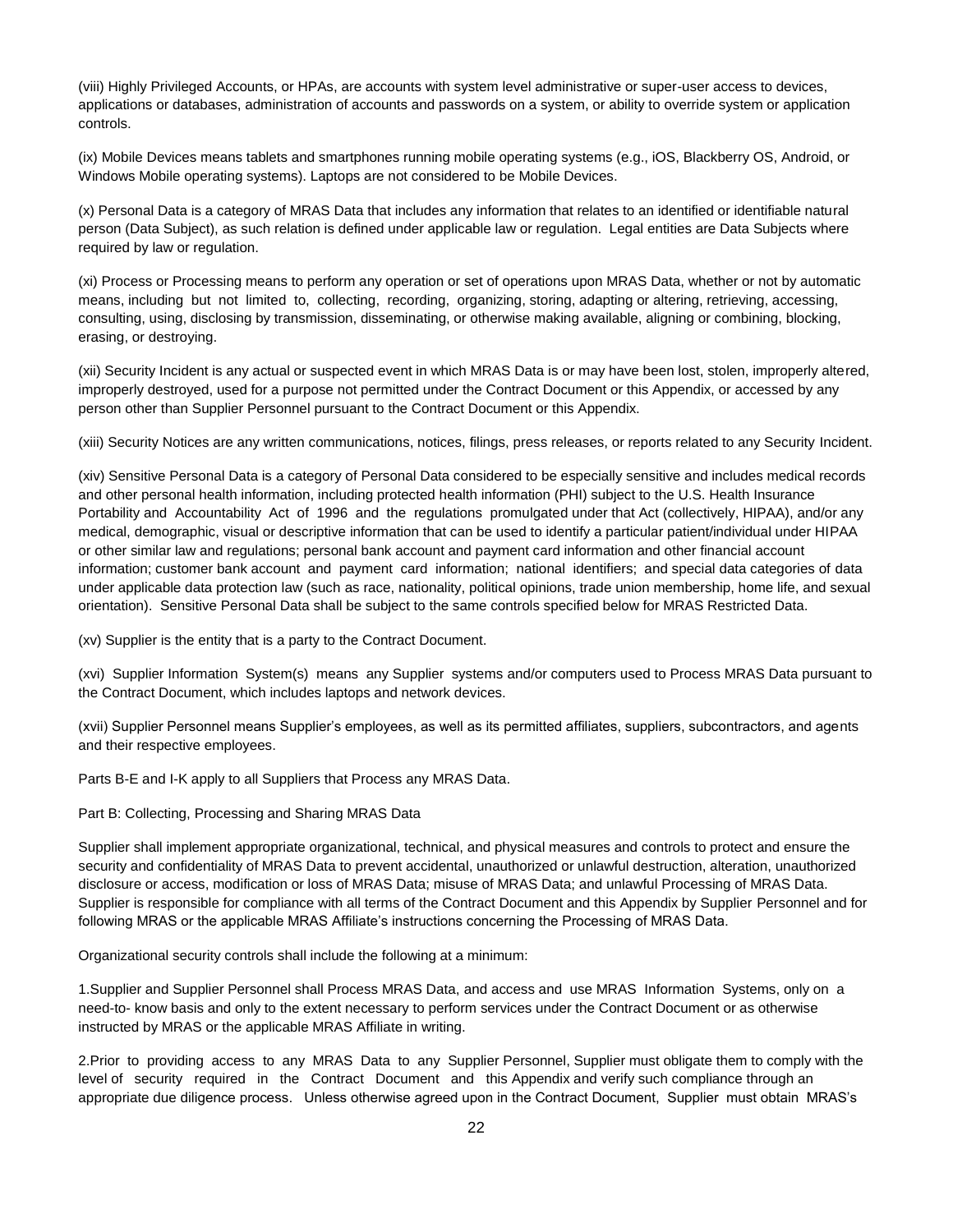prior written approval to provide access to any MRAS Data to any of its own suppliers or subcontractors or agents that were not pre-qualified by or otherwise disclosed to MRAS in writing prior to Supplier's performance of services under the Contract Document. Supplier shall take reasonable steps to ensure continuing compliance by such Supplier Personnel, with this Appendix and shall remain responsible at all times for their compliance.

3.Supplier must maintain formal written policies and procedures for the administration of information security throughout its organization consistent with the requirements of this Appendix.

4.Supplier Personnel with access to MRAS Data must participate in appropriate information security awareness training provided by the Supplier prior to obtaining access to MRAS Data and thereafter on at least an annual basis while such personnel have access to MRAS Data.

5. Supplier shall maintain a current inventory of Supplier Information Systems.

6.Supplier must ensure each account (including MRAS assigned accounts) through which MRAS Data may be accessed is attributable to a single individual with a unique ID (not shared) and each account must require authentication (e.g., password) prior to accessing MRAS Data.

7.Supplier shall undertake reasonable measures to terminate Supplier Personnel access to MRAS Data, whether physical or logical, no later than the date of personnel separation or personnel transfer to a role no longer requiring access to MRAS Data; where Supplier Personnel have been assigned MRAS credentials, Supplier must notify MRAS of any such separation or transfer no later than the day of that event.

8. MRAS Data shall not be Processed on personal accounts (e.g., individual email or cloud services accounts (e.g., Gmail, Yahoo, Dropbox, Google Drive)) or on personally-owned computers, devices or media.

9.Unless prohibited by applicable law or regulation, Supplier shall notify MRAS promptly and act only upon MRAS's instruction concerning any request by a third party, including without limitation law enforcement, governmental authority, or in connection with litigation or other court process for disclosure of MRAS Data or for information concerning the Processing of MRAS Data in connection with the Contract Document or this Appendix, as well as any request received from an individual concerning his/her Personal Data.

Technical security controls on Supplier Information Systems shall include the following at a minimum:

10. Supplier must use strong passwords consistent with technology industry practices, including minimum password length, lockout, expiration period, complexity, encryption, changing of default passwords, and usage of temporary passwords. User account credentials (e.g., login ID, password) must not be shared.

11. Supplier must implement and maintain controls to detect and prevent unauthorized access, intrusions and computer viruses and other malware. At a minimum such controls must include network layer security devices (e.g. firewalls and intrusion detection/prevention systems), client and server-side antivirus programs that include up-to-date antivirus definitions, and installation into production of all critical patches or security updates as soon as possible, but not later than thirty (30) days from the release of any such updates or patches.

12. Supplier must maintain documented change management procedures that provide a consistent approach for controlling, implementing and documenting changes (including emergency changes) for Supplier Information Systems that includes appropriate segregation of duties.

13. Unless otherwise expressly agreed in the Contract Document, development and testing environments must be physically and/or logically separated from production environments and must not contain MRAS Data unless specified in the Contract Document. Production changes must be approved by the Supplier's appropriate system owner, as such person is designated in the Contract Document, and such changes must not be made by any Supplier developers.

14. Any back-up media containing MRAS Data stored at Supplier's site must be kept in a secure location (e.g., locked office or locked file cabinet) and be encrypted to a standard consistent with industry practice. If off-site media storage is used, Supplier must have a media check-in/check-out process with locked storage for transportation. Back-up information must be given the same level of physical and environmental protection as the level of control applied at the main site.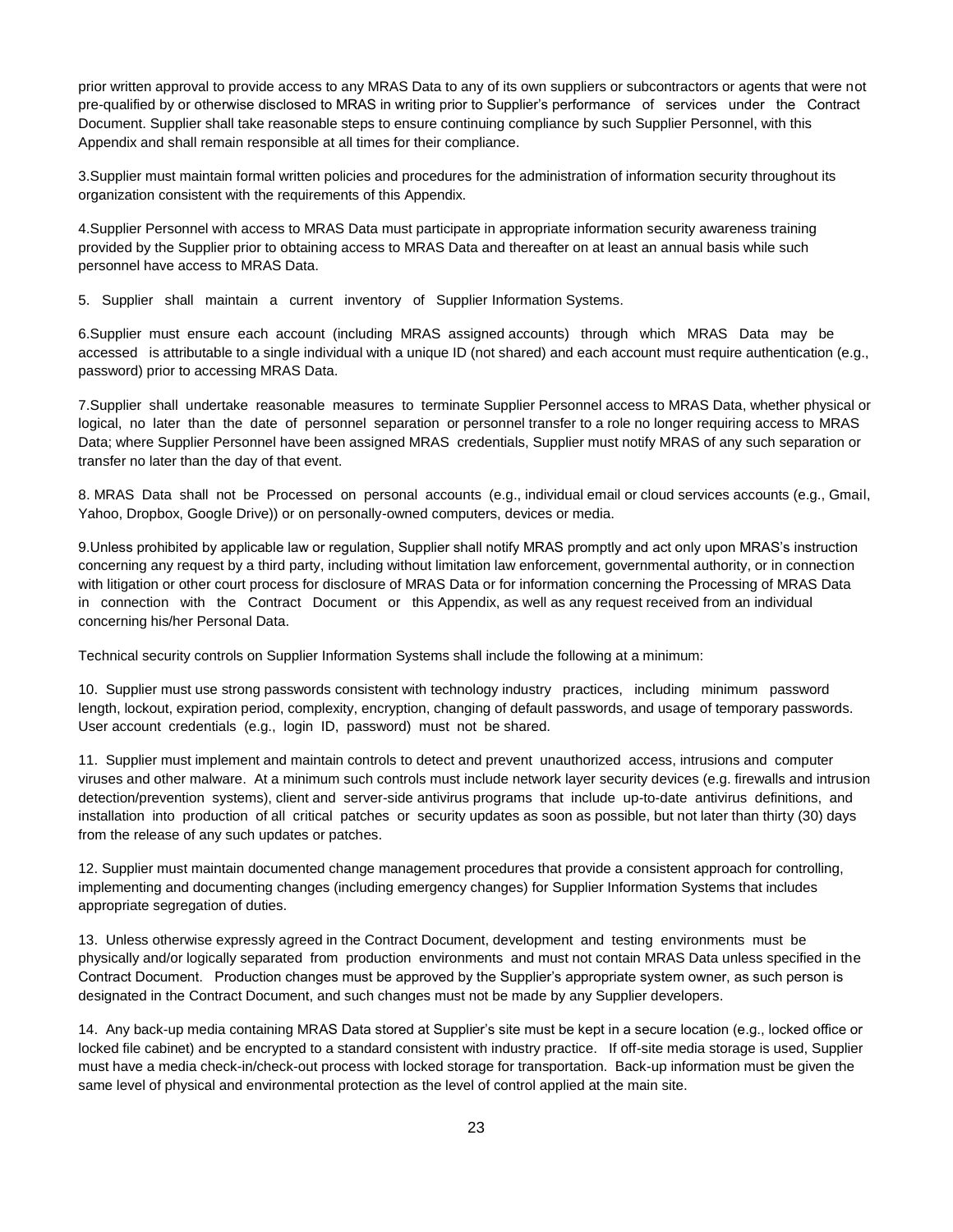15. Workstations must not be left authenticated when unattended and must be password or PIN protected when not in use. An inactivity lock must be implemented on workstations.

16. Network layer security devices must allow only authorized connections and rule sets must be reviewed at minimum semiannually.

17. Mobile Devices used to Process MRAS Data (including emails) must have strong mobile device security controls, including required passcode, minimum passcode length, inactivity lock, and a process in place to immediately remotely wipe lost or stolen devices.

Physical security controls shall include the following at a minimum on all Supplier facilities where MRAS Data may be Processed:

18. Physically secure perimeters and external entry points must be suitably protected against unauthorized access (e.g. barriers such as walls, card controlled entry gates). Access to all locations must be limited to Supplier Personnel and authorized visitors only. Reception areas must be manned or have other means to control physical access.

19. Visitors must be required to sign a visitors register (maintained for at least one year) and be escorted or observed at all times, upon each entry to and exit from the premises.

20. A clear desk policy must be enforced throughout the Supplier facilities. Documents that contain MRAS Data must be kept secured (e.g. locked office or file cabinet) when not in use.

#### Part C: Security Incidents

1.Security Incidents on Suppliers Information Systems must be logged, reviewed on a periodic basis (minimum quarterly), secured, and maintained for a minimum of twelve (12) months.

2.Supplier must develop and maintain an up-to-date incident management plan designed to promptly identify, prevent, investigate, and mitigate any Security Incidents and perform any required recovery actions to remedy the impact.

3.Supplier shall notify MRAS within a reasonable period, in no event to exceed seventy-two (72) hours after discovery, or shorter if required by applicable law or regulation, of any Security Incident experienced by Supplier involving any MRAS Data. Supplier shall report any Security Incidents to MRAS's Cognizant Buyer or at such contact information communicated to Supplier from time to time. Supplier shall reasonably cooperate with MRAS in its investigation of an incident, whether discovered by Supplier, MRAS, or a third party, which shall include providing MRAS a detailed description of the Security Incident, the type of data that was the subject of the Security Incident, the identity of each affected person, and any other information MRAS reasonably may request concerning such affected persons and the details of the Security Incident, as soon as such information can be collected or otherwise becomes available. Supplier shall designate an individual responsible for management of the Security Incident, and shall identify such individual to MRAS promptly.

4.If requested by MRAS, and at MRAS's direction, Supplier shall send Security Notices regarding a Security Incident. Unless prohibited by applicable law or regulation, Supplier shall provide MRAS with reasonable notice of, and the opportunity to comment on and approve, the content of such Security Notices prior to any publication or communication thereof to any third party, except MRAS shall not have the right to reject any content in a Security Notice that must be included in order to comply with applicable law or regulation. Should MRAS elect to send a Security Notice regarding a Security Incident, Supplier shall provide all reasonable and timely information relating to the content and distribution of that Security Notice as permitted by applicable law or regulation pursuant to the Security Notice.

5.Other than approved Security Notices, or to law enforcement or as otherwise required by law or regulation, Supplier may not make or permit any public statements concerning MRAS's involvement with any such Security Incident to any third-party without the explicit written authorization of MRAS's Legal Department.

Part D: Audits

Supplier responsibilities: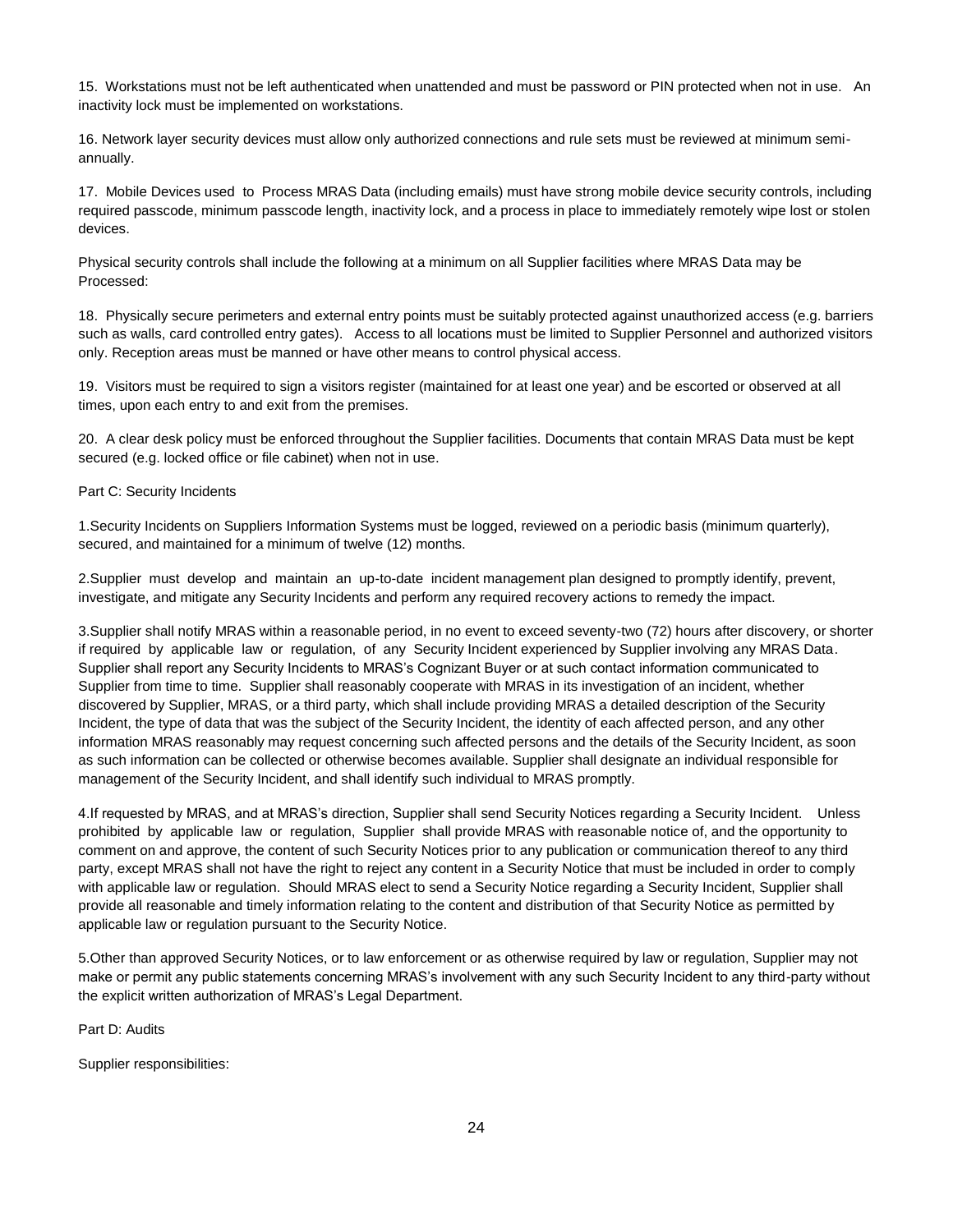1.Supplier shall monitor the effectiveness of its security program by conducting self-audits and risk assessments of Supplier Information Systems against the requirements of written policies and procedures maintained as required by this Appendix no less frequently than every twelve (12) months. Supplier shall be responsible for ensuring consistency of its security operations, including proactive monitoring and mitigation of all vulnerabilities across all of its sites.

2.Upon request, Supplier must provide to MRAS formal reports of any audits and assessments conducted on Supplier Information Systems, which shall include, at a minimum, the scope of the audit and/or assessment and any vulnerabilities /issues /findings /concerns /recommendations in so far as they impact MRAS Data. Such formal reports provided by Supplier to MRAS shall be treated as confidential.

3.Supplier must use commercially reasonable efforts to remediate within thirty (30) days any items rated as high or critical (or similar rating indicating similar risk) in any audits or assessments of Supplier Information Systems.

#### MRAS audit rights:

4.Upon request, with reasonable advance notice and conducted in such a manner not to unduly interfere with Supplier's operations, MRAS reserves the right to conduct an audit of Supplier's compliance with the requirements in this Appendix relating to MRAS Data including but not limited to: (i) a review of Supplier's applicable policies, processes, and procedures, (ii) a review of the results of Supplier's most recent vulnerability assessment (e.g., application vulnerability scanning, penetration testing, and similar testing results) and accompanying remediation plans, and (iii) on-site assessments of Supplier's physical security arrangements and Supplier Information Systems during Supplier's regular working hours that will not unreasonably interfere with Supplier's operations, pursuant to a mutually agreeable audit plan. MRAS reserves the right to conduct an onsite audit of Supplier on thirty (30) days prior written notice during regular business hours. This right shall survive termination or expiration of the Contract Document so long as Supplier Processes MRAS Data provided under the Contract Document. Supplier agrees to cooperate fully with MRAS or its designee during such audits and shall provide access to facilities, appropriate resources, provide applicable supporting documentation to MRAS, and complete security assessment questionnaires that may be requested.

5.MRAS acknowledges and agrees that nothing in Section D4 above shall oblige Supplier to divulge any information relating to its other customers to MRAS in such a manner that may put Supplier in breach of its obligations of confidentiality to such customers or any other legal requirements.

6.Subject to the confidentiality provisions of the Contract Document, MRAS or its representative may review, audit, monitor, intercept, access and, disclose any information provided by Supplier that is Processed or stored on MRAS Information Systems or on MRAS Mobile Devices accessing the MRAS network.

#### Part E: Regulatory Requirements

In the event Supplier Processes MRAS Data that is subject to additional regulatory requirements, or in a manner subject to additional regulatory requirements, Supplier agrees to cooperate with MRAS to comply with such requirements. Such cooperation may include, without limitation:

1.Execution of additional agreements required by applicable law or regulation.

2.Implementation of additional security controls required by applicable law (e.g. Department of Defense FAR Supplement (cross referencing NIST), U.S. Federal Information Security Management Act (FISMA), HIPAA, US Sarbanes-Oxley Act, U.S. Gramm-Leach-Bliley Financial Services Modernization Act (GLBA) Section 501(b) Standards for Securing Customer Information, Payment Card Industry Data Security Standards (PCI DSS) security requirements, Federal Financial Institutions Examination Council (FFIEC) guidance).

3. Completion of regulatory filings applicable to Supplier (e.g. EUdata protection authority filings).

4.Completion of required regulatory audits (e.g., U.S. Food and Drug Administration (FDA), central banks such as the U.S. Federal Reserve).

Part F applies to any Supplier that Processes Personal Data

(including Sensitive Personal Data)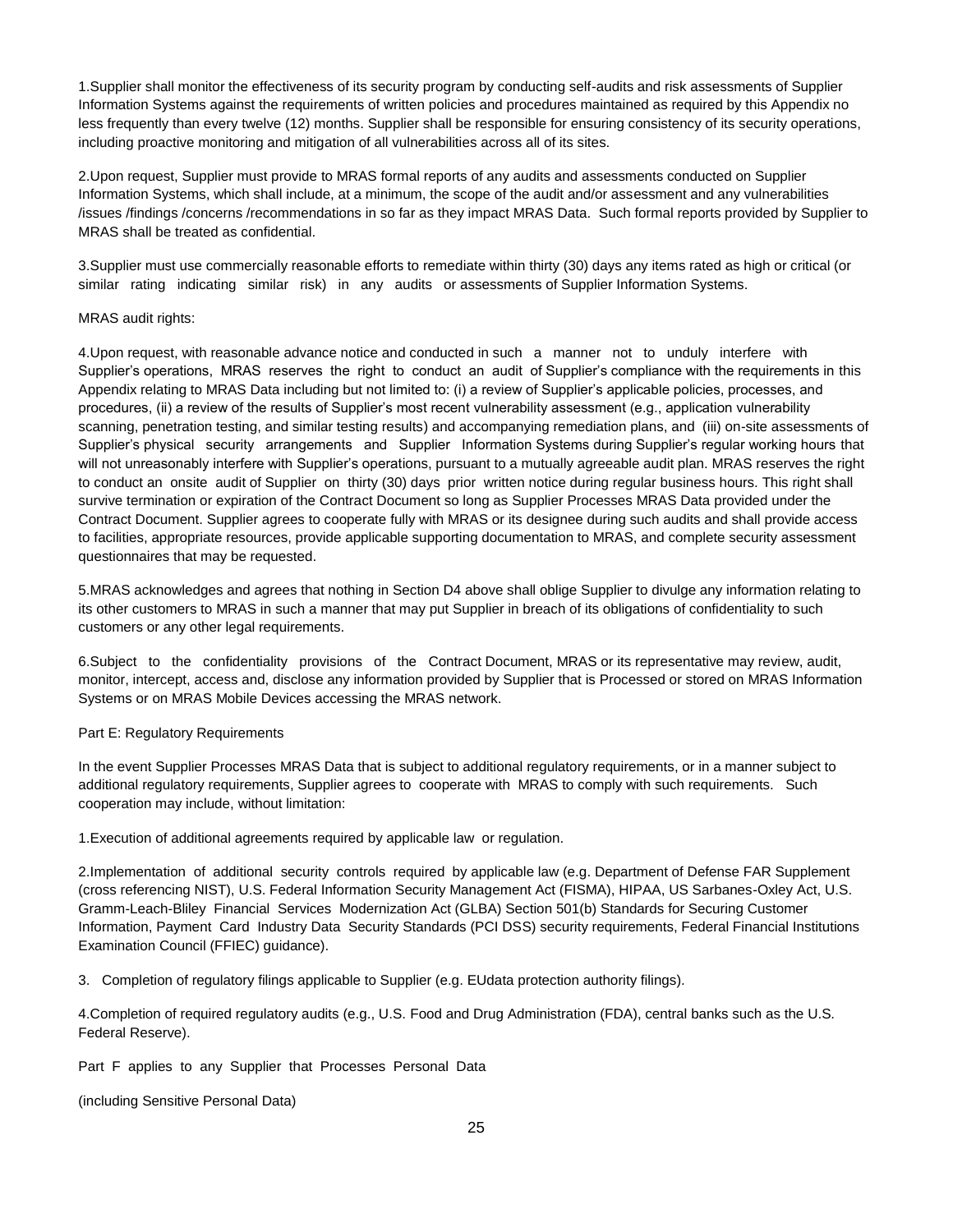#### Part F: Personal Data

1.Unless and except to the extent expressly provided in the Contract Document, Supplier must, in each case, seek and obtain MRAS's prior written approval regarding the scope of any Personal Data to be collected directly by Supplier, as well as any notices to be provided and any consent language to be used when collecting such information from a Data Subject. In the case of Personal Data collected directly from Data Subjects by Supplier, Supplier shall comply with applicable data privacy laws and regulations, including those concerning notice, consent, access and correction/deletion.

2.Supplier acknowledges and understands that certain MRAS businesses and business processes are certified to the US-EU and US-Swiss Safe Harbor Frameworks (Safe Harbor). Supplier also acknowledges and understands that, as Safe Harbor-certified entities, the relevant MRAS businesses are obligated to require Supplier to provide at least the same level of privacy protection for Personal Data as is required by the relevant Safe Harbor principles. This Appendix is designed and intended to satisfy this requirement of the Safe Harbor and, therefore, Supplier agrees to comply with this Appendix in its entirety.

3.Supplier warrants and represents that it shall comply with all applicable laws and regulations applicable to Supplier's activities concerning Personal Data governed by this Appendix,

including those concerning notice and consent, onward transfer to a third party, and international transfer, and shall act only on MRAS's written instruction concerning any such transfers. Supplier must receive approval from MRAS prior to (i) moving Personal Data from its MRAS-approved hosting jurisdiction to a different hosting jurisdiction; or (ii) provisioning remote access to such Personal Data from any location other than the hosting jurisdiction or other MRAS-approved jurisdiction.

4.Encryption must be implemented in any of the following instances: (i) any computers, devices or media (e.g., laptop computers, phones/PDAs, USB drives, back-up tapes) containing Personal Data must be encrypted at rest; and/or (ii) transferring Personal Data over public networks (such as the Internet). In either case, Supplier must maintain cryptographic and hashing algorithm types, strength, and key management processes consistent with industry practices.

5.In the event Supplier Processes Personal Data that is subject to additional regulatory requirements, or in a manner subject to additional regulatory requirements, Supplier agrees to cooperate with MRAS to comply with such requirements. Such cooperation may include, without limitation: a) Entry into U.S. Protected Health Information Agreement, where Supplier will Process any PHI. b) Where applicable, certification that the Supplier meets the requirements of the US-EU or US- Swiss Safe Harbor and is properly listed on the US Department of Commerce Safe Harbor list with respect to the data accessed and services provided under the relevant Contract Documents. If Supplier's Safe Harbor certification lapses for any reason during the term, Supplier shall promptly notify MRAS and shall timely agree with MRAS upon alternative means of satisfying the associated legal requirements concerning adequacy of international data transfers.

Part G applies to Suppliers that Process Sensitive Personal Data, Controlled Data, and/or MRAS Restricted Data. The requirements of this Part G are in addition to all other applicable requirements of Parts A through F above. References to MRAS Restricted Data in this Part G shall be deemed to also refer to Sensitive Personal Data and/or Controlled Data as the context requires.

Part G: Protecting MRAS Restricted Data, Controlled Data, and

#### Sensitive Personal Data

1.Supplier must have an IT security organization with clearly defined information security roles, responsibilities and accountability.

2.Supplier must perform vulnerability assessments on Supplier Information Systems at least annually. For Supplier Information Systems that are internet facing, Supplier must engage an independent external party to perform the vulnerability assessment and shall remediate as required in Part D.3.

3.Supplier Information Systems consisting of networks used to access or store MRAS Restricted Data must have security controls that can detect and prevent attacks by use of network layer firewalls and intrusion detection/prevention Systems (IDS/IPS) in a risk based manner (e.g., between the Internet and DMZ, and between DMZ and internal servers containing MRAS Restricted Data). IDS/IPS high and critical priority alerts must be continuously monitored and responded to as soon as reasonably practicable.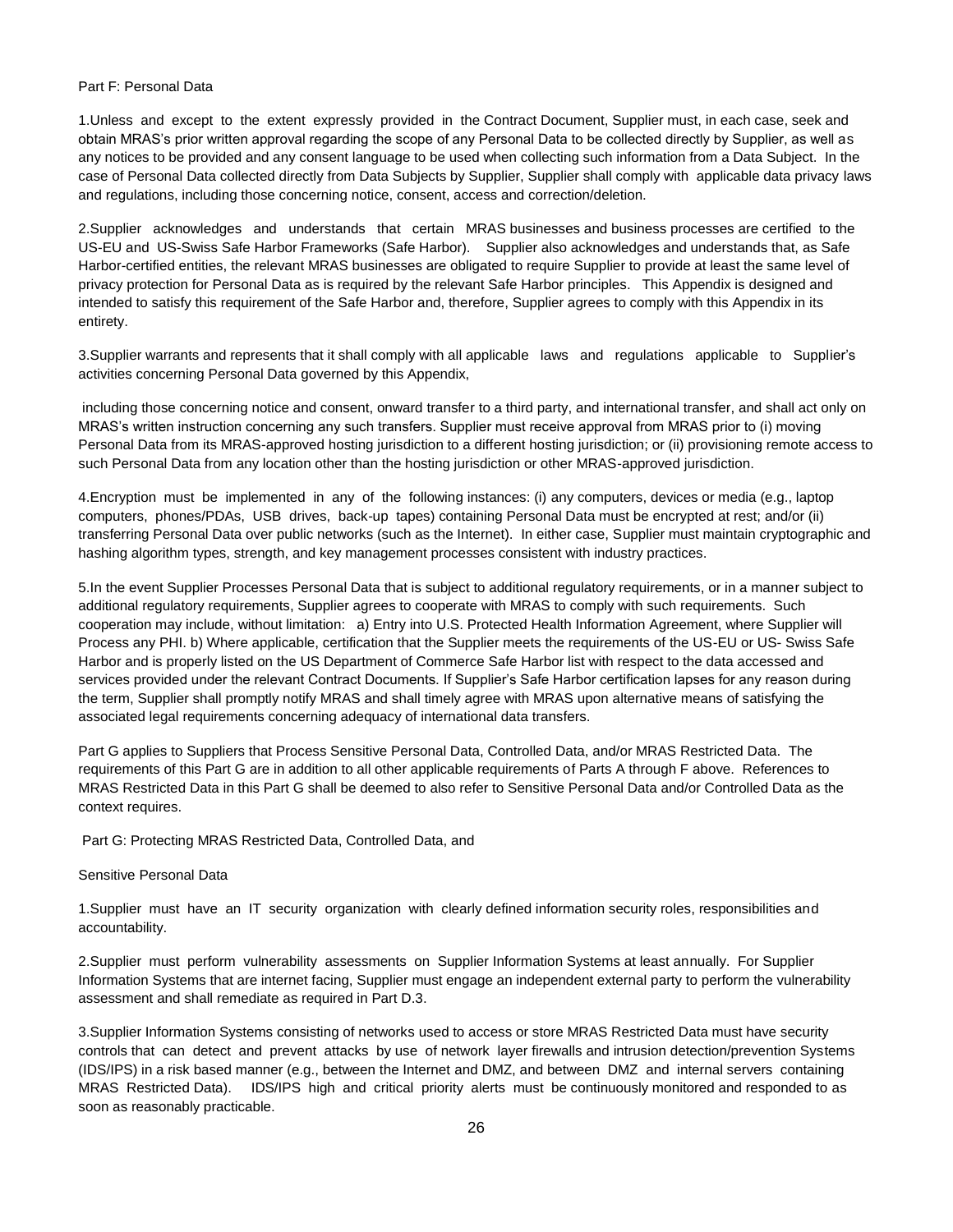4.Any Supplier Personnel accessing Supplier's internal network remotely must be authenticated using a minimum two-factor authentication method and such transmissions must be encrypted at a level consistent with industry standards.

5.Supplier must have or implement hardening and configuration requirements consistent with industry practices.

6.Supplier must have or implement appropriate data loss prevention (DLP) controls (e.g., disabling of USB ports, DLP software, URL/Web filtering) to detect and prevent unauthorized removal of MRAS Restricted Data from Supplier Information Systems.

7. Supplier must implement processes to support the secure creation, modification, and deletion of these accounts and any HPAs. Supplier must review and update access rights at least annually, and at least quarterly for HPAs. HPA usage must be reviewed at minimum weekly. All HPA access must be established using encrypted mechanisms (e.g., secure shell).

8. Supplier must use an auditable process (e.g., certification of destruction) to remove MRAS Restricted Data from Supplier Information Systems prior to disposal or re-use in a manner that ensures that the MRAS Restricted Data may not be accessed or readable.

9.Encryption must be implemented in any of the following instances: (i) any computers, devices or media (e.g., laptop computers, phones/PDAs, USB drives, back-up tapes) containing MRAS Restricted Data must be encrypted at rest; (ii) where technically feasible, MRAS Restricted Data must be stored in encrypted form, except where encryption is mandatory in such cases as set forth above; and/or (iii) transferring MRAS Restricted Data over public networks (such as the Internet).

10. Where encryption is required, Supplier must maintain cryptographic and hashing algorithm types, strength, and key management processes consistent with industry practices.

11. Supplier Information Systems consisting of servers and/or network equipment used to store or access MRAS Restricted Data must be kept in a secure room containing additional access control mechanisms, located on the interior of the building with no windows unless safeguards are in place to prevent shattering and unauthorized entry. Telecommunications equipment, cabling and relays receiving data or supporting services must be protected from interception or damage.

12. Physical access must be monitored, recorded and controlled with physical access rights reviewed at minimum annually. Physical access logs detailing access must be stored for a period of one (1) year unless prohibited by local law. If not staffed 24x7, alarms and entry point security cameras must be installed for off-hours access monitoring with recordings retained for at least thirty (30) days.

13. Supplier must receive approval from MRAS prior to moving MRAS Restricted Data from its MRAS-approved physical location or jurisdiction to a different physical location or jurisdiction.

Unless otherwise provided for in the Contract Document, Part H applies to any Supplier Information System(s) (i) that Processes MRAS Restricted Data, Controlled Data, and/or Sensitive Personal Data, and/or (ii) where an outage of the Supplier Information System(s), as identified in the Contract Document, is likely to significantly adversely impact MRAS or overall MRAS operations, financial position, regulatory compliance, and/or reputation.

#### Part H: Disaster Recovery

Unless a disaster recovery (DR) program is otherwise set forth in more detail elsewhere in the Contract Document, Supplier must maintain a DR program for all Supplier Information Systems and facilities used to provide services under the Contract Document to MRAS. The DR program must be designed to ensure that Supplier has a methodology by which a system can continue to function through an operational interruption or disaster. At a minimum, the DR program should include the following elements:

1.Supplier's operational procedures must verify the successful completion of backups and the backup media must be tested regularly (at minimum quarterly) to ensure that it will operate in the event of an emergency.

2.For rooms containing Supplier Information Systems consisting of servers and/or network equipment used to provide services to MRAS, controls must be implemented to mitigate the risk of power failures (e.g., surge protectors, uninterruptible power supplies, and generators), and environmental conditions (e.g., temperature and humidity).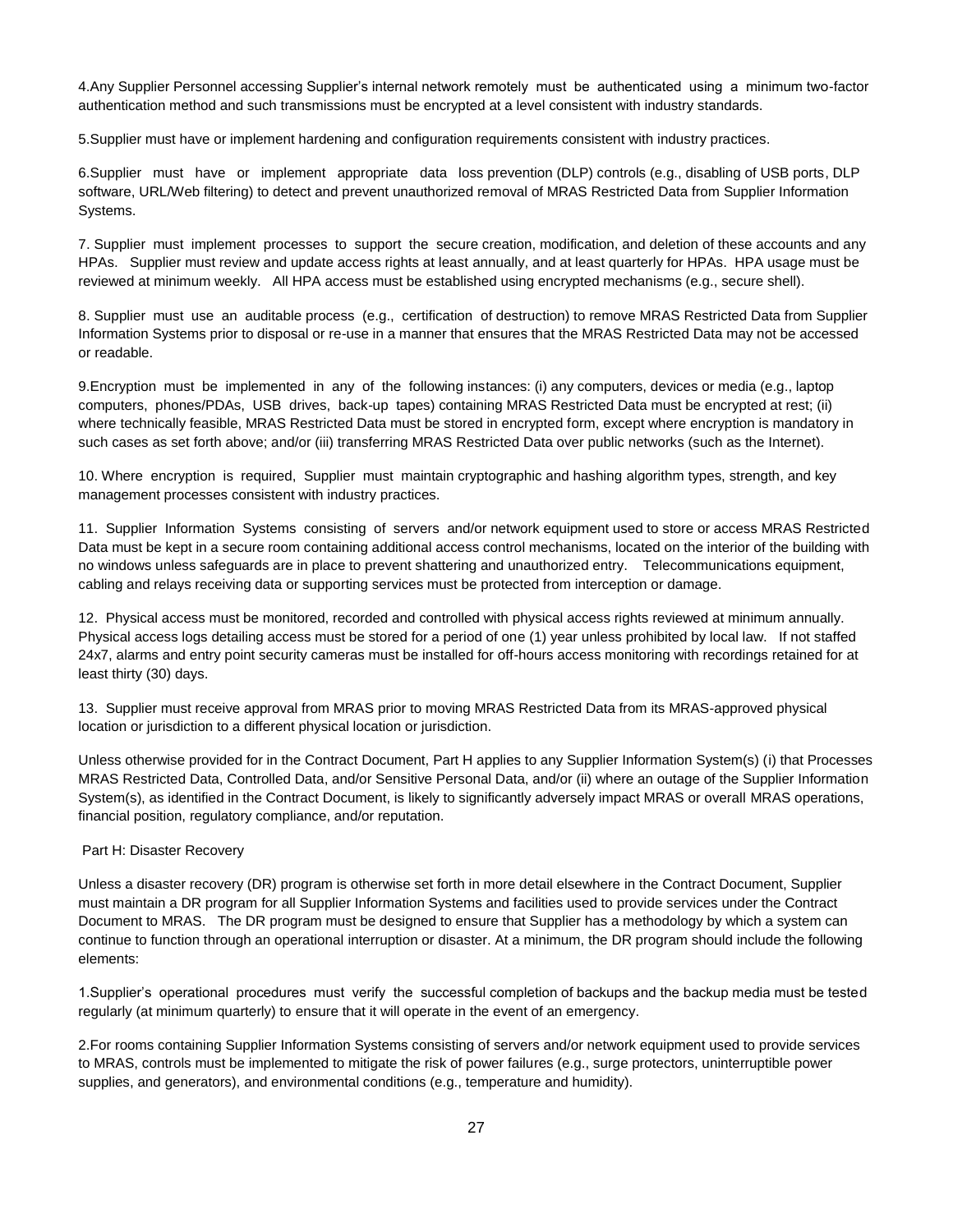3.Supplier must maintain inventories that list all critical Supplier Information Systems. The inventories must be updated at minimum annually.

4.DR plans must be developed for all Supplier Information Systems and facilities that are used to provide services to MRAS and reviewed/approved at minimum annually.

5.Supplier must conduct full scale DR tests annually against DR plans (unless otherwise agreed with MRAS) for Supplier Information Systems that Supplier reasonably believes are critical for providing services to MRAS to ensure that such Supplier Information Systems can be recovered in a manner that meets the contractual service levels specified in the Contract Document. DR results must be documented and provided to MRAS upon request.

#### Part I: Termination

1.Subject to Part I.2 below and to any provision of the Contract Document to the contrary, Supplier shall within 30 (thirty) days of termination of the Contract Document, or if requested during the term of the Contract Document, cease all Processing of MRAS Data and shall return to MRAS all copies and reproductions of such MRAS Data. In lieu of returning copies and reproductions, MRAS may, at its sole discretion, require Supplier to destroy, using agreed upon methods to ensure such MRAS Data is not recoverable, all copies and reproductions of MRAS Data provided to, developed by, or used by Supplier in the performance of services under the Contract Document and certify to such destruction.

2.MRAS acknowledges that due to its standard back-up procedures and/or a requirement of certain laws/regulations to which Supplier is subject, Supplier may be required to maintain copies and/or back-up copies of MRAS Data (including as part of records, documents or broader data sets) beyond the period described in Part I.1. In such cases, notwithstanding the requirements of Part I.1, MRAS agrees that Supplier may continue to retain such MRAS Data in copies and/or back-up copies beyond the period prescribed in Part I.1 provided that (i) Supplier notifies MRAS prior to the Contract Document's effective date of termination or expiration (whichever the case may be) and the specific laws/regulations mandating such retention; (ii) Supplier has a documented retention period and secure deletion procedure for such copies and back-up copies, with back-up copies retained no longer than 6 (six) months from the date on which they were captured, and legally required copies retained only to the end of their legally required retention period; (iii) such copies and back-up copies shall be deleted in accordance with such documented procedure; (iv) Supplier shall perform no Processing of MRAS Data other than that necessitated by retaining or deleting the relevant copies and back-up copies; and (v) Supplier shall continue to comply with all the requirements of this Appendix in relation to any such retained MRAS Data until the same is securely deleted.

3.Termination or expiration of the Contract Document, for any reason, shall not relieve the Supplier from obligations to continue to protect MRAS Data against the impermissible disclosure in accordance with the terms of the Contract Document and this Appendix.

#### Part J: Material Breach

1.Notwithstanding anything to the contrary herein or in the Contract Document, Supplier's (including Supplier Personnel) failure to comply with the obligations set forth in this Appendix also constitutes a material breach of the Contract Document, with such rights and remedies set forth therein or under applicable law and regulation.

2.MRAS or the applicable MRAS Affiliate owning any of the MRAS Data being accessed pursuant to the Contract Document may enforce the terms of this Appendix as permitted or required by applicable law and regulation.

3.Supplier shall pay for or reimburse MRAS or the applicable MRAS Affiliate for all costs, losses and expenses relating to any Security Incident experienced by Supplier, including without limitation, costs of forensic assessments, Security Notices, credit monitoring or other fraud alert services, and all other remedies either required by applicable law and regulation or which are customary in the industry or required under MRAS's then-current policies or contractual commitments.

#### Part K: Miscellaneous

1.Supplier understands and agrees that MRAS or its Affiliate may require Supplier to provide certain personal information such as the name, address, telephone number, and e-mail address of Supplier's representatives in transactions to facilitate the performance of the Contract Document, and that MRAS, its Affiliates, and its contractors may store such data in databases located and accessible globally by their personnel and use it for necessary purposes in connection with the performance of the Contract Document, including but not limited to Supplier payment administration. MRAS or the applicable MRAS Affiliate will be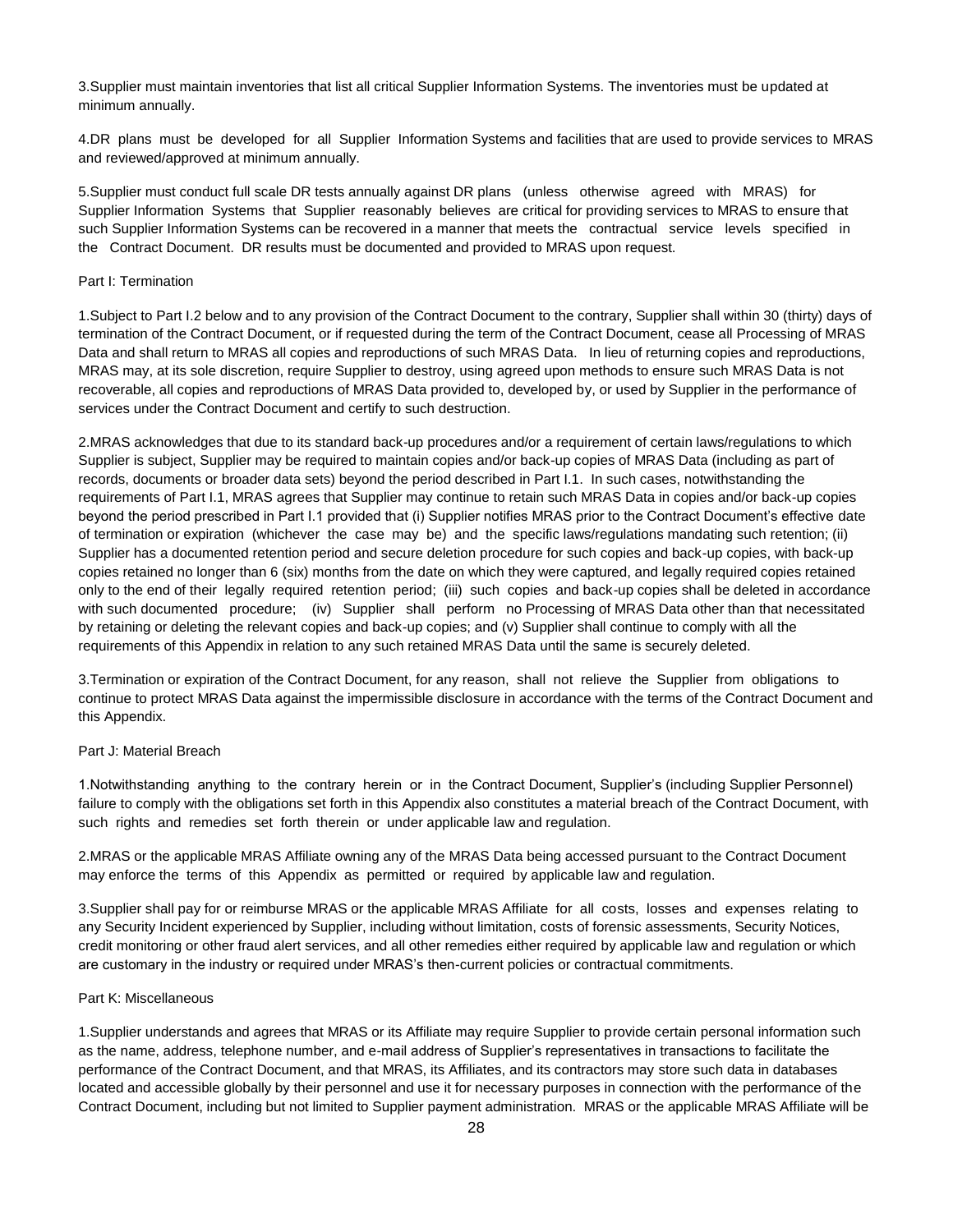the Controller of this data for legal purposes, and agrees to use reasonable technical and organizational measures to ensure that such information is processed in conformity with applicable data protection laws. Supplier may obtain a copy of the Supplier personal information by written request, or submit updates and corrections by written notice to MRAS.

#### 

APPENDIX IV: MRAS Customs-Trade Partnership Against Terrorism (C-TPAT) Supply Chain Security Guidelines for International Suppliers or Shippers

To support the MRAS and U.S. Customs and Border Protection (CBP) C-TPAT program, our business partners (international suppliers or shippers) who handle U.S. bound shipments to MRAS from another country, must follow the C-TPAT security guidelines below to ensure supply chain security and mitigate the risk of loss, theft, and contraband smuggling that could potentially introduce terrorists or implements of terrorism into the global supply chain. Contact MRAS BUYER immediately upon knowledge of any security breach affecting MRAS goods (contraband, smuggling, or threatening/suspicious activities).

Business Partners/ Subcontractor Requirements: Foreign suppliers and shippers must have documented procedures for selection of business partners like carriers and vendors who handle (manufacture, package, or transport) U.S. bound shipments to MRAS. This includes evidence (e.g., C-TPAT SVI, AEO or equivalent program number and certificate) to indicate partners who are certified and compliant with C-TPAT, AEO or an equivalent supply chain security program. Foreign suppliers or subcontractors must have documentation of compliance verification (e.g., contractual obligations, certification records, or completed questionnaires).

Shipment Routing & Certified Carrier Usage: Foreign suppliers and shippers must follow MRAS Incoterms and instructions for delivery, routing, and international shipment. On U.S. bound MRAS import shipments the supplier or shipper must use C-TPAT certified forwarders and carriers. This requirement applies to subcontractors handling or transporting MRAS U.S. import shipments (e.g., transfer carriers for truck trailers from Mexico).

Point of Origin: Point of Origin is the facility where products are assembled, manufactured, packaged, and shipped. Foreign suppliers and shippers must ensure partners have security procedures consistent with C- TPAT security criteria to enhance integrity of shipments at point of origin. Periodic reviews of partner facilities should be conducted based on risk to maintain CBP standards.

Security Procedures: Container and trailer security procedures below for inspections, storage, and seals apply when foreign suppliers or shippers are responsible contractually for stuffing or loading truck trailers and ocean containers at their facility (i.e., FCA Supplier or Shipper Facility Incoterms 2010). Suppliers and shippers must work with carriers to ensure effective security controls are implemented at point of origin.

Container and Trailer Security: Container and trailer integrity must be maintained to protect against introduction of unauthorized material and/or persons. At the point-of-stuffing, procedures are required to properly seal and maintain the integrity of shipping containers and trailers. A high security seal that meets or exceeds the current PAS ISO 17712 standard must be affixed to all U.S. destined containers and trailers.

Seven-Point Ocean Container Inspection: Procedures and checklist are required to verify the physical integrity of each ocean container and door locking mechanisms prior to stuffing. Seven-point ocean container inspection process: (1) outside and undercarriage (before entering shipping/receiving areas), (2) inside and outside doors, (3) right side, (4) left side, (5) front wall, (6) ceiling and roof, (7) floor (inside).

Seventeen-Point Truck & Trailer Inspection: Procedures and checklist are required to verify the physical integrity of the truck & trailer and door locking mechanisms prior to stuffing. Seventeen point truck & trailer inspection process: (1) bumper, (2) engine, (3) tires (truck & trailer), (4) floor (inside truck), (5) fuel tanks, (6) cab and storage compartments, (7) air tanks, (8) drive shafts, (9) fifth wheel, (10) outside and undercarriage, (11) outside and inside doors, (12) floor (inside trailer), (13) side walls, (14) front wall, (15) ceiling and roof, (16) refrigeration unit, and (17) exhaust.

Ocean Container and Truck Trailer Storage: Ocean containers and truck trailers under the supplier or shipper control or located in a facility of the supplier/shipper must be stored in a secure area and manner to prevent unauthorized access and/or manipulation.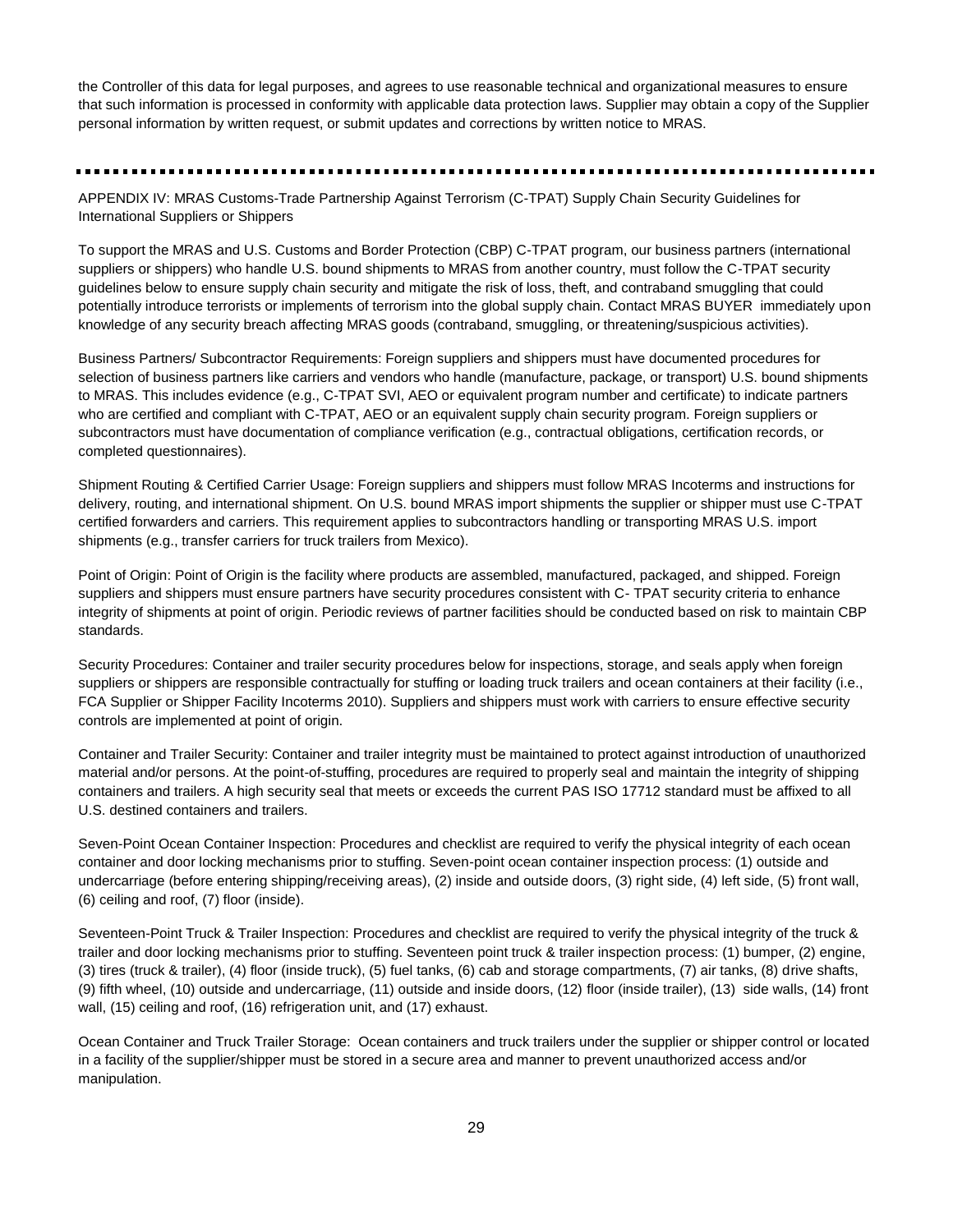Security and Control of Container and Trailer Seals: For ocean containers and truck trailers fully loaded at international supplier/shipper facilities the supplier or shipper must affix a high security seal to all fully loaded ocean containers or truck trailers bound for the U.S., have documented procedures to control and record use of high security bolt seals, recognize and report compromised seals, containers or trailers, designate a limited number of employees to access/apply seals for security purposes and keep a documented inventory of all seals.

Physical Access Controls: Access controls prevent unauthorized entry to facilities, maintain control of employees and visitors, and protect company assets. Access controls must include the positive identification of all employees, visitors, and vendors at all points of entry.

Employees/Access Devices: Systems are required for positive identification and access control of employees and visitors. Employees should only have access to secure areas based on their duties. Company management or security personnel must control the issuance and removal of employee, visitor and vendor identification badges. Procedures for the issuance, removal and changing of access devices (e.g. keys, key cards, etc.) must be documented.

Visitors and Deliveries (including mail): Visitors must present photo identification for documentation purposes upon arrival. All visitors should be escorted and should visibly display temporary identification. Proper vendor ID and/or photo identification must be presented for documentation purposes upon arrival by all vendors. Arriving packages and mail should be periodically screened before being disseminated.

Challenging and Removing Unauthorized Persons: Procedures must be in place to identify, challenge and address unauthorized/unidentified persons.

Personnel Security: Screening prospective employees and periodic checks of current employees is required.

Pre-Employment Verification, Background Checks/Investigations: Application information like employment history and references must be verified before employment. Consistent with foreign regulations, background checks and investigations should be conducted for prospective employees. Once employed, periodic checks and reinvestigations should be performed based on cause, and/or the sensitivity of the employee's position.

Personnel Termination Procedures: Companies must have procedures in place to remove identification, facility, and system access for terminated employees.

Physical Security: Supplier/Shipper facilities must have physical security deterrents to protect from unauthorized access. Physical security deterrents used by international suppliers/shippers may include:

Fencing, Gates/Entries & Guards: Perimeter fencing or walls should enclose facilities where other controls are not in place to prevent unauthorized access. Fencing and walls should be inspected & maintained. Shipping

& receiving areas should have fencing, locking doors, access controls or CCTV. Entry and exit points for vehicles and/or personnel must be controlled. The number of gates should be kept to the minimum necessary for proper access and safety controls. Guards or access controls should be in place to ensure that unauthorized personnel do not enter the facility or gain access to MRAS shipments.

Parking & Lighting Controls: Private passenger vehicles should be prohibited from parking in or adjacent to shipping and receiving areas to prevent unauthorized materials from being introduced into shipments or conveyance vehicles. Adequate lighting must be provided inside and outside facilities to prevent unauthorized access.

Locking Devices, Key Controls: External & internal windows, gates, and doors to access the facility or cargo storage areas must be secured with locking devices. Management or security personnel control issuance of all locks and keys.

Alarms Systems and Video Surveillance Cameras: Suppliers and shippers should use alarm systems and video surveillance cameras, as appropriate, to monitor premises and prevent unauthorized access to cargo handling and storage areas.

Information Technology (IT) Security: Security measures must be in place to ensure automated systems are protected from unauthorized access.